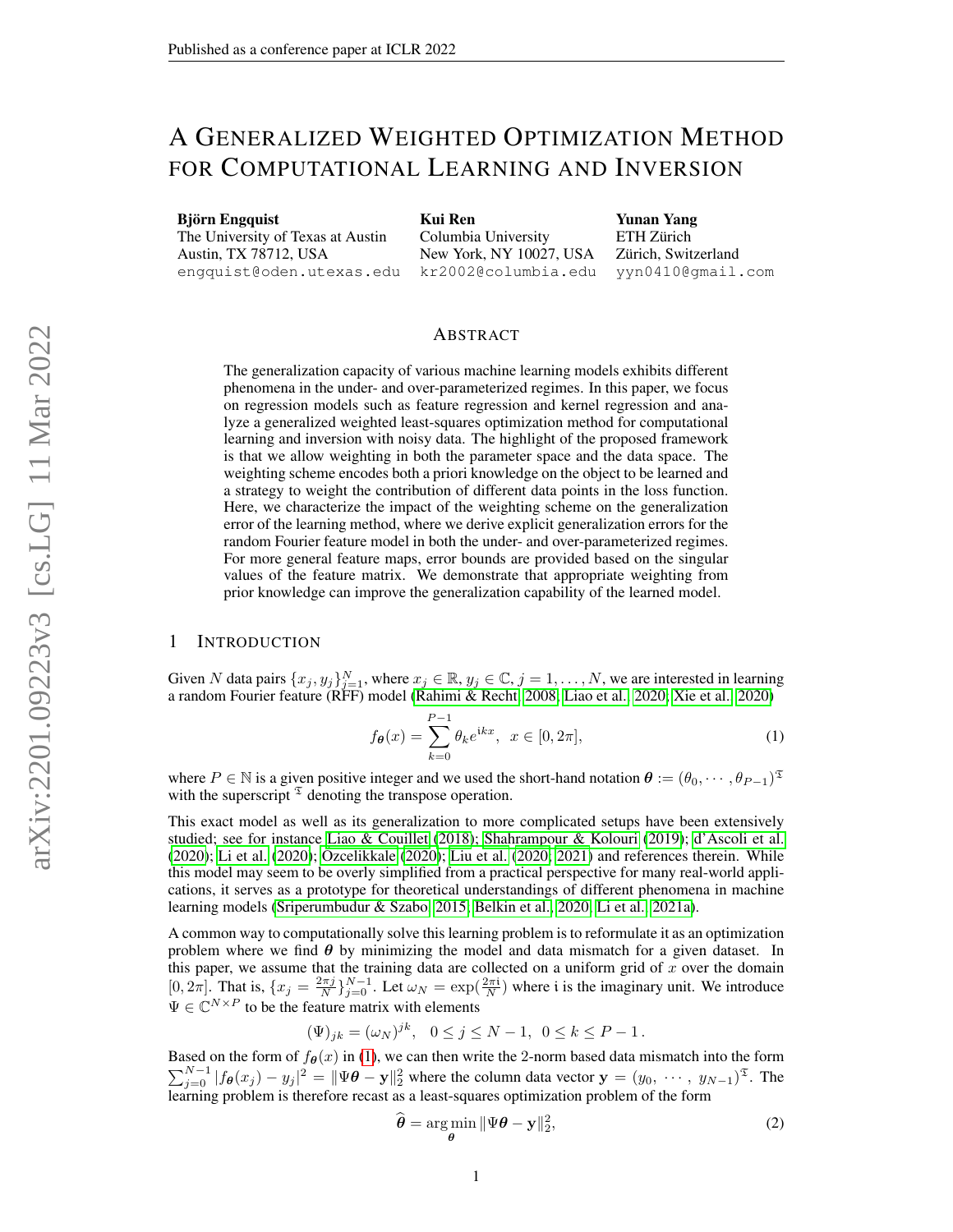assuming that a minimizer does exist, especially when we restrict  $\theta$  to an appropriate space.

In a general feature regression problem, the Fourier feature  $\{e^{ikx}\}_{k=0}^{P-1}$  is then replaced with a different feature model  $\{\varphi_k(x)\}_{k=0}^{P-1}$ , while the least-squares form [\(2\)](#page-0-1) remains unchanged except that the entries of the matrix  $\Psi$  is now  $\Psi_{jk} = \varphi_k(x_j)$ . We emphasize that this type of generalization will be discussed in Section [5.](#page-7-0) Moreover, we remark that this least-squares optimization formulation is a classical computational inversion tool in solving the general linear inverse problems of the form  $\Psi\theta = y$ ; see for instance [Engl et al.](#page-23-5) [\(1996\)](#page-23-5); [Tarantola](#page-24-7) [\(2005\)](#page-24-7) and references therein.

Previous work on weighted optimization for feature and kernel learning. [Xie et al.](#page-24-1) [\(2020\)](#page-24-1) studied the fitting problem for this model under the assumption that the coefficient vector  $\theta$  is sampled from a distribution with the property that  $\gamma$  is a positive constant,

<span id="page-1-3"></span><span id="page-1-0"></span>
$$
\mathbb{E}_{\theta}[\theta] = 0, \ \mathbb{E}_{\theta}[\theta \theta^*] = c_{\gamma} \Lambda_{[P]}^{-2\gamma}, \tag{3}
$$

where the superscript  $*$  denotes the Hermitian transpose and the diagonal matrix  $\Lambda_{[P]}$  has diagonal elements  $(\mathbf{\Lambda}_{[P]})_{kk} = t_k = 1 + k, k \geq 0$ . That is,

$$
\Lambda_{[P]} = \text{diag}\{t_0, t_1, t_2, \dots, t_k, \dots, t_{P-1}\}, \quad t_k := 1 + k. \tag{4}
$$

The subscript  $[P]$  indicates that  $\Lambda_{[P]}$  is a diagonal submatrix of  $\Lambda$  that contains its element indexed in the set  $[P] := \{0, 1, \dots, P-1\}$ . The normalization constant  $c_{\gamma} = 1/(\sum_{k=0}^{P-1} (1+k)^{-2\gamma})$  is only selected so that  $\mathbb{E}_{\theta}[\|\theta\|^2] = 1$ . It does not play a significant role in the rest of the paper.

The main assumption in [\(3\)](#page-1-0) says that statistically, the signal to be recovered has algebraically decaying Fourier coefficients. This is simply saying that the target function we are learning is relatively smooth, which is certainly the case for many functions as physical models in practical applications.

It was shown in [Xie et al.](#page-24-1) [\(2020\)](#page-24-1) that, to learn a model with  $p \leq P$  features, it is advantageous to use the following weighted least-squares formulation

<span id="page-1-1"></span>
$$
\widehat{\boldsymbol{\theta}}_p = \mathbf{\Lambda}_{[p]}^{-\beta} \widehat{\mathbf{w}}, \text{ with } \widehat{\mathbf{w}} = \arg \min_{\boldsymbol{\theta}} \|\Psi_{[N \times p]} \mathbf{\Lambda}_{[p]}^{-\beta} \mathbf{w} - \mathbf{y}\|_2^2, \tag{5}
$$

<span id="page-1-4"></span>when the learning problem is overparameterized, i.e.,  $p > N$ . Here,  $\Psi_{[N \times p]} \in \mathbb{C}^{N \times p}$  is the matrix containing the first p columns of  $\Psi$ , and  $\beta > 0$  is some pre-selected exponent that can be different from the  $\gamma$  in [\(3\)](#page-1-0). To be more precise, we define the the generalization error of the learning problem

$$
\mathcal{E}_{\beta}(P, p, N) := \mathbb{E}_{\theta}\left[\|f_{\theta}(x) - f_{\widehat{\theta}_p}(x)\|_{L^2([0, 2\pi])}^2\right] = \mathbb{E}_{\theta}\left[\|\widehat{\theta}_p - \theta\|_2^2\right],\tag{6}
$$

where the equality comes from the Parseval's identity, and  $\hat{\theta}_p$  is understood as the vector  $(\theta_p^{\mathfrak{T}}, 0, \dots, 0)^{\mathfrak{T}}$  so that  $\theta$  and  $\hat{\theta}_p$  are of the same length P. The subscript  $\theta$  in  $\mathbb{E}_{\theta}$  indicates that the expectation is taken with respect to the distribution of the random variable  $\theta$ . It was shown in [Xie et al.](#page-24-1) [\(2020\)](#page-24-1) that the lowest generalization error achieved from the weighted least-squares approach [\(5\)](#page-1-1) in the overparameterized regime ( $p > N$ ) is strictly less than the lowest possible generalization error in the underparameterized regime ( $p \leq N$ ). This, together with the analysis and numerical evidence in previous studies such as those in [Belkin et al.](#page-22-1) [\(2019;](#page-22-1) [2020\)](#page-22-0), leads to the understanding that smoother approximations (i.e., solutions that are dominated by lower Fourier modes) give better generalization in learning with the RFF model [\(1\)](#page-0-0).

Main contributions of this work. In this work, we analyze a generalized version of [\(5\)](#page-1-1) for general feature regression from noisy data. Following the same notations as before, we introduce the following weighted least-squares formulation for feature regression:

<span id="page-1-2"></span>
$$
\widehat{\boldsymbol{\theta}}_p^{\delta} = \mathbf{\Lambda}_{[p]}^{-\beta} \widehat{\mathbf{w}}, \text{ with } \widehat{\mathbf{w}} = \underset{\mathbf{w}}{\text{arg min}} \|\mathbf{\Lambda}_{[N]}^{-\alpha} \Big( \Psi_{[N \times p]} \mathbf{\Lambda}_{[p]}^{-\beta} \mathbf{w} - \mathbf{y}^{\delta} \Big)\|_2^2, \tag{7}
$$

where the superscript  $\delta$  on y and  $\hat{\theta}_p$  denotes the fact that the training data contain random noise of level  $\delta$  (which will be specified later). The exponent  $\alpha$  is pre-selected and can be different from β. While sharing similar roles with the weight matrix  $\Lambda_{\{p\}}^{-\beta}$  $\begin{bmatrix} -\beta \\ [P] \end{bmatrix}$ , the weight matrix  $\Lambda_{[N]}^{-\alpha}$  provides us the additional ability to deal with noise in the training data. Moreover, as we will see later, the weight matrix  $\Lambda_{[N]}^{-\alpha}$  does not have to be either diagonal or in the same form as the matrix  $\Lambda_{[p]}^{-\beta}$  $\frac{-\rho}{|p|}$ ; the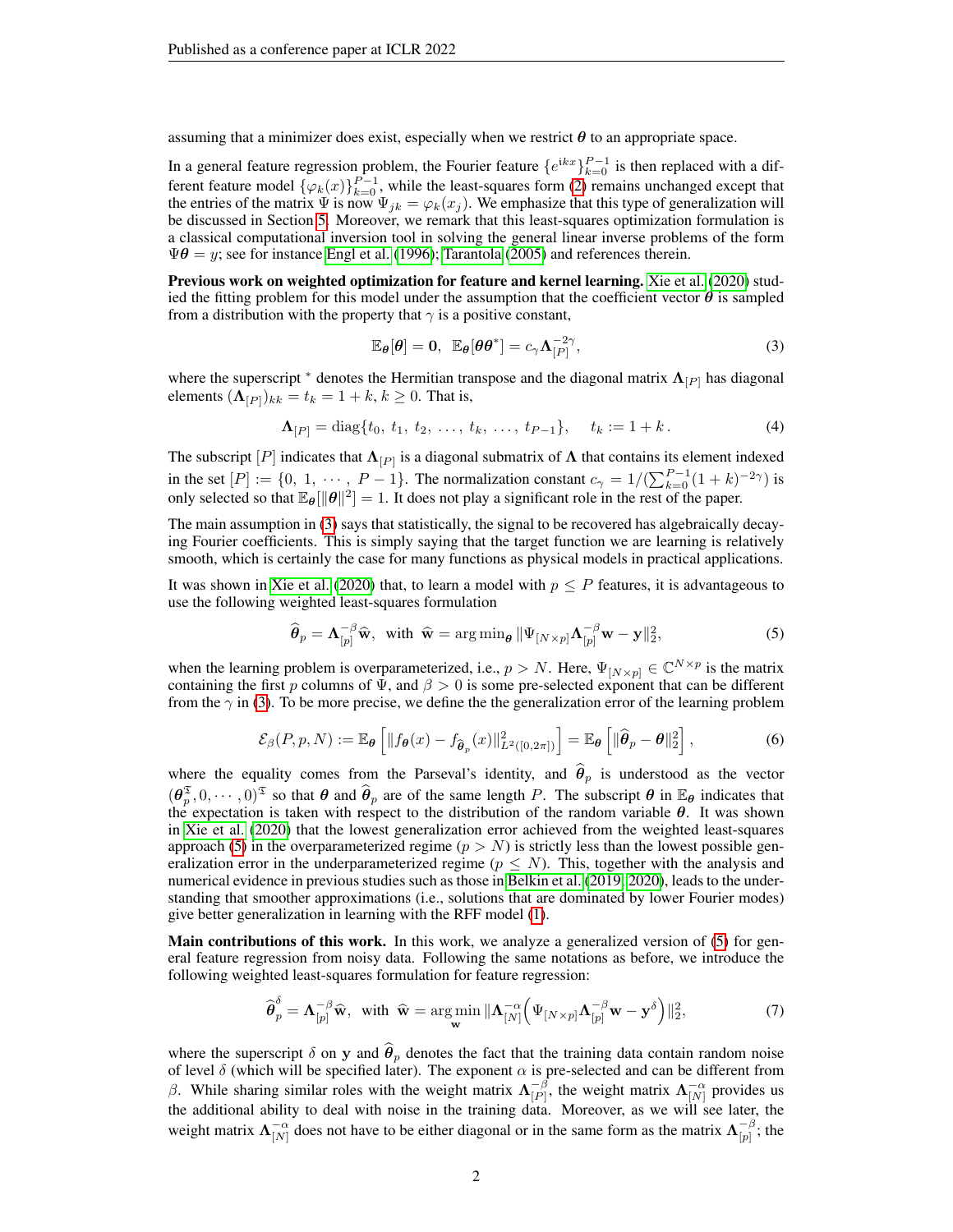current form is to simplify the calculations for the RFF model. It can be chosen based on the *a priori* information we have on the operator  $\Psi$  as well as the noise distribution of the training data.

The highlight and also one of the main contributions of our work is that we introduce a new weight matrix  $\Lambda_{[N]}^{-\alpha}$  that emphasizes the data mismatch in terms of its various modes, in addition to  $\Lambda_{[p]}^{-\beta}$  $\frac{-\rho}{[p]},$ the weight matrix imposed on the unknown feature coefficient vector  $\theta$ . This type of generalization has appeared in different forms in many computational approaches for solving inverse and learning problems where the standard 2-norm (or  $\ell^2$  in the infinite-dimensional setting) is replaced with a weighted norm that is either weaker or stronger than the unweighted 2-norm.

In this paper, we characterize the impact of the new weighted optimization framework [\(7\)](#page-1-2) on the generalization capability of various feature regression and kernel regression models. The new contributions of this work are threefold. First, we discuss in detail the generalized weighted leastsquares framework [\(7\)](#page-1-2) in Section [2](#page-2-0) and summarize the main results for training with *noise-free* data in Section [3](#page-4-0) for the RFF model in both the overparameterized and the underparameterized regimes. This is the setup considered in [Xie et al.](#page-24-1) [\(2020\)](#page-24-1), but our analysis is based on the proposed weighted model [\(7\)](#page-1-2) instead of [\(5\)](#page-1-1) as in their work. Second, we provide the generalization error in both two regimes for the case of training with *noisy* data; see Section [4.](#page-5-0) This setup was not considered in [Xie](#page-24-1) [et al.](#page-24-1) [\(2020\)](#page-24-1), but we demonstrate here that it is a significant advantage of the weighted optimization when data contains noise since the weighting could effectively minimize the influence of the noise and thus improve the stability of feature regression. Third, we extend the same type of results to more general models in feature regression and kernel regression that are beyond the RFF model, given that the operator  $\Psi$  satisfies certain properties. In the general setup presented in Section [5,](#page-7-0) we derive error bounds in the asymptotic limit when  $P$ ,  $N$ , and  $p$  all become very large. Our analysis provides some guidelines on selecting weighting schemes through either the parameter domain weighting or the data domain weighting, or both, to emphasize the features of the unknowns to be learned based on a priori knowledge.

### <span id="page-2-0"></span>2 GENERALIZED WEIGHTED LEAST-SQUARES FORMULATION

There are four essential elements in the least-squares formulation of the learning problem: (i) the parameter to be learned  $(\theta)$ , (ii) the dataset used in the training process  $(y)$ , (iii) the feature matrix (Ψ), and (iv) the metric chosen to measure the data mismatch between  $\Psi \theta$  and y.

Element (i) of the problem is determined not only by the data but also by *a priori* information we have. The information encoded in [\(3\)](#page-1-0) reveals that the size (i.e., the variance) of the Fourier modes in the RFF model decays as fast as  $(1 + k)^{-2\gamma}$ . Therefore, the low-frequency modes in [\(1\)](#page-0-0) dominate high-frequency modes, which implies that in the learning process, we should search for the solution vectors that have more low-frequency components than the high-frequency components. The motivation behind introducing the weight matrix  $\Lambda_{[n]}^{-\beta}$  $\begin{bmatrix} -\beta \\ p \end{bmatrix}$  in [\(5\)](#page-1-1) is exactly to force the optimization algorithm to focus on admissible solutions that are consistent with the *a priori* knowledge given in [\(3\)](#page-1-0), which is to seek  $\theta$  whose components  $|\theta_k|^2$  statistically decay like  $(1 + k)^{-2\beta}$ .

When the problem is formally determined (i.e.,  $p = N$ ), the operator  $\Psi$  is invertible, and the training data are noise-free, similar to the weight matrix  $\Lambda_{[n]}^{-\beta}$  $\begin{bmatrix} -\beta \\ p \end{bmatrix}$ , the weight matrix  $\mathbf{\Lambda}_{[N]}^{-\alpha}$  does not change the solution of the learning problem. However, as we will see later, these two weight matrices do impact the solutions in various ways under the practical setups that we are interested in, for instance, when the problem is over-parameterized or when the training data contain random noise.

The weight matrix  $\Lambda_{[N]}^{-\alpha}$  is introduced to handle elements (ii)-(iv) of the learning problem. First, since  $\Lambda_{[N]}^{-\alpha}$  is directly applied to the data  $y^{\delta}$ , it allows us to suppress (when  $\alpha > 0$ ) or promote (when  $\alpha$  < 0) high-frequency components in the data during the training process. In particular, when transformed back to the physical space, the weight matrix  $\Lambda_{[N]}^{-\alpha}$  with  $\alpha > 0$  corresponds to a smoothing convolutional operator whose kernel has Fourier coefficients decaying at the rate  $k^{-\alpha}$ . This operator suppresses high-frequency information in the data. Second,  $\Lambda_{[N]}^{-\alpha}$  is also directly applied to  $\Psi\theta$ . This allows us to precondition the learning problem by making  $\Lambda_{[N]}^{-\alpha}\Psi$  a betterconditioned operator (in an appropriate sense) than  $\Psi$ , for some applications where the feature matrix  $\Psi$  has certain undesired properties. Finally, since  $\Lambda_{[N]}^{-\alpha}$  is applied to the residual  $\Psi\theta - \mathbf{y}$ , we can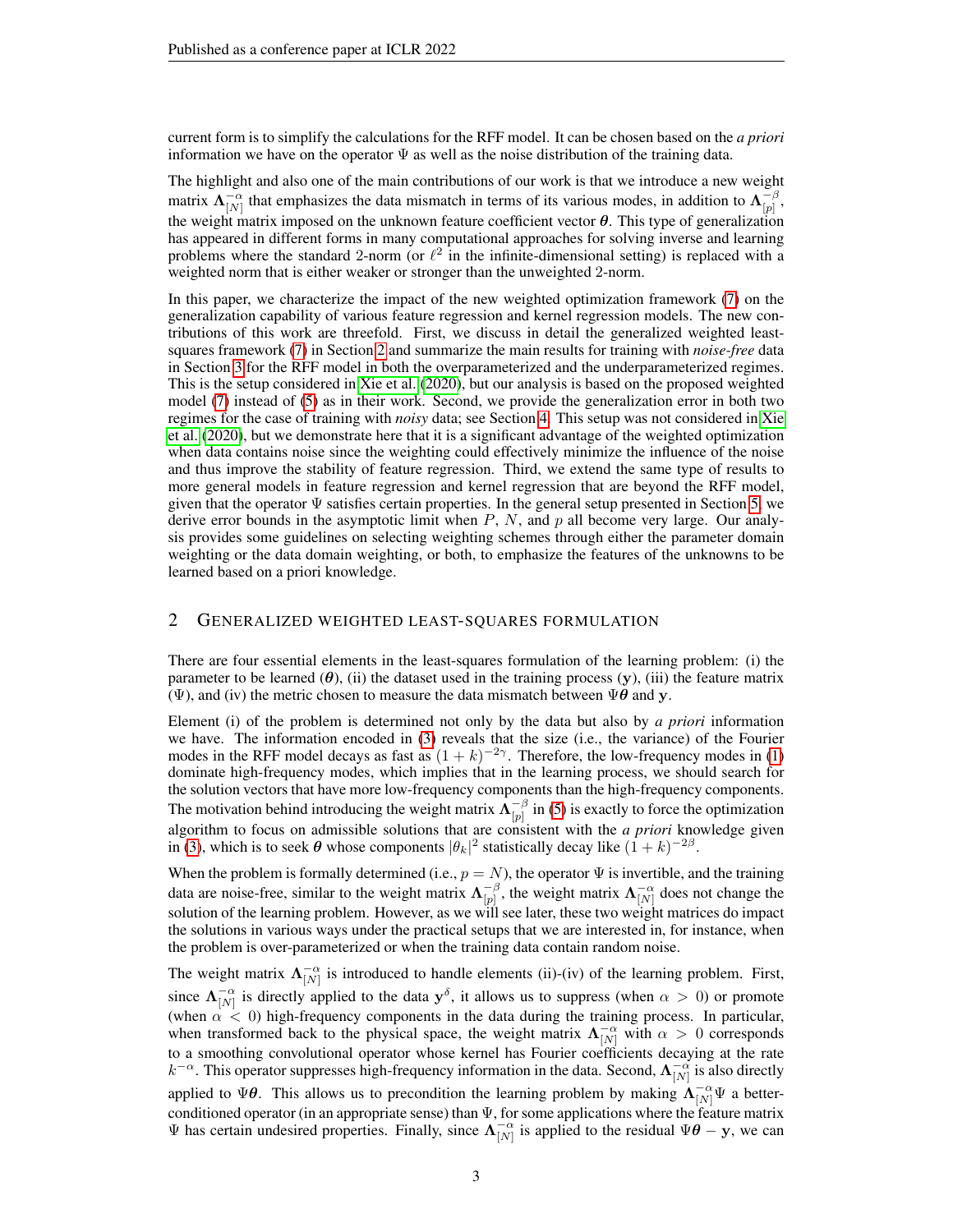regard the new weighted optimization formulation [\(7\)](#page-1-2) as the generalization of the classic leastsquares formulation with a new loss function (a weighted norm) measuring the data mismatch.

Weighting optimization schemes such as [\(7\)](#page-1-2) have been studied, implicitly or explicitly, in different settings [\(Needell et al., 2014;](#page-24-8) [Byrd & Lipton, 2019;](#page-23-6) [Engquist et al., 2020;](#page-23-7) [Li, 2021;](#page-23-8) [Yang et al.,](#page-24-9) [2021\)](#page-24-9). For instance, if we take  $\beta = 0$ , then we have a case where we rescale the classical leastsquares loss function with the weight  $\Lambda_{[N]}^{-\alpha}$ . If we take  $\alpha = 1$ , then this least-squares functional is equivalent to the loss function based on the  $\mathcal{H}^{-1}$  norm, instead of the usual  $L^2$  norm, of the mismatch between the target function  $f_{\theta}(x)$  and the learned model  $f_{\hat{\theta}}(x)$ . Based on the asymptotic equivalence between the quadratic Wasserstein metric and the  $\mathcal{H}^{-1}$  semi-norm (on an appropriate functional space), this training problem is asymptotically equivalent to the same training problem based on a quadratic Wasserstein loss function; see for instance [Engquist et al.](#page-23-7) [\(2020\)](#page-23-7) for more detailed illustration on the connection. In the classical statistical inversion setting,  $\Lambda^{2\alpha}$  plays the role of the covariance matrix of the additive Gaussian random noise in the data (Kaipio  $\&$  Somersalo, [2005\)](#page-23-9). When the noise is sampled from mean-zero Gaussian distribution with covariance matrix  $\Lambda^{2\alpha}$ , a standard maximum likelihood estimator (MLE) is often constructed as the minimizer of  $(\Psi \boldsymbol{\theta} - \mathbf{y})^* \boldsymbol{\Lambda}_{[N]}^{-2\alpha} (\Psi \boldsymbol{\theta} - \mathbf{y}) = \|\boldsymbol{\Lambda}_{[N]}^{-\alpha} (\Psi \boldsymbol{\theta} - \mathbf{y})\|_2^2.$ 

The exact solution to [\(7\)](#page-1-2), with  $X^+$  denoting the Moore–Penrose inverse of operator X, is given by

$$
\widehat{\boldsymbol{\theta}}_p^{\delta} = \boldsymbol{\Lambda}_{[p]}^{-\beta} \left( \boldsymbol{\Lambda}_{[N]}^{-\alpha} \boldsymbol{\Psi}_{[N \times p]} \boldsymbol{\Lambda}_{[p]}^{-\beta} \right)^+ \boldsymbol{\Lambda}_{[N]}^{-\alpha} \mathbf{y}^{\delta} . \tag{8}
$$

In the rest of this paper, we analyze this training result and highlight the impact of the weight matrices  $\mathbf{\Lambda}_{[N]}^{-\alpha}$  and  $\mathbf{\Lambda}_{[N]}^{-\beta}$  $\begin{bmatrix} -\rho \\ N \end{bmatrix}$  in different regimes of the learning problem. We reproduce the classical bias-variance trade-off analysis in the weighted optimization framework. For that purpose, we utilize the linearity of the problem to decompose  $\widehat{\boldsymbol{\theta}}_p^{\delta}$  $\frac{1}{p}$  as

$$
\widehat{\boldsymbol{\theta}}_p^{\delta} = \boldsymbol{\Lambda}_{[p]}^{-\beta} (\boldsymbol{\Lambda}_{[N]}^{-\alpha} \boldsymbol{\Psi}_{[N \times p]} \boldsymbol{\Lambda}_{[p]}^{-\beta})^+ \boldsymbol{\Lambda}_{[N]}^{-\alpha} \mathbf{y} + \boldsymbol{\Lambda}_{[p]}^{-\beta} (\boldsymbol{\Lambda}_{[N]}^{-\alpha} \boldsymbol{\Psi}_{[N \times p]} \boldsymbol{\Lambda}_{[p]}^{-\beta})^+ \boldsymbol{\Lambda}_{[N]}^{-\alpha} (\mathbf{y}^{\delta} - \mathbf{y}), \tag{9}
$$

where the first part is simply  $\hat{\theta}_p$ , the result of learning with noise-free data, while the second part is the contribution from the additive noise. We define the generalization error in this case as

$$
\mathcal{E}_{\alpha,\beta}^{\delta}(P,p,N) = \mathbb{E}_{\boldsymbol{\theta},\delta}\left[\|f_{\boldsymbol{\theta}}(x) - f_{\widehat{\boldsymbol{\theta}}_p^{\delta}}(x)\|_{L^2([0,2\pi])}^2\right] = \mathbb{E}_{\boldsymbol{\theta},\delta}\left[\|\widehat{\boldsymbol{\theta}}_p^{\delta} - \widehat{\boldsymbol{\theta}}_p + \widehat{\boldsymbol{\theta}}_p - \boldsymbol{\theta}\|_2^2\right],\qquad(10)
$$

where the expectation is taken over the joint distribution of  $\theta$  and the random noise  $\delta$ . By the standard triangle inequality, this generalization error is bounded by sum of the generalization error from training with noise-free data and the error caused by the noise. We will use this simple observation to bound the generalization errors when no exact formulas can be derived. We also look at the variance of the generalization error with respect to the random noise, which is

$$
\text{Var}_{\delta}(\mathbb{E}_{\theta}[\|\widehat{\boldsymbol{\theta}}^{\delta} - \boldsymbol{\theta}\|_{2}^{2}]) := \mathbb{E}_{\delta}[(\mathbb{E}_{\theta}[\|\widehat{\boldsymbol{\theta}}^{\delta} - \boldsymbol{\theta}\|_{2}^{2}] - \mathbb{E}_{\boldsymbol{\theta},\delta}[\|\widehat{\boldsymbol{\theta}}^{\delta} - \boldsymbol{\theta}\|_{2}^{2}])^{2}].
$$
\n(11)

In the rest of the work, we consider two parameter regimes of learning:

(i) In the *overparameterized regime*, we have the following setup of the parameters:

$$
N < p \le P, \text{ and, } P = \mu N, \ p = \nu N \text{ for some } \mu, \nu \in \mathbb{N} \text{ s.t. } \mu \ge \nu \gg 1. \tag{12}
$$

(ii) In the *underparameterized regime*, we have the following scaling relations:

<span id="page-3-1"></span><span id="page-3-0"></span>
$$
p \le N \le P, \text{ and, } P = \mu N \text{ for some } \mu \in \mathbb{N}.
$$
 (13)

The formally-determined case of  $p = N \leq P$  is included in both the overparameterized and the underparameterized regimes. We make the following assumptions throughout the work:

- (A-I) The random noise  $\delta$  in the training data is additive in the sense that  $y^{\delta} = y + \delta$ .
- (A-II) The random vectors  $\delta$  and  $\theta$  are independent.
- (A-III) The random noise  $\delta \sim \mathcal{N}(0, \sigma \mathbf{I}_{[P]})$  for some constant  $\sigma > 0$ .

While assumptions  $(A-I)$  and  $(A-II)$  are essential, assumption  $(A-III)$  is only needed to simplify the calculations. Most of the results we obtain in this paper can be reproduced straightforwardly for the random noise  $\delta$  with any well-defined covariance matrix.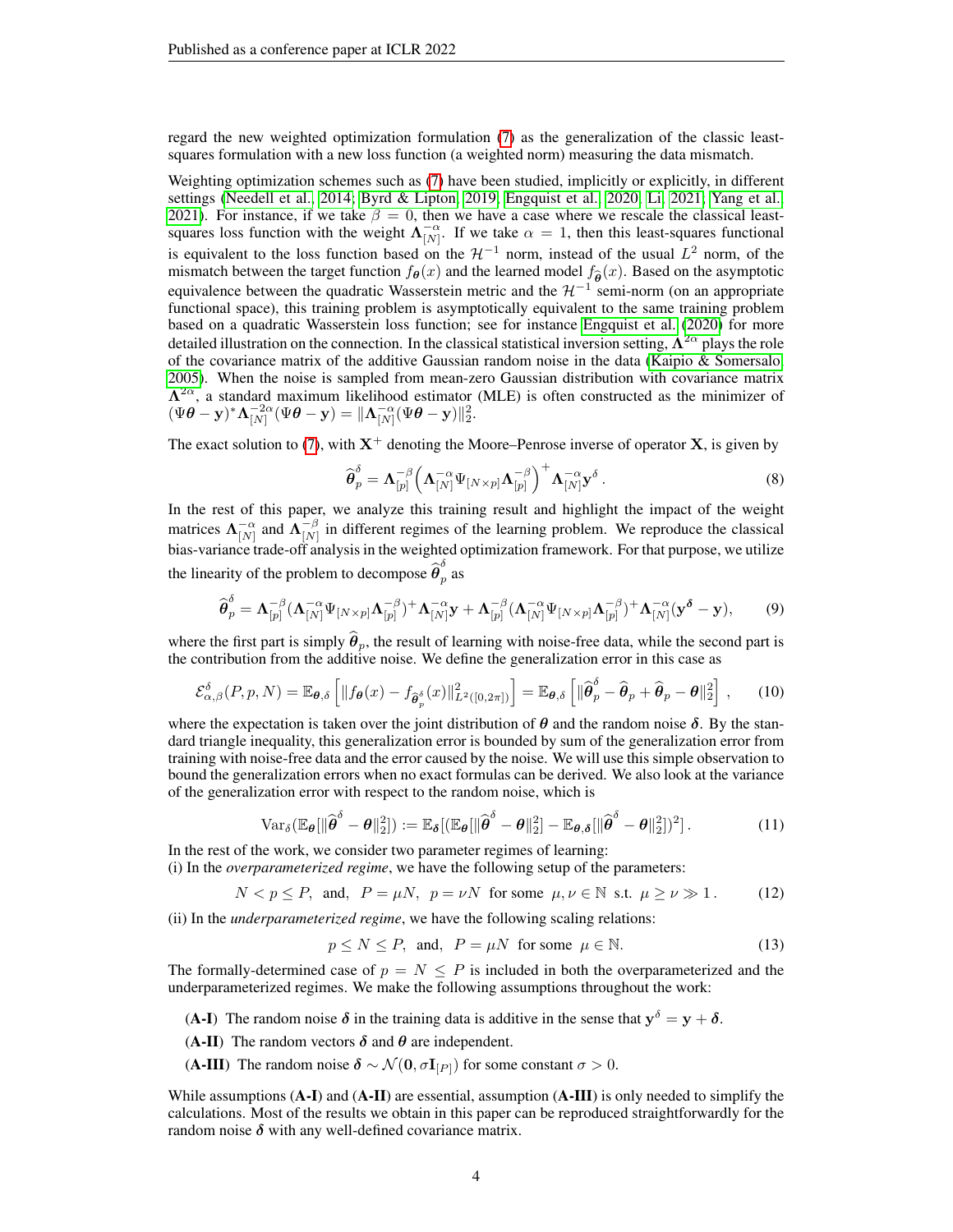## <span id="page-4-0"></span>3 GENERALIZATION ERROR FOR TRAINING WITH NOISE-FREE DATA

We start with the problem of training with noise-free data. In this case, we utilize tools developed in [Belkin et al.](#page-22-0) [\(2020\)](#page-22-0) and [Xie et al.](#page-24-1) [\(2020\)](#page-24-1) to derive exact generalization errors. Our main objective is to compare the difference and similarity of the roles of the weight matrices  $\Lambda_{[N]}^{-\alpha}$  and  $\Lambda_{[p]}^{-\beta}$  $\frac{-\rho}{|p|}.$ 

<span id="page-4-1"></span>We have the following results on the generalization error. The proof is in Appendix [A.1](#page-9-0) and [A.2.](#page-13-0) **Theorem 3.1** (Training with noise-free data). Let  $\delta = 0$ , and  $\theta$  be sampled with the properties *in* [\(3\)](#page-1-0)*. Then the generalization error in the overparameterized regime* [\(12\)](#page-3-0) *is:*

$$
\mathcal{E}_{\alpha,\beta}^{0}(P,p,N) = 1 - 2c_{\gamma} \sum_{k=0}^{N-1} \frac{\sum_{\eta=0}^{\nu-1} t_{k+N\eta}^{-2\beta-2\gamma}}{\sum_{\eta=0}^{\nu-1} t_{k+N\eta}^{-2\beta}} + c_{\gamma} \sum_{k=0}^{N-1} \frac{(\sum_{\eta=0}^{\nu-1} t_{k+N\eta}^{-4\beta})(\sum_{\eta=0}^{\mu-1} t_{k+N\eta}^{-2\gamma})}{(\sum_{\eta=0}^{\nu-1} t_{k+N\eta}^{-2\beta})^{2}},
$$
 (14)

*and the generalization error in the underparameterized regime* [\(13\)](#page-3-1) *is:*

$$
\mathcal{E}_{\alpha,\beta}^{0}(P,p,N) = c_{\gamma} \sum_{j=N}^{P-1} t_{j}^{-2\gamma} + c_{\gamma} \sum_{k=0}^{p-1} \sum_{\eta=1}^{\mu-1} t_{k+N\eta}^{-2\gamma} - c_{\gamma} \sum_{k=p}^{N-1} \sum_{\eta=1}^{\mu-1} t_{k+N\eta}^{-2\gamma} + N \sum_{i,j=0}^{N-p-1} \frac{\tilde{e}_{ij}^{(N)} \hat{e}_{ji}^{(N)}}{\Sigma_{ii} \Sigma_{jj}},
$$
\n(15)

*where*  $\{t_j\}_{j=0}^{P-1}$  *and*  $c_\gamma$  *are those introduced in* [\(3\)](#page-1-0) *and* [\(4\)](#page-1-3)*, while* 

$$
\tilde{e}_{ij}^{(N)} = \sum_{k=0}^{N-1} t_k^{2\alpha} \overline{U}_{ki} U_{kj}, \quad \hat{e}_{ij}^{(N)} = \sum_{k'=0}^{N-p-1} (c_{\gamma} t_{p+k'}^{-2\gamma} + \chi_{p+k'}) \overline{V}_{ik'} V_{jk'}, \quad 0 \le i, j \le N-p-1,
$$

with  $U\Sigma V^*$  *being the singular value decomposition of*  $\Lambda_{[N]}^{\alpha} \Psi_{[N]\setminus [p]}$  *and*  $\{\chi_m\}_{m=0}^{N-1}$  *defined as* 

<span id="page-4-4"></span>
$$
\chi_m = \sum_{k=0}^{N-1} \left( \sum_{\eta=1}^{\mu-1} t_{k+N\eta}^{-2\gamma} \right) \left( \frac{1}{N} \sum_{j=0}^{N-1} \omega_N^{(m-k)j} \right), \ 0 \le m \le N-1.
$$

We want to emphasize that the generalization errors we obtained in Theorem [3.1](#page-4-1) are for the weighted optimization formulation [\(7\)](#page-1-2) where we have an additional weight matrix  $\Lambda_{[N]}^{-\alpha}$  compared to the formulation in [Xie et al.](#page-24-1) [\(2020\)](#page-24-1), even though our results look similar to the previous results of [Belkin](#page-22-0) [et al.](#page-22-0) [\(2020\)](#page-24-1) and [Xie et al.](#page-24-1) (2020). Moreover, we kept the weight matrix  $\Lambda_{\text{in}}^{-\beta}$  $\begin{bmatrix} -\rho \\ p \end{bmatrix}$  in the underparameterized regime, which is different from the setup in [Xie et al.](#page-24-1) [\(2020\)](#page-24-1) where the same weight matrix was removed in this regime. The reason for keeping  $\Lambda_{[n]}^{-\beta}$  $\begin{bmatrix} -\beta \\ p \end{bmatrix}$  in the underparameterized regime will become more obvious in the case of training with noisy data, as we will see in the next section.

Here are some key observations from the above results, which, we emphasize again, are obtained in the setting where the optimization problems are solved exactly, and the data involved contain no random noise. The conclusion will differ when data contain random noise or when optimization problems cannot be solved exactly.

First, the the weight matrix  $\Lambda_{[n]}^{-\beta}$  $\bigcap_{p=1}^{\infty}$  only matters in the overparameterized regime while  $\Lambda_{[N]}^{-\alpha}$  only matters in the underparameterized regime. In the overparameterized regime, the weight  $\Lambda_{\text{in}}^{-\beta}$  $\begin{bmatrix} -\rho \\ p \end{bmatrix}$  forces the inversion procedure to focus on solutions that are biased toward the low-frequency modes. In the underparameterized regime, the matrix  $\Lambda_{[N]}^{-\alpha}$  re-weights the frequency content of the "residual"

(data mismatch) before it is backprojected into the learned parameter  $\hat{\theta}$ . Using the scaling  $P = \mu N$ and  $p = vN$  in the overparameterized regime, and the definition of  $c<sub>y</sub>$ , we can verify that when  $\alpha = \beta = 0$ , the generalization error reduces to

$$
\mathcal{E}_{0,0}^0(P,p,N) = 1 - \frac{N}{p} + \frac{2N}{p} c_\gamma \sum_{j=p}^{P-1} t_j^{-2\gamma} = 1 + \frac{N}{p} - \frac{2N}{p} c_\gamma \sum_{j=0}^{p-1} t_j^{-2\gamma}.
$$
 (16)

This is given in [Xie et al.](#page-24-1) [\(2020,](#page-24-1) Theorem 1).

Second, when the learning problem is formally determined, i.e., when  $p = N$ , neither weight matrices play a role when the training data are generated from the true model with no additional random noise and the minimizer can be found exactly. The generalization error simplifies to

<span id="page-4-3"></span><span id="page-4-2"></span>
$$
\mathcal{E}^{0}_{\alpha,\beta}(P,p,N) = 2c_{\gamma} \sum_{j=p}^{P-1} t_{j}^{-2\gamma}.
$$
 (17)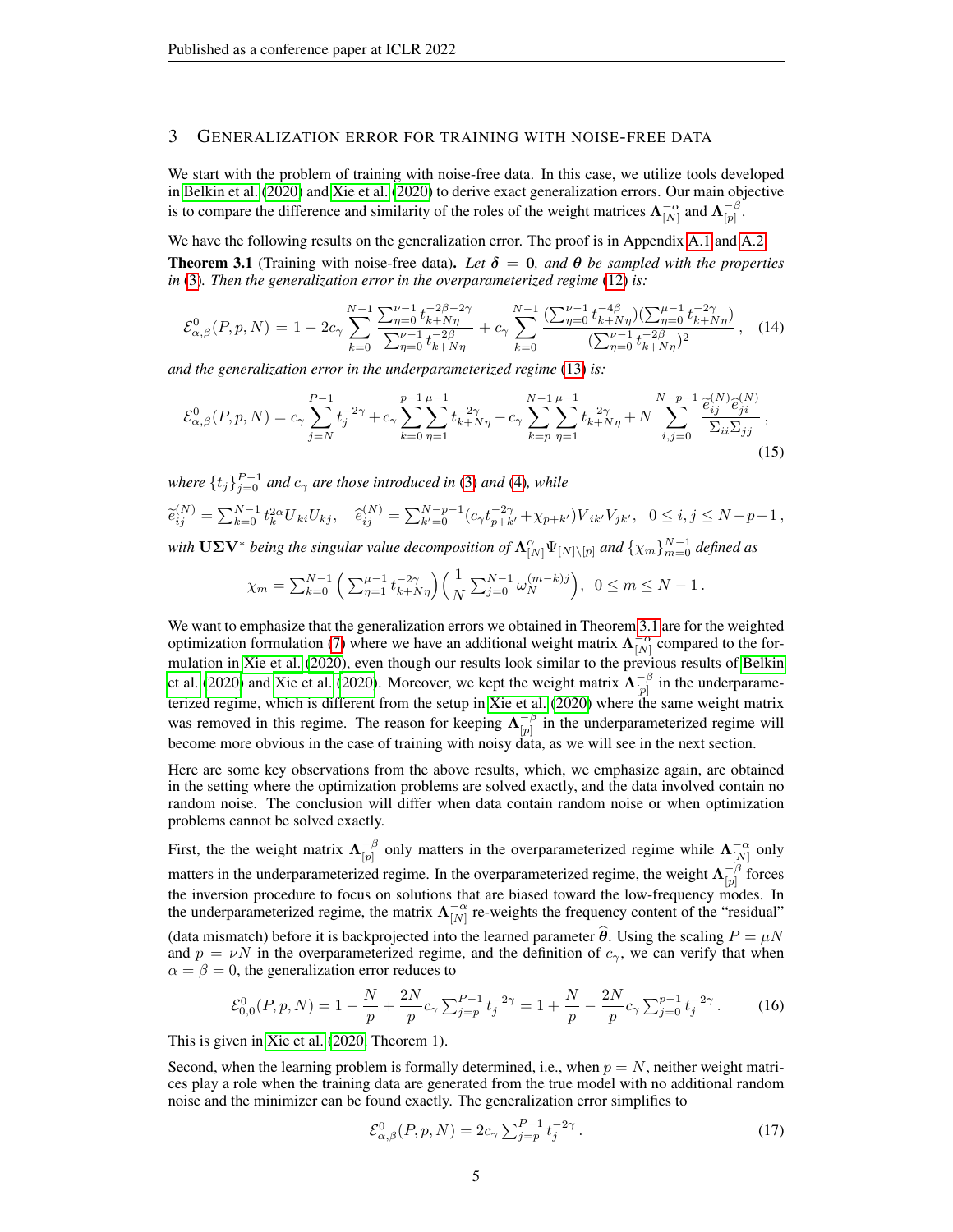<span id="page-5-1"></span>

<span id="page-5-2"></span>Figure 1: Left: singular values of  $\Lambda_{[N]}^{-\alpha} \Psi_{[N]\setminus [p]}$  for a system with  $N = 1024$  and  $p = 512$ . Shown are singular values for  $\alpha = 0$ ,  $\alpha = 0.4$ ,  $\alpha = 0.6$ ,  $\alpha = 0.8$ , and  $\alpha = 1.0$ ; Right: double-descent curves for the generalization error  $\mathcal{E}^0_{\alpha,\beta}$  for the cases of  $N = 64$ ,  $\gamma = 0.3$ ,  $\beta = 0.3$ , and  $\alpha = 0$ , 0.3, 0.8.

This is not surprising as, in this case,  $\Psi$  is invertible (because it is a unitary matrix scaled by the constant N). The true solution to  $\Psi \theta = y$  is simply  $\theta = \Psi^{-1}y$ . The weight matrices in the optimization problem are invertible and therefore do not change the true solution of the problem. The generalization error, in this case, is therefore only due to the Fourier modes that are not learned from the training data, i.e., modes p to  $P - 1$ .

While it is obvious from the formulas for the generalization error that the weight matrix  $\Lambda_{[N]}^{-\alpha}$  indeed plays a role in the underparameterized regime, we show in Figure [1a](#page-5-1) the numerical calculation of the singular value decomposition of the matrix  $\Lambda_{[N]}^{\alpha} \Psi_{[N]\setminus [p]}$  for the case of  $(N, p) = (1024, 512)$ . The impact of  $\alpha$  can be seen by comparing the singular values to their correspondence in the  $\alpha = 0$ The impact of  $\alpha$  can be seen by comparing the singular values to their correspondence in the  $\alpha = 0$  case (where all the singular values are the same and equal to  $\sqrt{N}$ ). When the system size is large (in this case  $N = 1024$ ), even a small  $\alpha$  (e.g.,  $\alpha = 0.4$ ) can significantly impact the result. In Figure [1b,](#page-5-2) we plot the theoretical prediction of  $\mathcal{E}^0_{\alpha,\beta}$  in Theorem [3.1](#page-4-1) to demonstrate the doubledescent phenomenon observed in the literature on the RFF model. We emphasize again that in this particular noise-free setup with perfectly solved minimization problem by the pseudoinverse,  $\Lambda_{[N]}^{-\alpha}$ only plays a role in the underparameterized regime as can be seen from the double-descent curves.

**Selecting p to minimize generalization error.** It is clear (and also expected) from [\(16\)](#page-4-2) and [\(17\)](#page-4-3) that, in the cases of  $p = N$  or  $\alpha = \beta = \gamma = 0$ , the generalization error decreases monotonically with respect to the number of modes learned in the training process. One should then learn as many Fourier coefficients as possible. When  $p \neq N$  or  $\alpha, \beta \neq 0$ ,  $\mathcal{E}^0_{\alpha,\beta}(P,p,N)$ , for fixed P and N, does not change monotonically with respect to  $p$  anymore. In such a situation, we can choose the  $p$  values that minimize the generalization error and perform learning with these  $p$  values.

#### <span id="page-5-0"></span>4 ERROR BOUNDS FOR TRAINING WITH NOISY DATA

In this section, we study the more realistic setting of training with noisy data. The common practice is that when we solve the minimization problem in such a case, we should avoid overfitting the model to the data by stopping the optimization algorithm early at an appropriate level of values depending on the noise level in the data, but see [Bartlett et al.](#page-22-2) [\(2020\)](#page-22-2); [Li et al.](#page-23-10) [\(2021b\)](#page-23-10) for some analysis in the direction of "benign overfitting". When training with noisy data, the impact of the weight matrices  $\boldsymbol{\Lambda}_{[N]}^{-\alpha}$  and  $\boldsymbol{\Lambda}_{[p]}^{-\beta}$  $\big[ \begin{array}{c} -\rho \\ \hline p \end{array} \big]$  on the generalization error becomes more obvious. In fact, both weight matrices play non-negligible roles in the overparameterized and the underparameterized regimes, respectively.

<span id="page-5-3"></span>We start with the circumstance where we still match the data perfectly for each realization of the noise in the data. The result is summarized as follows.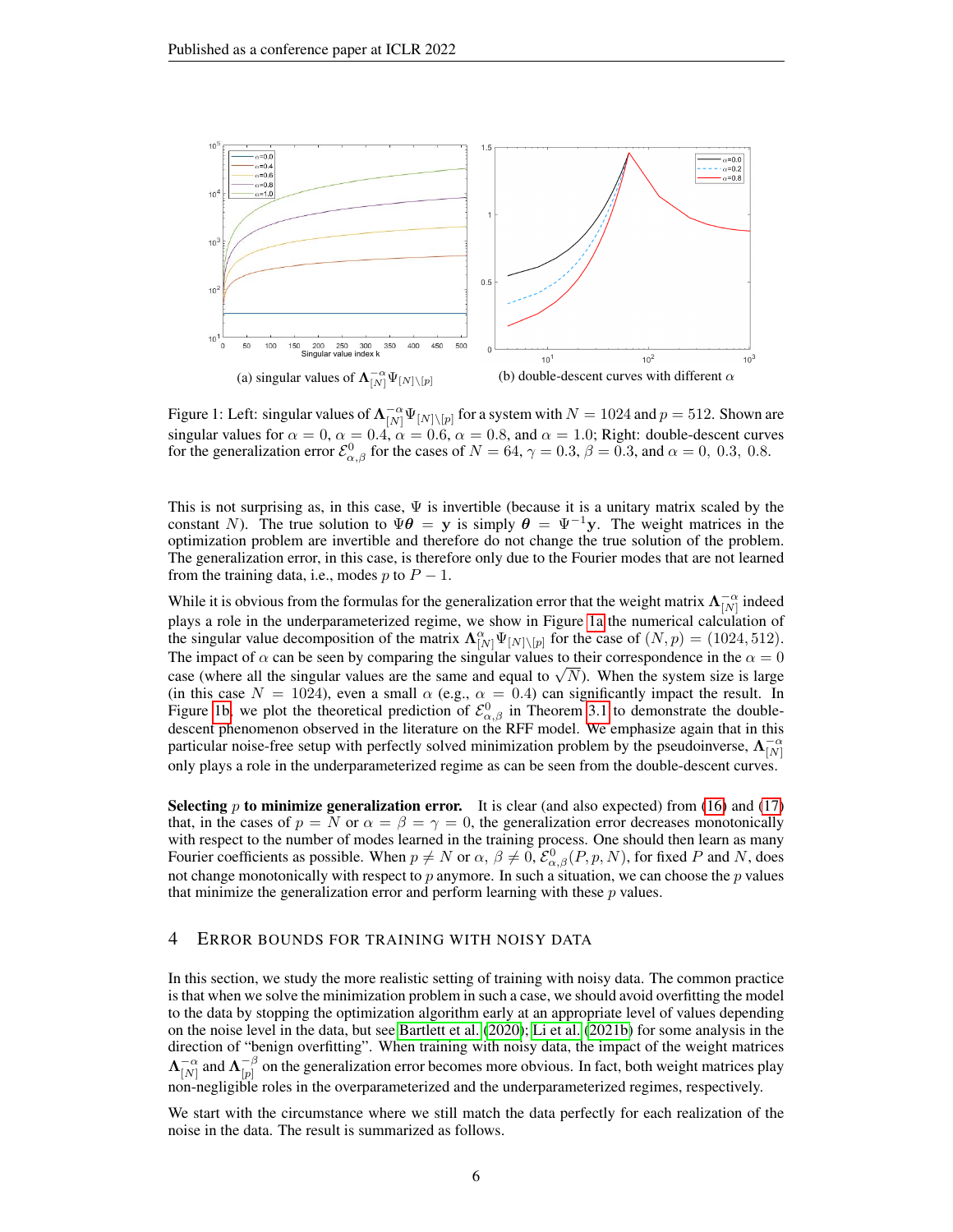Lemma 4.1 (Training with noisy data: exact error). *Under the assumptions* (A-I)*-*(A-III)*, the generalization error*  $\mathcal{E}_{\alpha,\beta}^{\delta}(P,p,N)$  *is given as* 

<span id="page-6-3"></span>
$$
\mathcal{E}_{\alpha,\beta}^{\delta}(P,p,N) = \mathcal{E}_{\alpha,\beta}^{0}(P,p,N) + \mathcal{E}_{\text{noise}}(P,p,N),
$$

where  $\mathcal{E}^0_{\alpha,\beta}(P,p,N)$  is the generalization error from training with noise-free data given in Theo*rem* [3.1](#page-4-1) and  $\mathcal{E}_{noise}(P, p, N)$  *is the error due to noise. The error due to noise and the variance of the generalization error with respect to noise are respectively*

$$
\mathcal{E}_{\text{noise}}(P, p, N) = \sigma^2 \sum_{k=0}^{N-1} \frac{\sum_{\eta=0}^{\nu-1} t_{k+N\eta}^{-4\beta}}{\left[\sum_{\eta=0}^{\nu-1} t_{k+N\eta}^{-2\beta}\right]^2}, \text{Var}_{\delta}\left(\mathbb{E}_{\theta}[\|\theta^{\delta} - \theta\|_2^2]\right) = \frac{2\sigma^4}{N^2} \sum_{k=0}^{N-1} \frac{\left[\sum_{\eta=0}^{\nu-1} t_{k+N\eta}^{-4\beta}\right]^2}{\left[\sum_{\eta=0}^{\nu-1} t_{k+N\eta}^{-2\beta}\right]^4}.
$$
\n(18)

*in the overparameterized regime* [\(12\)](#page-3-0)*, and*

<span id="page-6-4"></span>
$$
\mathcal{E}_{\text{noise}}(P, p, N) = \sigma^2 \Big( \frac{2p - N}{N} + \sum_{j=0}^{N-p-1} \frac{\tilde{e}_{jj}^{(N)}}{\Sigma_{jj}^2} \Big), \ p > N/2,
$$
\n
$$
\text{Var}_{\delta} \Big( \mathbb{E}_{\theta} [\|\theta^{\delta} - \theta\|_2^2] \Big) = 2\sigma^4 \Big( \frac{2p - N}{N^2} + \sum_{i,j=0}^{N-p-1} \frac{\tilde{e}_{ij}^{(N)} \tilde{e}_{ji}^{(N)}}{\Sigma_{ii}^2 \Sigma_{jj}^2} \Big), \tag{19}
$$

*in the underparameterized regime* [\(13\)](#page-3-1)*.*

The proof of this lemma is documented in Appendix [A.3.](#page-16-0) Note that due to the assumption that the noise  $\delta$  and the coefficient  $\theta$  are independent, the noise-averaged generalization errors are split exactly into two separate parts: the part due to  $\theta$  and the part due to  $\delta$ . The coupling between them disappears. This also leads to the fact that the variance of the generalization error with respect to noise only depends on the noise distribution (instead of both the noise variance and the  $\theta$  variance).

For the impact of noise on the generalization error, we see again that the impact of  $\Lambda_{\scriptscriptstyle[P]}^{-\beta}$  $\frac{-\rho}{[P]}$  is only seen in the overparameterized regime while that of  $\Lambda_{[N]}^{-\alpha}$  is only seen in the underparameterized regime. This happens because we assume that we can solve the optimization problem exactly for each realization of the noisy data. In the overparameterized regime, when  $\beta = 0$ , we have that  $\mathcal{E}_{\text{noise}} = N\sigma^2/p$  as expected. In such a case, the variance reduces to  $\text{Var}_{\delta}(\mathbb{E}_{\theta}[\|\theta^{\delta} - \theta\|_2^2]) =$  $2N\sigma^4/p^2$ . In the underparameterized regime, when  $\alpha = 0$ , we have that  $\mathcal{E}_{\text{noise}} = p\sigma^2/N$ . The corresponding variance reduces to  $\text{Var}_{\delta}(\mathbb{E}_{\theta}[\|\theta^{\delta} - \theta\|_2^2]) = 2p\sigma^4/N^2$ .

In the limit when  $p \to N$ , that is, in the formally determined regime, the mean generalization error due to random noise (resp. the variance of the generalization error with respect to noise) converges to the same value  $\mathcal{E}_{\text{noise}}(P, p, N) = \sigma^2$  (resp.  $\text{Var}_{\delta}(\mathbb{E}_{\theta}[\|\theta^{\delta} - \theta\|_2^2]) = 2\sigma^4/N$ ) from both the overparameterized and the underparameterized regimes. This is the classical result in statistical learning theory [\(Kaipio & Somersalo, 2005\)](#page-23-9).

The explicit error characterization above is based on the assumption that we solve the optimization exactly by minimizing the mismatch to 0 in the learning process. In practical applications, it is often the case that we stop the minimization process when the value of the loss function reaches a level that is comparable to the size of the noise in the data (normalized by the size of the target function, for instance). We now present the generalization error bounds for such a case.

<span id="page-6-2"></span>Theorem 4.2 (Training with noisy data: error bounds). *In the same setup as Lemma [4.1,](#page-5-3) for fixed* N*, we have the following general bound on the generalization error when* p *is sufficiently large:*

$$
\mathcal{E}_{\alpha,\beta}^{\delta}(P,p,N) \lesssim p^{-2\widehat{\alpha}} \mathbb{E}_{\pmb{\delta}} [\|\pmb{\delta}\|_{2,\pmb{\Lambda}_{[N]}^{-\alpha}}^2] + p^{-2\beta} \mathbb{E}_{\pmb{\theta}} [\|\pmb{\theta}\|_{2,\pmb{\Lambda}_{[p]}^{-\beta}}^2]\,,
$$

*where*  $\hat{\alpha} := \alpha + 1/2$  *(resp*  $\hat{\alpha} := \alpha$ *) in the overparameterized (resp. underparameterized) regime. When*  $\hat{\alpha} \geq 0$ , the error decreases monotonically with respect to p. When  $\hat{\alpha} < 0$ , the bound is *minimized by selecting*

<span id="page-6-0"></span>
$$
p \sim \left(\mathbb{E}_{\boldsymbol{\delta}}[\|\boldsymbol{\delta}\|_{2,\boldsymbol{\Lambda}_{[N]}^{-\alpha}}^2]^{-1} \mathbb{E}_{\boldsymbol{\theta}}[\|\boldsymbol{\theta}\|_{2,\boldsymbol{\Lambda}_{[p]}^{-\beta}}^2]\right)^{\frac{1}{2(\beta-\widehat{\alpha})}},
$$
\n(20)

*in which case we have*

<span id="page-6-1"></span>
$$
\mathcal{E}_{\alpha,\beta}^{\delta}(P,p,N) \lesssim \mathbb{E}_{\theta}[\|\theta\|_{2,\Lambda_{[p]}^{-\beta}}^{2}]^{\frac{-2\widehat{\alpha}}{2(\beta-\widehat{\alpha})}}\mathbb{E}_{\delta}[\|\delta\|_{2,\Lambda_{[N]}^{-\alpha}}^{2}]^{\frac{2\beta}{2(\beta-\widehat{\alpha})}}.
$$
\n(21)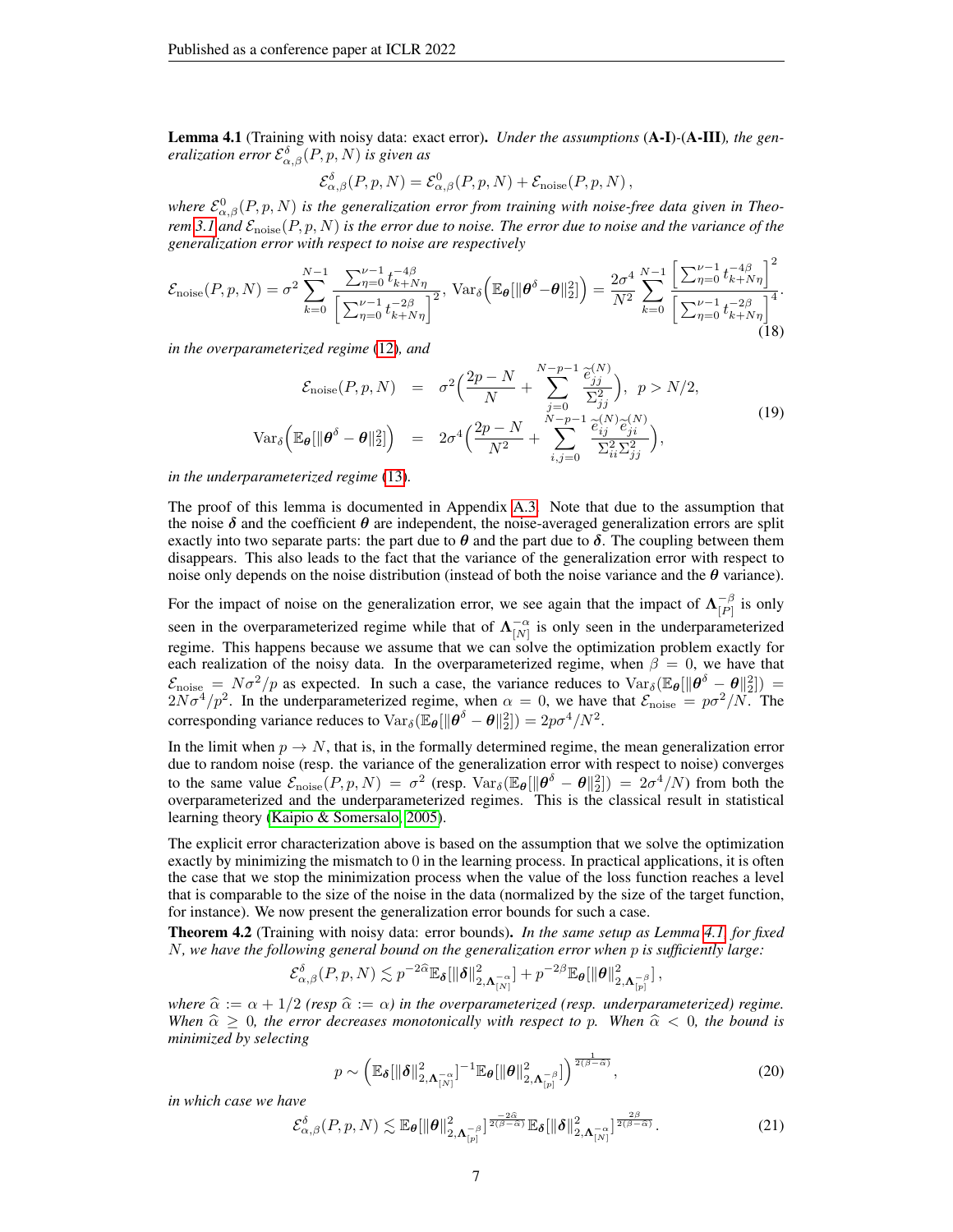Note that the calculations in [\(20\)](#page-6-0) and [\(21\)](#page-6-1) are only to the leading order. We neglected the contribution from the term involving  $\gamma$ . Also, the quantities in expectations can be simplified. We avoided doing so to make these quantities easily recognizable as they are the main quantities of interests.

In the underparameterized regime, that is, the regime of reconstruction, classical statistical inversion theory shows that it is statistically beneficial to introduce the weight matrix  $\Lambda_{[N]}^{-\alpha}$  that is related to the covariance matrix of the noise in the data [\(Kaipio & Somersalo, 2005\)](#page-23-9) (see also [Bal & Ren](#page-22-3) [\(2009\)](#page-22-3) for an adaptive way of adjusting the weight matrix for some specific applications). Our result here is consistent with the classical result as we could see that if we take  $\Lambda_{[N]}^{-\alpha}$  to be the inverse of the covariance matrix for the noise distribution, the size of the noise contribution in the generalization error is minimized.

Theorem [4.2](#page-6-2) shows that, in the case of training with noisy data, the  $\alpha$  parameter can be tuned to reduce the generalization error of the learning process just as the  $\beta$  parameter in the weight matrix  $\Lambda_{\scriptscriptstyle\rm [}}^{-\beta}$  $\begin{bmatrix} -p \\ p \end{bmatrix}$ . Moreover, this result can serve as a guidance on the selection of the number of features to be pursued in the training process to minimize the generalization error, depending on the level of random noise in the training data as well as the regime of the problem.

#### <span id="page-7-0"></span>5 EXTENSION TO GENERAL FEATURE REGRESSION

The results in the previous sections, even though are obtained for the specific form of Fourier feature regression, also hold in more general settings. Let  $f_{\theta}$  be a general random feature model of the form

$$
f_{\theta}(x) = \sum_{k=0}^{P-1} \theta_k \varphi_k(x), \quad x \in X,
$$
\n(22)

constructed from a family of orthonormal features  $\{\varphi_k\}_{k=0}^P$  in  $L^2(X)$ . Let  $\Psi$  be the feature matrix constructed from the dataset  $\{x_j, y_j\}_{j=0}^{N-1}$ :

$$
(\Psi)_{jk} = \varphi_k(x_j), \ \ 0 \le j, k \le P - 1.
$$

We can then apply the same weighted optimization framework [\(7\)](#page-1-2) to this general model. As in the case of RFF model, the data in the learning process allows decomposition

$$
\mathbf{y}^{\boldsymbol{\delta}} = \Psi_{[N] \times [p]} \boldsymbol{\theta}_{[p]} + \Psi_{[N] \times ([P] \setminus [p])} \boldsymbol{\theta}_{[P] \setminus [p]} + \boldsymbol{\delta} \, .
$$

The learning process only aims to learn the first p modes, i.e.,  $\theta_{[p]}$ , indicating that the effective noise that we backpropagate into  $\theta_{[p]}$  in the learning process is  $\Psi_{[N] \times ([P] \setminus [p])} \theta_{[P] \setminus [p]} + \delta$ . The frequency contents of this effective noise can come from the true noise  $\delta$ , the part of Fourier modes that we are not learning (i.e.,  $\theta_{[P]\setminus[p]}$ ), or even the feature matrix  $\Psi_{[N] \times ([P] \setminus [p])}$ . For the RFF model, the feature matrix  $\Psi_{[N] \times [N]}$  is unitary after being normalized by  $1/\sqrt{N}$ . Therefore, all its singular values are homogeneously  $\sqrt{N}$ . For learning with many other features in practical applications, we could have feature matrices  $\Psi_{[N] \times [N]}$  with fast-decaying singular values. This, on one hand, means that  $\Psi_{[N] \times ([P] \setminus [p])} \theta_{[P] \setminus [p]}$  will decay even faster than  $\theta_{[P] \setminus [p]}$ , making its impact on the learning process smaller. On the other hand,  $\Psi_{[N] \times [N]}$  having fast-decaying singular values will make learning  $\theta_{[p]}$ harder (since it is less stable).

The impact of the weighting scheme on the generalization error as an expectation over  $\theta$  and  $\delta$ (defined in Lemma [4.1\)](#page-5-3) is summarized in Theorem [5.1.](#page-7-1) Its proof is in Appendix [A.4.](#page-19-0) Note that here we do not assume any specific structure on the distributions of  $\theta$  and  $\delta$  except there independence.

<span id="page-7-1"></span>**Theorem 5.1.** *Let*  $\Psi = U\Sigma V^*$  *be the singular value decomposition of*  $\Psi$ *. Under the assumptions*  $(A-I)$ - $(A-III)$ *, assume further that*  $\Sigma_{kk} \sim t_k^{-\zeta}$  for some  $\zeta > 0$ *. Then the generalization error of training, using the weighted optimization scheme [\(7\)](#page-1-2) with*  $\Lambda_{[N]}^{-\alpha}$  replaced with  $\Lambda_{[N]}^{-\alpha}U^*$  and  $\Lambda_{[P]}^{-\beta}$  $[P]$ *replaced with*  $\mathbf{VA}^{-\beta}_{[P]},$  *satisfies* 

$$
\mathcal{E}_{\alpha,\beta}^{\delta}(P,p,N) \lesssim p^{2(\zeta - \alpha)} \mathbb{E}_{\pmb{\delta}} [\|\pmb{\delta}\|_{2,\pmb{\Lambda}_{[N]}^{-\alpha}}^2] + p^{-2\beta} \mathbb{E}_{\pmb{\theta}} [\|\pmb{\theta}\|_{2,\pmb{\Lambda}_{[p]}^{-\beta}}^2]\,,
$$

*in the asymptotic limit*  $p \sim N \sim P \rightarrow \infty$ *. The bound is minimized, as a function of p, when* 

<span id="page-7-2"></span>
$$
p \sim \left(\mathbb{E}_{\boldsymbol{\delta}}\left[\left\|\boldsymbol{\delta}\right\|_{2,\boldsymbol{\Lambda}_{[N]}^{-\alpha}}^2\right]^{-1}\mathbb{E}_{\boldsymbol{\theta}}\left[\left\|\boldsymbol{\theta}\right\|_{2,\boldsymbol{\Lambda}_{[p]}^{-\beta}}\right]^2\right)^{\frac{1}{2(\zeta+\beta-\alpha)}},\tag{23}
$$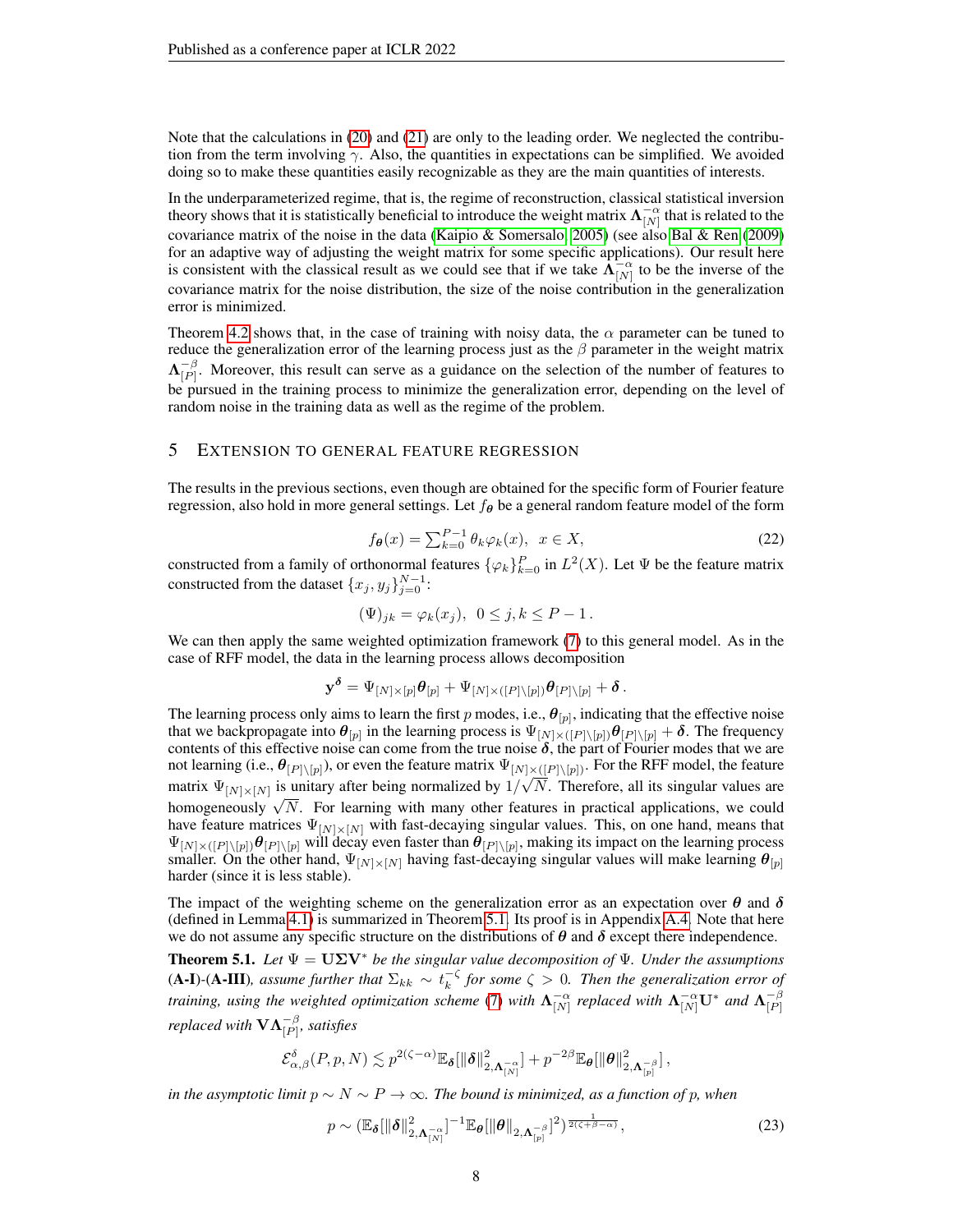*in which case we have that*

$$
\mathcal{E}_{\alpha,\beta}^{\delta}(P,p,N) \lesssim \mathbb{E}_{\boldsymbol{\theta}}[\|\boldsymbol{\theta}\|_{2,\boldsymbol{\Lambda}_{[p]}^{-\beta}}^{2}]^{\frac{\zeta-\alpha}{(\zeta+\beta-\alpha)}}\mathbb{E}_{\boldsymbol{\delta}}[\|\boldsymbol{\delta}\|_{2,\boldsymbol{\Lambda}_{[N]}^{-\alpha}}^{2}]^{\frac{\beta}{(\zeta+\beta-\alpha)}}.
$$
\n(24)

On the philosophical level, the result says that when the learning model is smoothing, that is, when the singular values of  $\Psi$  decays fast, we can select the appropriate weight matrix to compensate the smoothing effect so that the generalization error is optimized. The assumption that we have access to the exact form of the singular value decomposition of the feature matrix is only made to trivialize the calculations, and is by no means essential. When the optimization algorithm is stopped before perfect matching can be achieve, the fitting from the weighted optimization scheme generated a smoother approximation (with a smaller  $p$ , according to [\(23\)](#page-7-2), than what we would obtain with a regular least-squares minimization).

Feature matrices with fast-decaying singular values are ubiquitous in applications. In Appendix [B,](#page-19-1) we provide some discussions on the applicability of this result in understanding general kernel learning [\(Amari & Wu, 1999;](#page-22-4) [Kamnitsas et al., 2018;](#page-23-11) [Jean et al., 2018;](#page-23-12) [Owhadi & Yoo, 2019;](#page-24-10) [Bordelon](#page-22-5) [et al., 2020;](#page-22-5) [Canatar et al., 2021\)](#page-23-13) and learning with simplified neural networks.

## 6 CONCLUDING REMARKS

In this work, we analyzed the impact of weighted optimization on the generalization capability of feature regression with noisy data for the RFF model and generalized the result to the case of feature regression and kernel regression. For the RFF model, we show that the proposed weighting scheme [\(7\)](#page-1-2) allows us to minimize the impact of noise in the training data while emphasizing the corresponding features according to the *a priori* knowledge we have on the distribution of the features. In general, emphasizing low-frequency features (i.e., searching for smoother functions) provide better generalization ability.

While what we analyze in this paper is mainly motivated by the machine learning literature, the problem of fitting models such as the RFF model [\(1\)](#page-0-0) to the observed data is a standard inverse problem that has been extensively studied [\(Engl et al., 1996;](#page-23-5) [Tarantola, 2005\)](#page-24-7). The main focus of classical inversion theory is on the case when  $\Psi_{[N \times p]}$  is at least rank p so that there is a unique leastsquares solution to the equation  $\Psi \theta = y$  for any given dataset y. This corresponds to the learning problem we described above in the underparameterized regime.

In general, weighting the least-squares allows us to have an optimization algorithm that prioritize the modes that we are interested in during the iteration process. This can be seen as a preconditioning strategy from the computational optimization perspective.

It would be of great interest to derive a rigorous theory for the weighted optimization [\(7\)](#page-1-2) for general non-convex problems (note that while the RFF model itself is nonlinear from input  $x$  to output  $f_{\theta}(x)$ , the regression problem is linear). Take a general nonlinear model of the form

$$
F(\mathbf{x};\boldsymbol{\theta})=\mathbf{y},
$$

where F is nonlinear with respect to  $\theta$ . For instance, F could be a deep neural network with  $\theta$ representing the parameters of the network (for instance, the weight matrices and bias vectors at different layers). We formulate the learning problem with a weighted least-squares as

$$
\widehat{\boldsymbol{\theta}} = \boldsymbol{\Lambda}_{[p]}^{-\beta} \widehat{\mathbf{w}}, \ \ \text{with} \ \ \widehat{\mathbf{w}} = \argmin_{\mathbf{w}} \|\boldsymbol{\Lambda}_{[N]}^{-\alpha}(F(\mathbf{x};\boldsymbol{\Lambda}_{[p]}^{-\beta}\mathbf{w}) - \mathbf{y})\|_2^2 \,,
$$

where the weight matrices are used to control the smoothness of the gradient of the optimization procedure. The linearized problem for the learning of w gives a problem of the form  $\Psi\theta = \tilde{y}$  with

$$
\Psi=(\mathbf{\Lambda}^s_{[N]}F(\mathbf{x};\mathbf{\Lambda}^{\beta}_{[p]}\mathbf{w}))^*(\mathbf{\Lambda}^{\beta}_{[p]})^*(F')^*(\mathbf{x};\mathbf{\Lambda}^{\beta}_{[p]}\mathbf{w})(\mathbf{\Lambda}^{\beta}_{[N]})^*,\,\widetilde{\mathbf{y}}=(\mathbf{\Lambda}^{\beta}_{[p]})^*(F')^*(\mathbf{x};\mathbf{\Lambda}^{\beta}_{[p]}\mathbf{w})(\mathbf{\Lambda}^s_{[N]})^*\mathbf{y}.
$$

For many practical applications in computational learning and inversion,  $F'$  (with respect to  $\theta$ ) has the properties we need for Theorem [5.1](#page-7-1) to hold. Therefore, a local theory could be obtained. The question is, can we show that the accumulation of the results through an iterative optimization procedure (e.g., a stochastic gradient descent algorithm) does not destroy the local theory so that the conclusions we have in this work would hold globally? We believe a thorough analysis along the lines of the recent work of Ma  $\&$  Ying [\(2021\)](#page-24-11) is possible with reasonable assumptions on the convergence properties of the iterative process.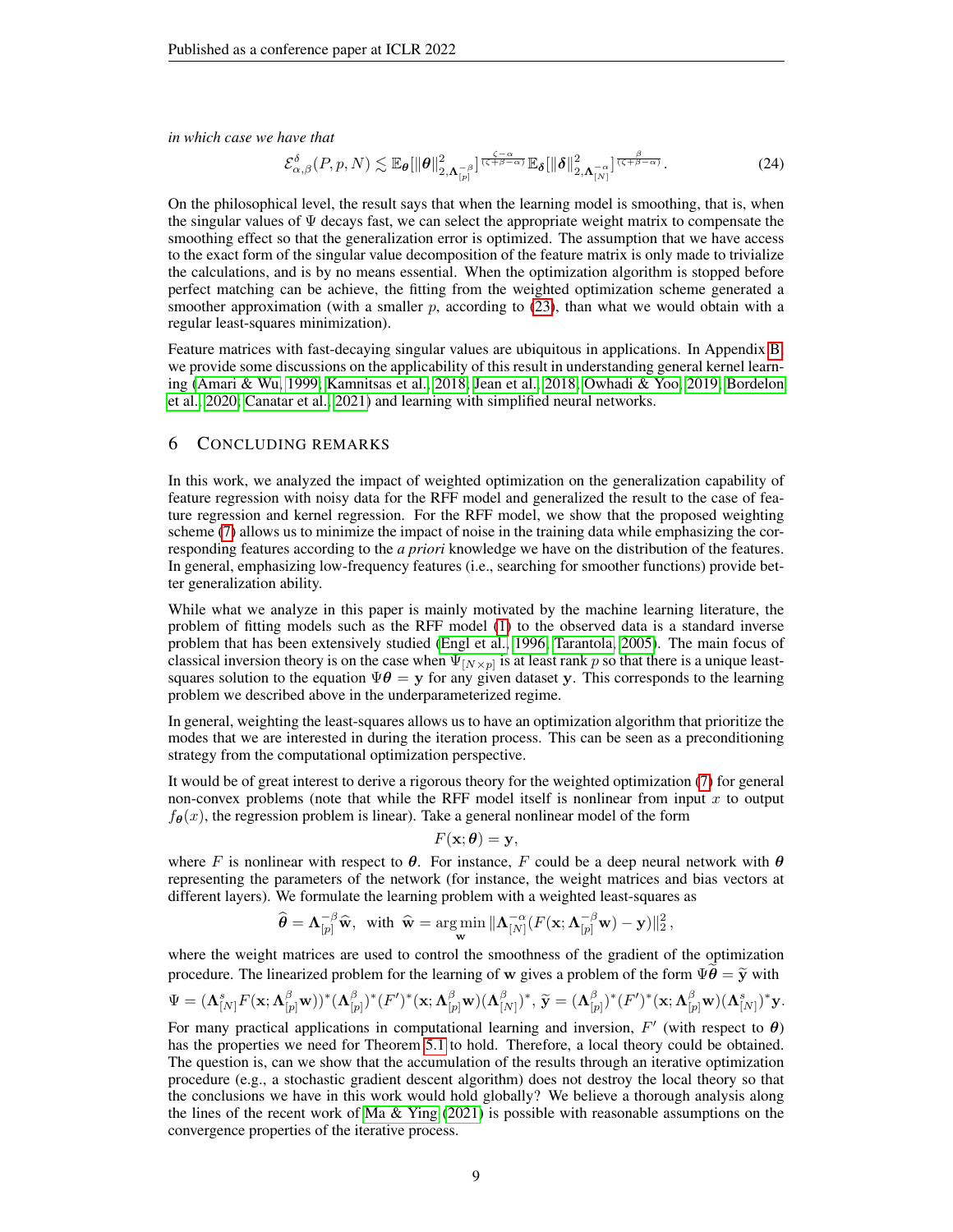#### ACKNOWLEDGMENTS

This work is partially supported by the National Science Foundation through grants DMS-1620396, DMS-1620473, DMS-1913129, and DMS-1913309. Y. Yang acknowledges supports from Dr. Max Rössler, the Walter Haefner Foundation and the ETH Zürich Foundation. This work was done in part while Y. Yang was visiting the Simons Institute for the Theory of Computing in Fall 2021. The authors would like to thank Yuege Xie for comments that helped us correct a mistake in an earlier version of the paper.

## SUPPLEMENTARY MATERIAL

Supplementary material for the paper "A Generalized Weighted Optimization Method for Computational Learning and Inversion" is organized as follows.

## A PROOF OF MAIN RESULTS

We provide here the proofs for all the results that we summarized in the main part of the paper. To simplify the presentation, we introduce the following notations. For the feature matrix  $\Psi \in \mathbb{C}^{N \times P}$ , we denote by

$$
\Psi_{\mathbb{T}} \in \mathbb{C}^{N \times p} \quad \text{and} \quad \Psi_{\mathbb{T}^c} \in \mathbb{C}^{N \times (P-p)}
$$

the submatrices of  $\Psi$  corresponding to the first p columns and the last  $P - p$  columns respectively. In the underparameterized regime [\(13\)](#page-3-1), we will also use the following submatrices

$$
\Psi_{[N]} \in \mathbb{C}^{N \times N}
$$
 and  $\Psi_{[N] \setminus \mathbb{T}} \in \mathbb{C}^{N \times (N-p)}$ ,

corresponding to the first N columns of  $\Psi$  and the last  $N - p$  columns of  $\Psi_{[N]}$ , respectively. We will use  $\Psi^*$  to denote the Hermitian transpose of  $\Psi$ . For a  $P \times P$  diagonal matrix  $\Lambda$ ,  $\Lambda_{\mathbb{T}} \ (equiv \Lambda_{[p]})$ and  $\Lambda_{\mathbb{T}^c}$  denote respectively the diagonal matrices of sizes  $p \times p$  and  $(P - p) \times (P - p)$  that contain the first p and the last  $P - p$  diagonal elements of  $\Lambda$ . Matrix  $\Lambda_{[N]}$  is of size  $N \times N$  and used to denote the first N diagonal elements of  $\Lambda$ . For any column vector  $\theta \in \mathbb{C}^{P\times 1}$ ,  $\theta_{\mathbb{T}}$  and  $\theta_{\mathbb{T}^c}$  denote respectively the column vectors that contain the first p elements and the last  $P - p$  elements of  $\theta$ .

To study the impact of the weight matrices  $\Lambda_{[N]}^{-\alpha}$  and  $\Lambda_{[p]}^{-\beta}$  $\begin{bmatrix} -\beta \\ p \end{bmatrix}$ , we introduce the re-scaled version of the feature matrix  $\Psi$ , denoted by  $\Phi$ , as

<span id="page-9-2"></span>
$$
\Phi := \Lambda_{[N]}^{-\alpha} \Psi \Lambda_{[P]}^{-\beta} \,. \tag{25}
$$

In terms of the notations above, we have that

$$
\Phi_{\mathbb{T}} := \mathbf{\Lambda}_{[N]}^{-\alpha} \Psi_{\mathbb{T}} \mathbf{\Lambda}_{\mathbb{T}}^{-\beta} , \quad \text{and} \quad \Phi_{\mathbb{T}^c} := \mathbf{\Lambda}_{[N]}^{-\alpha} \Psi_{\mathbb{T}^c} \mathbf{\Lambda}_{\mathbb{T}^c}^{-\beta} . \tag{26}
$$

For a given column vector  $\theta \in \mathbb{C}^d$  and a real-valued square-matrix  $\mathbf{X} \in \mathbb{R}^{d \times d}$ , we denote by

$$
\|\boldsymbol{\theta}\|_{2,\mathbf{X}}:=\|\mathbf{X}\boldsymbol{\theta}\|_2=\sqrt{(\mathbf{X}\boldsymbol{\theta})^*\mathbf{X}\boldsymbol{\theta}}
$$

the X-weighted 2-norm of  $\theta$ . We will not differentiate between finite- and infinite-dimensional vectors. In the infinite-dimensional case, we simply understand the 2-norm as the usual  $\ell^2$ -norm.

We first derive a general form for the generalization error for training with  $\theta$  sampled from a distribution with given diagonal covariance matrix. It is the starting point for most of the calculations in this paper. The calculation procedure is similar to that of Lemma 1 of [Xie et al.](#page-24-1) [\(2020\)](#page-24-1). However, our result is for the case with the additional weight matrix  $\Lambda_{[N]}^{-\alpha}$ .

#### <span id="page-9-0"></span>A.1 PROOFS OF LEMMA [A.1-](#page-9-1)LEMMA [A.3](#page-12-0)

<span id="page-9-1"></span>**Lemma A.1** (General form of  $\mathcal{E}_{\alpha,\beta}^{0}(P,p,N)$ ). Let  $\mathbf{K} \in \mathbb{C}^{P \times P}$  be a diagonal matrix, and  $\boldsymbol{\theta}$  be *drawn from a distribution such that*

<span id="page-9-3"></span>
$$
\mathbb{E}_{\theta}[\theta] = \mathbf{0}, \qquad \mathbb{E}_{\theta}[\theta \theta^*] = \mathbf{K}.
$$
 (27)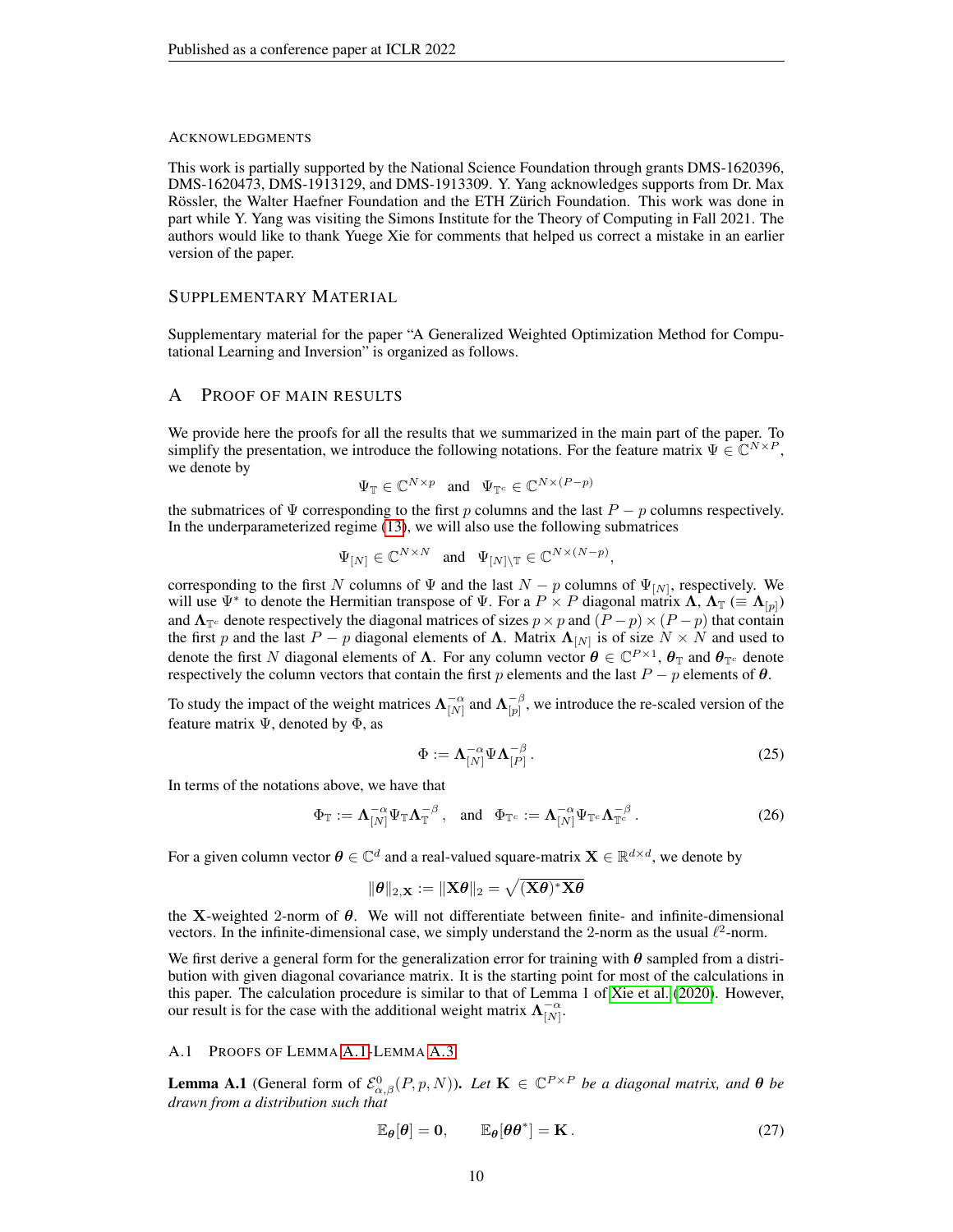*Then the generalization error for training with weighted optimization* [\(7\)](#page-1-2) *can be written as*

<span id="page-10-5"></span>
$$
\mathcal{E}^{0}_{\alpha,\beta}(P,p,N) = \text{tr}(\mathbf{K}) + \mathcal{P}_{\alpha,\beta} + \mathcal{Q}_{\alpha,\beta},
$$
\n(28)

*where*

$$
\mathcal{P}_{\alpha,\beta} = \text{tr} \left( \Phi_{\mathbb{T}}^+ \Phi_{\mathbb{T}} \Lambda_{\mathbb{T}}^{-2\beta} \Phi_{\mathbb{T}}^+ \Phi_{\mathbb{T}} \Lambda_{\mathbb{T}}^{\beta} \mathbf{K}_{\mathbb{T}} \Lambda_{\mathbb{T}}^{\beta} \right) - 2 \text{tr} \left( \mathbf{K}_{\mathbb{T}} \Phi_{\mathbb{T}}^+ \Phi_{\mathbb{T}} \right),
$$

*and*

$$
\mathcal{Q}_{\alpha,\beta}=\mathrm{tr}\big((\Phi_{\mathbb{T}}^+)^*\mathbf{\Lambda}_{\mathbb{T}}^{-2\beta}\Phi_{\mathbb{T}}^+\Phi_{\mathbb{T}^c}\mathbf{\Lambda}_{\mathbb{T}^c}^{\beta}\mathbf{K}_{\mathbb{T}^c}\mathbf{\Lambda}_{\mathbb{T}^c}^{\beta}\Phi_{\mathbb{T}^c}^*\big)\,,
$$

*with*  $\Phi_{\mathbb{T}}$  *and*  $\Phi_{\mathbb{T}^c}$  *given in* [\(26\)](#page-9-2)*.* 

*Proof.* We introduce the new variables

$$
\mathbf{w} = \mathbf{\Lambda}_{[P]}^{\beta} \boldsymbol{\theta}, \ \text{ and } \ \mathbf{z} = \mathbf{\Lambda}_{[N]}^{-\alpha} \mathbf{y} \, .
$$

We can then write the solution to the weighted least-square problem  $(7)$  as

$$
\widehat{\mathbf{w}}_{\mathbb{T}} = \Phi_{\mathbb{T}}^+ \mathbf{z}
$$
, and  $\widehat{\mathbf{w}}_{\mathbb{T}^c} = \mathbf{0}$ ,

where  $\Phi_{\mathbb{T}}^+$  is the Moore–Penrose inverse of  $\Phi_{\mathbb{T}}$ . Using the fact that the data y contain no random noise, we write

$$
\mathbf{y} = \Psi_{\mathbb{T}} \mathbf{\Lambda}_{\mathbb{T}}^{-\beta} \mathbf{w}_{\mathbb{T}} + \Psi_{\mathbb{T}^c} \mathbf{\Lambda}_{\mathbb{T}^c}^{-\beta} \mathbf{w}_{\mathbb{T}^c}, \text{ and } \mathbf{z} = \mathbf{\Lambda}_{[N]}^{-\alpha} \mathbf{y} = \Phi_{\mathbb{T}} \mathbf{w}_{\mathbb{T}} + \Phi_{\mathbb{T}^c} \mathbf{w}_{\mathbb{T}^c}.
$$

Therefore, we have, following simple linear algebra, that

<span id="page-10-0"></span>
$$
\begin{split}\n\|\widehat{\boldsymbol{\theta}} - \boldsymbol{\theta}\|_{2}^{2} &= \|\boldsymbol{\Lambda}_{\mathbb{T}}^{-\beta}(\widehat{\mathbf{w}}_{\mathbb{T}} - \mathbf{w}_{\mathbb{T}})\|_{2}^{2} + \|\boldsymbol{\Lambda}_{\mathbb{T}^{c}}^{-\beta}(\widehat{\mathbf{w}}_{\mathbb{T}^{c}} - \mathbf{w}_{\mathbb{T}^{c}})\|_{2}^{2} \\
&= \|\boldsymbol{\Lambda}_{\mathbb{T}}^{-\beta}\boldsymbol{\Phi}_{\mathbb{T}}^{+}(\boldsymbol{\Phi}_{\mathbb{T}}\mathbf{w}_{\mathbb{T}} + \boldsymbol{\Phi}_{\mathbb{T}^{c}}\mathbf{w}_{\mathbb{T}^{c}}) - \boldsymbol{\Lambda}_{\mathbb{T}}^{-\beta}\mathbf{w}_{\mathbb{T}}\|_{2}^{2} + \|\boldsymbol{\Lambda}_{\mathbb{T}^{c}}^{-\beta}\mathbf{w}_{\mathbb{T}^{c}}\|_{2}^{2} \\
&= \|\boldsymbol{\Lambda}_{\mathbb{T}}^{-\beta}\boldsymbol{\Phi}_{\mathbb{T}}^{+}\boldsymbol{\Phi}_{\mathbb{T}^{c}}\mathbf{w}_{\mathbb{T}^{c}} - \boldsymbol{\Lambda}_{\mathbb{T}}^{-\beta}(\mathbf{I}_{\mathbb{T}} - \boldsymbol{\Phi}_{\mathbb{T}}^{+}\boldsymbol{\Phi}_{\mathbb{T}})\mathbf{w}_{\mathbb{T}}\|_{2}^{2} + \|\boldsymbol{\Lambda}_{\mathbb{T}^{c}}^{-\beta}\mathbf{w}_{\mathbb{T}^{c}}\|_{2}^{2}.\n\end{split} \tag{29}
$$

Next, we make the following expansions:

$$
\begin{array}{rcl}\n\|\mathbf{\Lambda}_\mathbb{T}^{-\beta}\Phi_\mathbb{T}^+\Phi_{\mathbb{T}^c}\mathbf{w}_{\mathbb{T}^c}-\mathbf{\Lambda}_\mathbb{T}^{-\beta}(\mathbf{I}-\Phi_\mathbb{T}^+\Phi_\mathbb{T})\mathbf{w}_\mathbb{T}\|_2^2 &=& \|\mathbf{\Lambda}_\mathbb{T}^{-\beta}\Phi_\mathbb{T}^+\Phi_{\mathbb{T}^c}\mathbf{w}_{\mathbb{T}^c}\|_2^2 + \|\mathbf{\Lambda}_\mathbb{T}^{-\beta}(\mathbf{I}-\Phi_\mathbb{T}^+\Phi_\mathbb{T})\mathbf{w}_\mathbb{T}\|_2^2 - \mathcal{T}_1, \\
& & \|\mathbf{\Lambda}_\mathbb{T}^{-\beta}(\mathbf{I}-\Phi_\mathbb{T}^+\Phi_\mathbb{T})\mathbf{w}_\mathbb{T}\|_2^2 &=& \|\mathbf{\Lambda}_\mathbb{T}^{-\beta}\mathbf{w}_\mathbb{T}\|_2^2 + \|\mathbf{\Lambda}_\mathbb{T}^{-\beta}\Phi_\mathbb{T}^+\Phi_\mathbb{T}\mathbf{w}_\mathbb{T}\|_2^2 - \mathcal{T}_2\n\end{array}
$$

with  $\mathcal{T}_1$  and  $\mathcal{T}_2$  given respectively as

$$
\mathcal{T}_1:=2\Re\Big(\big(\mathbf{\Lambda}_\mathbb{T}^{-\beta}\Phi_\mathbb{T}^+\Phi_{\mathbb{T}^c}\mathbf{w}_{\mathbb{T}^c}\big)^*\mathbf{\Lambda}_\mathbb{T}^{-\beta}(\mathbf{I}-\Phi_\mathbb{T}^+\Phi_\mathbb{T})\mathbf{w}_\mathbb{T}\Big)\,,
$$

and

$$
\mathcal{T}_2:=2\Re\Big(\mathbf{w}_\mathbb{T}^*\boldsymbol{\Lambda}_\mathbb{T}^{-\beta}\boldsymbol{\Lambda}_\mathbb{T}^{-\beta}\Phi_\mathbb{T}^+\Phi_\mathbb{T}\mathbf{w}_\mathbb{T}\Big)\,.
$$

We therefore conclude from these expansions and [\(29\)](#page-10-0), using the linearity property of the expectation over  $\theta$ , that

$$
\mathbb{E}_{\theta}[\|\widehat{\boldsymbol{\theta}} - \boldsymbol{\theta}\|_{2}^{2}] = \mathbb{E}_{\theta}[\|\boldsymbol{\Lambda}_{\mathbb{T}}^{-\beta} \mathbf{w}_{\mathbb{T}}\|_{2}^{2}] + \mathbb{E}_{\theta}[\|\boldsymbol{\Lambda}_{\mathbb{T}^{c}}^{-\beta} \mathbf{w}_{\mathbb{T}^{c}}\|_{2}^{2}] + \mathbb{E}_{\theta}[\|\boldsymbol{\Lambda}_{\mathbb{T}}^{-\beta} \boldsymbol{\Phi}_{\mathbb{T}}^{+} \boldsymbol{\Phi}_{\mathbb{T}} \mathbf{w}_{\mathbb{T}}\|_{2}^{2}] + \mathbb{E}_{\theta}[\|\boldsymbol{\Lambda}_{\mathbb{T}}^{-\beta} \boldsymbol{\Phi}_{\mathbb{T}}^{+} \boldsymbol{\Phi}_{\mathbb{T}^{c}} \mathbf{w}_{\mathbb{T}^{c}}\|_{2}^{2}] - \mathbb{E}_{\theta}[\mathcal{T}_{1}] - \mathbb{E}_{\theta}[\mathcal{T}_{2}].
$$
 (30)

We first observe that the first two terms in the error are simply  $tr(K)$ ; that is,

$$
\mathbb{E}_{\boldsymbol{\theta}}[\|\boldsymbol{\Lambda}_{\mathbb{T}}^{-\beta}\mathbf{w}_{\mathbb{T}}\|_2^2] + \mathbb{E}_{\boldsymbol{\theta}}[\|\boldsymbol{\Lambda}_{\mathbb{T}^c}^{-\beta}\mathbf{w}_{\mathbb{T}^c}\|_2^2] = \text{tr}(\mathbf{K}). \qquad (31)
$$

By the assumption [\(27\)](#page-9-3), we also have that  $\mathbb{E}_{\theta}[\theta_{\mathbb{T}^c} \mathbf{X} \theta_{\mathbb{T}}^*]=0$  for any matrix **X** such that the product is well-defined. Using the relation between  $\theta$  and w, we conclude that

<span id="page-10-4"></span><span id="page-10-3"></span><span id="page-10-2"></span><span id="page-10-1"></span>
$$
\mathbb{E}_{\theta}[\mathcal{T}_1] = \mathbf{0} \,. \tag{32}
$$

We then verify, using simple trace tricks, that

$$
\mathbb{E}_{\theta}[\mathcal{T}_2] = 2\mathbb{E}_{\theta}\Big[\Re\Big(\mathrm{tr}\big(\mathbf{w}_{\mathbb{T}}^*\boldsymbol{\Lambda}_{\mathbb{T}}^{-\beta}\boldsymbol{\Lambda}_{\mathbb{T}}^{-\beta}\boldsymbol{\Phi}_{\mathbb{T}}^+\boldsymbol{\Phi}_{\mathbb{T}}\mathbf{w}_{\mathbb{T}}\big)\Big)\Big] = 2\Re\Big(\mathrm{tr}\big(\mathbf{K}_{\mathbb{T}}\boldsymbol{\Phi}_{\mathbb{T}}^+\boldsymbol{\Phi}_{\mathbb{T}}\big)\Big) = 2\mathrm{tr}\big(\mathbf{K}_{\mathbb{T}}\boldsymbol{\Phi}_{\mathbb{T}}^+\boldsymbol{\Phi}_{\mathbb{T}}\big)\,,\tag{33}
$$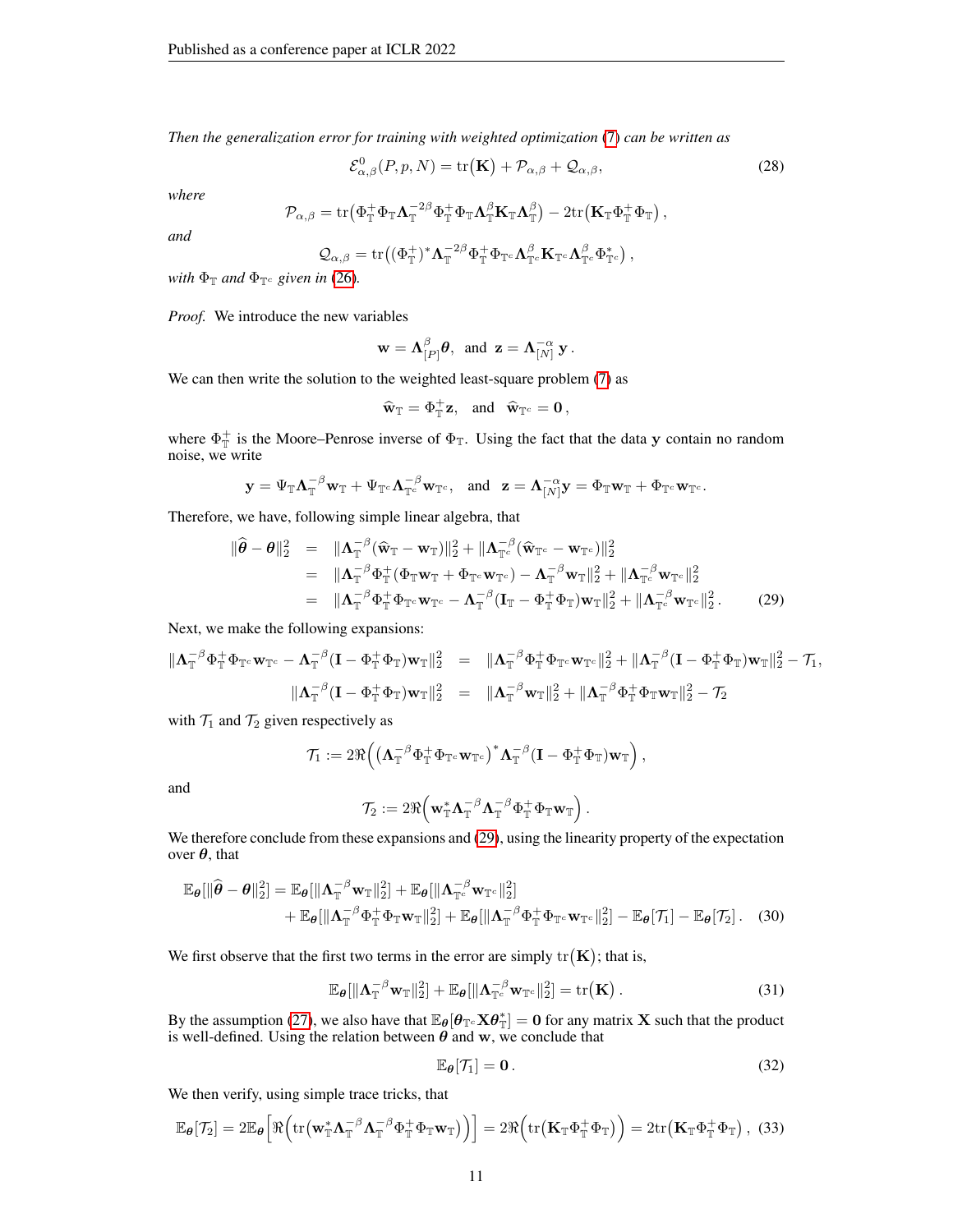where we have also used the fact that  $K_{\mathbb{T}} \Lambda_{\mathbb{T}}^{-\beta} = \Lambda_{\mathbb{T}}^{-\beta} K_{\mathbb{T}}$  since both matrices are diagonal, and the last step comes from the fact that  $\Phi_{\mathbb{T}}^+ \Phi_{\mathbb{T}}$  is Hermitian.

Next, we observe, using standard trace tricks and the fact that  $\Phi_{\mathbb{T}}^+ \Phi_{\mathbb{T}}$  is Hermitian, that

<span id="page-11-0"></span>
$$
\mathbb{E}_{\theta}[\|\mathbf{\Lambda}_{\mathbb{T}}^{-\beta}\Phi_{\mathbb{T}}^{+}\Phi_{\mathbb{T}}\mathbf{w}_{\mathbb{T}}\|_{2}^{2}] = \mathbb{E}_{\theta}[\text{tr}\big(\mathbf{w}_{\mathbb{T}}^{*}\Phi_{\mathbb{T}}^{+}\Phi_{\mathbb{T}}\mathbf{\Lambda}_{\mathbb{T}}^{-2\beta}\Phi_{\mathbb{T}}^{+}\Phi_{\mathbb{T}}\mathbf{w}_{\mathbb{T}}\big)]
$$
\n
$$
= \text{tr}\big(\Phi_{\mathbb{T}}^{+}\Phi_{\mathbb{T}}\mathbf{\Lambda}_{\mathbb{T}}^{-2\beta}\Phi_{\mathbb{T}}^{+}\Phi_{\mathbb{T}}\mathbb{E}_{\theta}[\mathbf{w}_{\mathbb{T}}\mathbf{w}_{\mathbb{T}}^{*}]\big)
$$
\n
$$
= \text{tr}\big(\Phi_{\mathbb{T}}^{+}\Phi_{\mathbb{T}}\mathbf{\Lambda}_{\mathbb{T}}^{-2\beta}\Phi_{\mathbb{T}}^{+}\Phi_{\mathbb{T}}\mathbf{\Lambda}_{\beta}^{\beta}\mathbf{K}_{\mathbb{T}}\mathbf{\Lambda}_{\mathbb{T}}^{\beta}\big), \tag{34}
$$

and

<span id="page-11-1"></span>
$$
\mathbb{E}_{\theta}[\|\mathbf{\Lambda}_{\mathbb{T}}^{-\beta}\Phi_{\mathbb{T}}^{+}\Phi_{\mathbb{T}^{c}}\mathbf{w}_{\mathbb{T}^{c}}\|_{2}^{2}] = \mathbb{E}_{\theta}[\text{tr}(\mathbf{w}_{\mathbb{T}^{c}}^{*}\Phi_{\mathbb{T}^{c}}^{*}(\Phi_{\mathbb{T}}^{+})^{*}\mathbf{\Lambda}_{\mathbb{T}}^{-2\beta}\Phi_{\mathbb{T}}^{+}\Phi_{\mathbb{T}^{c}}\mathbf{w}_{\mathbb{T}^{c}})]
$$
  
\n
$$
= \text{tr}(\Phi_{\mathbb{T}^{c}}^{*}(\Phi_{\mathbb{T}}^{+})^{*}\mathbf{\Lambda}_{\mathbb{T}}^{-2\beta}\Phi_{\mathbb{T}}^{+}\Phi_{\mathbb{T}^{c}}\mathbb{E}_{\theta}[\mathbf{w}_{\mathbb{T}^{c}}\mathbf{w}_{\mathbb{T}^{c}}^{*}])
$$
  
\n
$$
= \text{tr}(\Phi_{\mathbb{T}^{c}}^{*}(\Phi_{\mathbb{T}}^{+})^{*}\mathbf{\Lambda}_{\mathbb{T}}^{-2\beta}\Phi_{\mathbb{T}}^{+}\Phi_{\mathbb{T}^{c}}\mathbf{\Lambda}_{\mathbb{T}^{c}}^{\beta}\mathbf{K}_{\mathbb{T}^{c}}\mathbf{\Lambda}_{\mathbb{T}^{c}}^{\beta})
$$
  
\n
$$
= \text{tr}((\Phi_{\mathbb{T}}^{+})^{*}\mathbf{\Lambda}_{\mathbb{T}}^{-2\beta}\Phi_{\mathbb{T}}^{+}\Phi_{\mathbb{T}^{c}}\mathbf{\Lambda}_{\mathbb{T}^{c}}^{\beta}\mathbf{K}_{\mathbb{T}^{c}}\mathbf{\Lambda}_{\mathbb{T}^{c}}^{\beta}\Phi_{\mathbb{T}^{c}}^{*}). \tag{35}
$$

The proof is complete when we put [\(31\)](#page-10-1), [\(32\)](#page-10-2), [\(33\)](#page-10-3), [\(34\)](#page-11-0) and [\(35\)](#page-11-1) into [\(30\)](#page-10-4).

#### Next we derive the general formula for the generalization error for training with noisy data.

<span id="page-11-4"></span>**Lemma A.2** (General form of  $\mathcal{E}_{\alpha,\beta}^{\delta}(P,p,N)$ ). Let  $\theta$  be given as in Lemma [A.1.](#page-9-1) Then, under the *assumptions* (A-I)*-*(A-II)*, the generalization error for training with weighted optimization* [\(7\)](#page-1-2) *from noisy data* y δ *can be written as*

<span id="page-11-5"></span>
$$
\mathcal{E}_{\alpha,\beta}^{\delta}(P,p,N) = \mathcal{E}_{\alpha,\beta}^{0}(P,p,N) + \mathcal{E}_{\text{noise}}(P,p,N)
$$
\n(36)

<span id="page-11-6"></span> $\Box$ 

where  $\mathcal{E}^{0}_{\alpha,\beta}(P,p,N)$  is given as in [\(28\)](#page-10-5) and  $\mathcal{E}_{\text{noise}}(P,p,N)$  is given as

$$
\mathcal{E}_{\mathrm{noise}}(P,p,N) = \mathrm{tr}\big(\mathbf{\Lambda}_{[N]}^{-\alpha}(\Phi_{\mathbb{T}}^{+})^{*}\mathbf{\Lambda}_{\mathbb{T}}^{-2\beta}\Phi_{\mathbb{T}}^{+}\mathbf{\Lambda}_{[N]}^{-\alpha}\mathbb{E}_{\boldsymbol{\delta}}[\boldsymbol{\delta}\boldsymbol{\delta}^{*}]\big)\,.
$$

*The variance of the generalization error with respect to the random noise is*

$$
\text{Var}_{\delta}\left(\mathbb{E}_{\theta}\left[\|\widehat{\boldsymbol{\theta}}^{\delta}-\boldsymbol{\theta}\|_{2}^{2}\right]\right)=\mathbb{E}_{\delta}\left[\text{tr}\left(\delta^{*}\Lambda_{[N]}^{-\alpha}(\Phi_{\mathbb{T}}^{+})^{*}\Lambda_{\mathbb{T}}^{-2\beta}\Phi_{\mathbb{T}}^{+}\Lambda_{[N]}^{-\alpha}\delta\delta^{*}\Lambda_{[N]}^{-\alpha}(\Phi_{\mathbb{T}}^{+})^{*}\Lambda_{\mathbb{T}}^{-2\beta}\Phi_{\mathbb{T}}^{+}\Lambda_{[N]}^{-\alpha}\delta\right)\right]
$$

$$
-\left(\mathcal{E}_{\text{noise}}(P,p,N)\right)^{2}.
$$
 (37)

*Proof.* We start with the following standard error decomposition

$$
\|\widehat{\boldsymbol{\theta}}^{\delta}-\boldsymbol{\theta}\|_2^2 = \|\widehat{\boldsymbol{\theta}}^{\delta}-\widehat{\boldsymbol{\theta}}+\widehat{\boldsymbol{\theta}}-\boldsymbol{\theta}\|_2^2 = \|\widehat{\boldsymbol{\theta}}-\boldsymbol{\theta}\|_2^2 + \|\widehat{\boldsymbol{\theta}}^{\delta}-\widehat{\boldsymbol{\theta}}\|_2^2 + 2\Re\left((\widehat{\boldsymbol{\theta}}^{\delta}-\widehat{\boldsymbol{\theta}})^*(\widehat{\boldsymbol{\theta}}-\boldsymbol{\theta})\right).
$$

Using the fact that

<span id="page-11-3"></span>
$$
\widehat{\boldsymbol{\theta}}_{\mathbb{T}^c}^{\delta} = \widehat{\boldsymbol{\theta}}_{\mathbb{T}^c} = \mathbf{0}\,,
$$

the error can be simplified to

<span id="page-11-2"></span>
$$
\|\widehat{\boldsymbol{\theta}}^{\delta} - \boldsymbol{\theta}\|_{2}^{2} = \|\widehat{\boldsymbol{\theta}} - \boldsymbol{\theta}\|_{2}^{2} + \|\widehat{\boldsymbol{\theta}}_{\mathbb{T}}^{\delta} - \widehat{\boldsymbol{\theta}}_{\mathbb{T}}\|_{2}^{2} + \mathcal{T}_{3},
$$
\n(38)

where

$$
\mathcal{T}_3 = 2 \Re \Big( (\widehat{\pmb{\theta}}_{\mathbb{T}}^{\delta} - \widehat{\pmb{\theta}}_{\mathbb{T}})^* (\widehat{\pmb{\theta}}_{\mathbb{T}} - \pmb{\theta}_{\mathbb{T}}) \Big) \, .
$$

Taking expectation with respect to  $\theta$  and then the noise  $\delta$ , we have that

$$
\mathbb{E}_{\delta,\theta}[\|\widehat{\boldsymbol{\theta}}^{\delta} - \boldsymbol{\theta}\|_2^2] = \mathbb{E}_{\boldsymbol{\theta}}[\|\widehat{\boldsymbol{\theta}} - \boldsymbol{\theta}\|_2^2] + \mathbb{E}_{\delta}[\|\widehat{\boldsymbol{\theta}}_T^{\delta} - \widehat{\boldsymbol{\theta}}_T\|_2^2] + \mathbb{E}_{\delta,\theta}[\mathcal{T}_3].
$$
\n(39)

The first term on the right-hand side is simply  $\mathcal{E}^0_{\alpha,\beta}(P,p,N)$  and does not depend on  $\delta$ . To evaluate the second term which does not depend on  $\theta$ , we use the fact that

$$
\widehat{\boldsymbol{\theta}}_{\mathbb{T}}^{\delta} - \widehat{\boldsymbol{\theta}}_{\mathbb{T}} = \boldsymbol{\Lambda}_{\mathbb{T}}^{-\beta} \Phi^+_{\mathbb{T}}(\mathbf{z}^\delta - \mathbf{z}) = \boldsymbol{\Lambda}_{\mathbb{T}}^{-\beta} \Phi^+_{\mathbb{T}} \boldsymbol{\Lambda}_{[N]}^{-\alpha} (\mathbf{y}^\delta - \mathbf{y}) = \boldsymbol{\Lambda}_{\mathbb{T}}^{-\beta} \Phi^+_{\mathbb{T}} \boldsymbol{\Lambda}_{[N]}^{-\alpha} \delta \,.
$$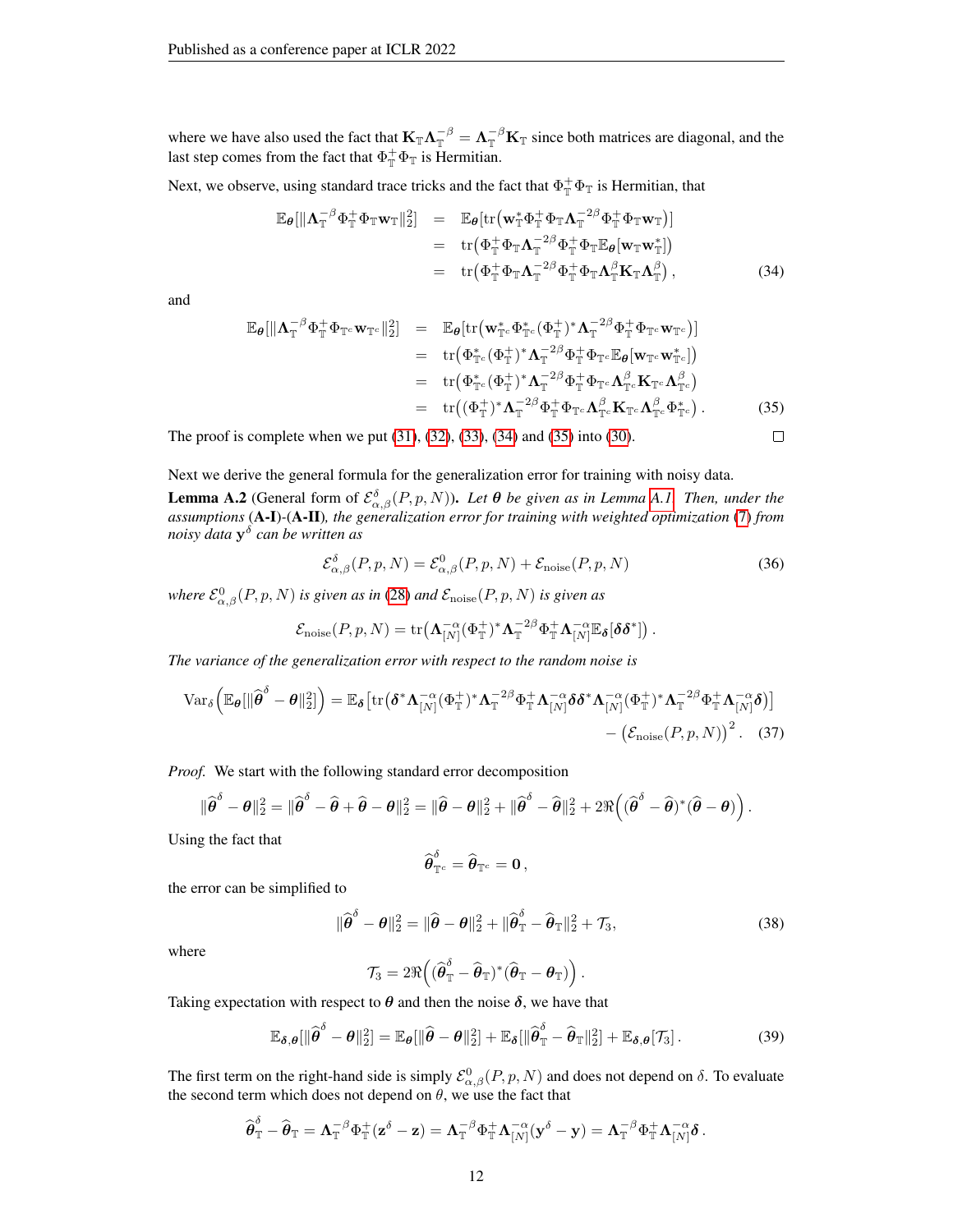This leads to

$$
\begin{array}{rcl} \mathbb{E}_{\boldsymbol{\delta}}[ \| \widehat{\boldsymbol{\theta}}^{\delta}_{\mathbb{T}} - \widehat{\boldsymbol{\theta}}_{\mathbb{T}} \|^2_2 ] & = & \mathbb{E}_{\boldsymbol{\delta}}[ \| {\boldsymbol{\Lambda}}^{-\beta}_{\mathbb{T}} \Phi^+_{\mathbb{T}} {\boldsymbol{\Lambda}}^{-\alpha}_{[N]} \boldsymbol{\delta} \|^2_2 ] \\ & = & \mathbb{E}_{\boldsymbol{\delta}}[ \operatorname{tr} \big( \boldsymbol{\delta}^* {\boldsymbol{\Lambda}}^{-\alpha}_{[N]} (\Phi^+_{\mathbb{T}})^* {\boldsymbol{\Lambda}}^{-2\beta}_{\mathbb{T}} \Phi^+_{\mathbb{T}} {\boldsymbol{\Lambda}}^{-\alpha}_{[N]} \boldsymbol{\delta} \big)] \\ & = & \operatorname{tr} \big( {\boldsymbol{\Lambda}}^{-\alpha}_{[N]} (\Phi^+_{\mathbb{T}})^* {\boldsymbol{\Lambda}}^{-2\beta}_{\mathbb{T}} \Phi^+_{\mathbb{T}} {\boldsymbol{\Lambda}}^{-\alpha}_{[N]} \mathbb{E}_{\boldsymbol{\delta}}[ \boldsymbol{\delta} \boldsymbol{\delta}^* ] \big). \end{array}
$$

The last step is to realize that

$$
\mathbb{E}_{\delta,\theta}[\mathcal{T}_3] = 2\Re\Big(\mathbb{E}_{\delta,\theta}\Big[\big(\mathbf{\Lambda}_{\mathbb{T}}^{-\beta}\Phi_{\mathbb{T}}^+\mathbf{\Lambda}_{[N]}^{-\alpha}\delta\big)^*\big(\widehat{\boldsymbol{\theta}}_{\mathbb{T}} - \boldsymbol{\theta}_{\mathbb{T}}\big)\Big]\Big) = 0
$$

due to the assumption that  $\delta$  and  $\theta$  are independent.

Utilizing the formulas in [\(38\)](#page-11-2) and [\(39\)](#page-11-3), and the fact that  $\mathbb{E}_{\theta}[\mathcal{T}_3] = 0$ , we can write down the variance of the generalization error with respect to the random noise as

$$
\begin{split} &\text{Var}_{\delta}\left(\mathbb{E}_{\boldsymbol{\theta}}[\|\widehat{\boldsymbol{\theta}}^{\delta}-\boldsymbol{\theta}\|_{2}^{2}]\right)=\mathbb{E}_{\delta}[\|\widehat{\boldsymbol{\theta}}_{\mathbb{T}}^{\delta}-\widehat{\boldsymbol{\theta}}_{\mathbb{T}}\|_{2}^{4}]-\left(\mathbb{E}_{\delta}[\|\widehat{\boldsymbol{\theta}}_{\mathbb{T}}^{\delta}-\widehat{\boldsymbol{\theta}}_{\mathbb{T}}\|_{2}^{2}]\right)^{2} \\ &=\mathbb{E}_{\delta}[\text{tr}\big(\boldsymbol{\delta}^{*}\boldsymbol{\Lambda}_{[N]}^{-\alpha}(\Phi_{\mathbb{T}}^{+})^{*}\boldsymbol{\Lambda}_{\mathbb{T}}^{-2\beta}\Phi_{\mathbb{T}}^{+}\boldsymbol{\Lambda}_{[N]}^{-\alpha}\boldsymbol{\delta}\boldsymbol{\delta}^{*}\boldsymbol{\Lambda}_{[N]}^{-\alpha}(\Phi_{\mathbb{T}}^{+})^{*}\boldsymbol{\Lambda}_{\mathbb{T}}^{-2\beta}\Phi_{\mathbb{T}}^{+}\boldsymbol{\Lambda}_{[N]}^{-\alpha}\boldsymbol{\delta}\big)\right]-\big(\mathcal{E}_{\text{noise}}(P,p,N)\big)^{2} \, . \end{split}
$$

The proof is complete.

<span id="page-12-0"></span>We also need the following properties on the the feature matrix  $\Psi$  of the random Fourier model. **Lemma A.3.** *(i) For any*  $\zeta \geq 0$ *, we define, in the overparameterized regime* [\(12\)](#page-3-0)*, the matrices*  $\Pi_1 \in \mathbb{C}^{N \times N}$  and  $\Pi_2 \in \mathbb{C}^{N \times \overline{N}}$  respectively as

$$
\boldsymbol{\Pi}_1 := \Psi_{\mathbb{T}} \boldsymbol{\Lambda}_{\mathbb{T}}^{-\zeta} \Psi_{\mathbb{T}}^* \quad and \quad \boldsymbol{\Pi}_2 = \Psi_{\mathbb{T}^c} \boldsymbol{\Lambda}_{\mathbb{T}^c}^{-\zeta} \Psi_{\mathbb{T}^c}^* \,.
$$

*Then*  $\Pi_1$  *and*  $\Pi_2$  *admit the decomposition*  $\Pi_1 = \Psi_{[N]}\Lambda_{\Pi_1,\zeta}\Psi^*_{[N]}$  *and*  $\Pi_2 = \Psi_{[N]}\Lambda_{\Pi_2,\zeta}\Psi^*_{[N]}$  *respectively with*  $\Lambda_{\Pi_1,\zeta}$  *and*  $\Lambda_{\Pi_2,\zeta}$  *diagonal matrices whose* m-th diagonal elements are respectively

$$
\lambda_{\Pi_1,\zeta}^{(m)} = \sum_{k=0}^{N-1} \left( \sum_{\eta=0}^{\nu-1} t_{k+N\eta}^{-\zeta} \right) e_{m,k}^{(N)}, \ \ 0 \le m \le N-1,
$$

*and*

$$
\lambda_{\Pi_2,\zeta}^{(m)} = \sum_{k=0}^{N-1} \left( \sum_{\eta=\nu}^{\mu-1} t_{k+N\eta}^{-\zeta} \right) e_{m,k}^{(N)}, \ \ 0 \le m \le N-1,
$$

where  $e_{m,k}^{(N)}$  is defined as, denoting  $\omega_N := e^{\frac{2\pi\mathfrak{i}}{N}},$ 

$$
e_{m,k}^{(N)}:=\frac{1}{N}\sum_{j=0}^{N-1}\omega_N^{(m-k)j}=\begin{cases} 1, & k=m\\ 0, & k\neq m \end{cases},\qquad 0\leq m,k\leq N-1\,.
$$

*(ii)* For any  $\alpha \geq 0$ , we define, in the underparameterized regime [\(13\)](#page-3-1) with  $p \lt N$ , the matrix  $\Xi\in \mathbb{C}^{p\times (\check{N}-p)}$  *as*<br> $\Xi:=\left(\Psi_{\mathbb{T}}^*\boldsymbol\Lambda_{\text{\tiny{[N]}}}^{-2\alpha}\Psi_{\mathbb{T}}\right)^{-1}\Psi_{\mathbb{T}}^*\boldsymbol\Lambda_{\text{\tiny{[N]}}}^{-2\alpha}$ 

$$
\boldsymbol{\Xi}:=\big(\Psi_{\mathbb{T}}^*\boldsymbol{\Lambda}_{[N]}^{-2\alpha}\Psi_{\mathbb{T}}\big)^{-1}\Psi_{\mathbb{T}}^*\boldsymbol{\Lambda}_{[N]}^{-2\alpha}\Psi_{[N]\setminus\mathbb{T}}\,.
$$

*Then* Ξ <sup>∗</sup>Ξ *has the following representation:*

$$
\Xi^*\Xi=N(\Psi_{[N]\setminus\mathbb{T}}^*\Lambda_{[N]}^{2\alpha}\Psi_{[N]\setminus\mathbb{T}})^{-*}\Psi_{[N]\setminus\mathbb{T}}^*\Lambda^{4\alpha}\Psi_{[N]\setminus\mathbb{T}}(\Psi_{[N]\setminus\mathbb{T}}^*\Lambda_{[N]}^{2\alpha}\Psi_{[N]\setminus\mathbb{T}})^{-1}-\mathbf{I}_{[N-p]}.
$$

*Proof.* Part (i) is simply Lemma 2 of [Xie et al.](#page-24-1) [\(2020\)](#page-24-1). It was proved by verifying that  $\Pi_1$  and  $\Pi_2$ are both circulant matrices whose eigendecompositions are standard results in linear algebra.

To prove part (ii), let us introduce the matrices  $P$ ,  $Q$ ,  $R$  through the relation

$$
\Psi_{[N]}^*\mathbf{\Lambda}_{[N]}^{-2\alpha}\Psi_{[N]} = \begin{pmatrix} \Psi_\mathbb{T}^*\mathbf{\Lambda}_{[N]}^{-2\alpha}\Psi_\mathbb{T} & \Psi_\mathbb{T}^*\mathbf{\Lambda}_{[N]}^{-2\alpha}\Psi_{[N]\backslash\mathbb{T}} \\ \Psi_{[N]\backslash\mathbb{T}}^*\mathbf{\Lambda}_{[N]}^{-2\alpha}\Psi_\mathbb{T} & \Psi_{[N]\backslash\mathbb{T}}^*\mathbf{\Lambda}_{[N]}^{-2\alpha}\Psi_{[N]\backslash\mathbb{T}} \end{pmatrix} \equiv \begin{pmatrix} \mathbf{P} & \mathbf{R} \\ \mathbf{R}^* & \mathbf{Q} \end{pmatrix} \, .
$$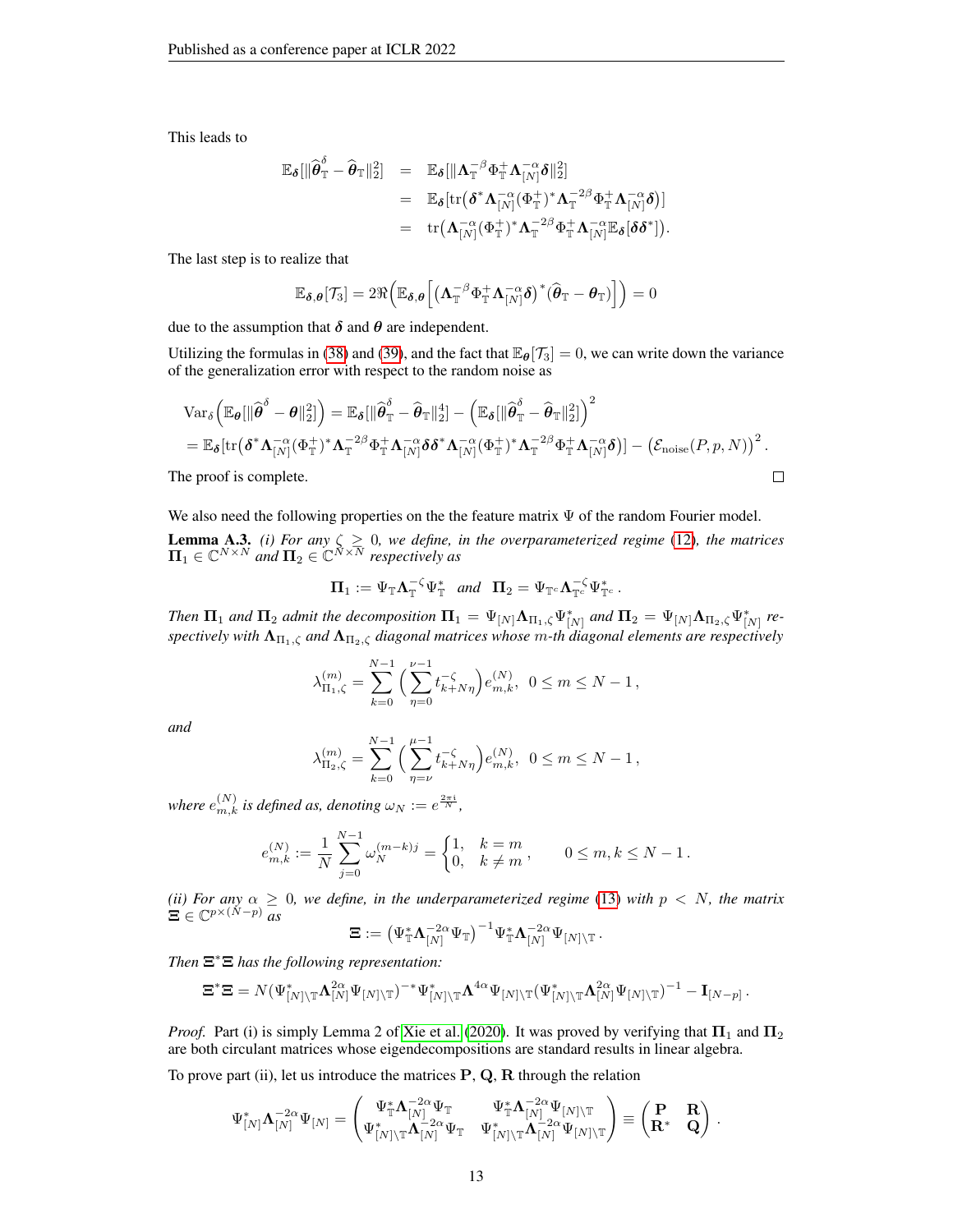Then by standard linear algebra, we have that

$$
\begin{pmatrix} \Psi_{[N]}^* \Lambda_{[N]}^{-2\alpha} \Psi_{[N]} \end{pmatrix}^{-1} = \begin{pmatrix} \mathbf{P}^{-1} + \mathbf{P}^{-1} \mathbf{R} (\mathbf{Q} - \mathbf{R}^* \mathbf{P}^{-1} \mathbf{R})^{-1} \mathbf{R}^* \mathbf{P}^{-1} & -\mathbf{P}^{-1} \mathbf{R} (\mathbf{Q} - \mathbf{R}^* \mathbf{P}^{-1} \mathbf{R})^{-1} \\ -(\mathbf{Q} - \mathbf{R}^* \mathbf{P}^{-1} \mathbf{R})^{-1} \mathbf{R}^* \mathbf{P}^{-1} & (\mathbf{Q} - \mathbf{R}^* \mathbf{P}^{-1} \mathbf{R})^{-1} \end{pmatrix}
$$

since  $\mathbf{P} = \Psi_{\mathbb{T}}^* \Lambda_{[N]}^{-2\alpha} \Psi_{\mathbb{T}}$  is invertible.

Meanwhile, since  $\frac{1}{\sqrt{2}}$  $\frac{1}{N}\Psi_{[N]}$  is unitary, we have that

$$
\begin{array}{rcl} \left( \Psi_{[N]}^*\mathbf{\Lambda}_{[N]}^{-2\alpha}\Psi_{[N]} \right)^{-1} &=& \frac{1}{N^2} \Psi_{[N]}^*\mathbf{\Lambda}_{[N]}^{2\alpha}\Psi_{[N]} \\ &=& \frac{1}{N^2} \begin{pmatrix} \Psi_{\mathbb{T}}^*\mathbf{\Lambda}_{[N]}^{2\alpha}\Psi_{\mathbb{T}} & \Psi_{\mathbb{T}}^*\mathbf{\Lambda}_{[N]}^{2\alpha}\Psi_{[N]\backslash \mathbb{T}} \\ \Psi_{[N]\backslash \mathbb{T}}^*\mathbf{\Lambda}_{[N]}^{2\alpha}\Psi_{\mathbb{T}} & \Psi_{[N]\backslash \mathbb{T}}^*\mathbf{\Lambda}_{[N]}^{2\alpha}\Psi_{[N]\backslash \mathbb{T}} \end{pmatrix} \equiv \begin{pmatrix} \widetilde{\mathbf{P}} & \widetilde{\mathbf{R}} \\ \widetilde{\mathbf{R}}^* & \widetilde{\mathbf{Q}} \end{pmatrix} \, . \end{array}
$$

Comparing the two inverse matrices lead us to the following identity

$$
\mathbf{P}^{-1}-\mathbf{P}^{-1}\mathbf{R}\widetilde{\mathbf{R}}^*=\widetilde{\mathbf{P}}.
$$

This gives us that

$$
\mathbf{P}^{-1}\mathbf{R} = \widetilde{\mathbf{P}}\mathbf{R}(\mathbf{I}_{[N-p]} - \widetilde{\mathbf{R}}^*\mathbf{R})^{-1}.
$$

Therefore, we have

$$
\mathbf{R}^* \mathbf{P}^{-*} \mathbf{P}^{-1} \mathbf{R} = (\mathbf{I}_{[N-p]} - \widetilde{\mathbf{R}}^* \mathbf{R})^{-*} \mathbf{R}^* \widetilde{\mathbf{P}}^* \widetilde{\mathbf{P}} \mathbf{R} (\mathbf{I}_{[N-p]} - \widetilde{\mathbf{R}}^* \mathbf{R})^{-1}.
$$

Utilizing the fact that

$$
\begin{array}{lll} \widetilde{\mathbf{R}}^* \mathbf{R} & = & \displaystyle \frac{1}{N^2} \Psi_{[N] \backslash \mathbb{T}}^* \mathbf{\Lambda}_{[N]}^{2\alpha} \Psi_{\mathbb{T}} \Psi_{\mathbb{T}}^* \mathbf{\Lambda}_{[N]}^{-2\alpha} \Psi_{[N] \backslash \mathbb{T}} \\ & = & \displaystyle \frac{1}{N^2} \Psi_{[N] \backslash \mathbb{T}}^* \mathbf{\Lambda}_{[N]}^{2\alpha} \Big( N \mathbf{I}_{[N]} - \Psi_{[N] \backslash \mathbb{T}} \Psi_{[N] \backslash \mathbb{T}}^* \Big) \mathbf{\Lambda}_{[N]}^{-2\alpha} \Psi_{[N] \backslash \mathbb{T}} = \mathbf{I}_{[N-p]} - \widetilde{\mathbf{Q}} \mathbf{Q} \, , \end{array}
$$

we can now have the following identity

$$
\mathbf{R}^* \mathbf{P}^{-*} \mathbf{P}^{-1} \mathbf{R} = (\widetilde{\mathbf{Q}} \mathbf{Q})^{-*} \mathbf{R}^* \widetilde{\mathbf{P}}^* \widetilde{\mathbf{P}} \mathbf{R} (\widetilde{\mathbf{Q}} \mathbf{Q})^{-1}.
$$

Using the formulas for  $\widetilde{P}$  and  $R$ , as well as  $\Psi_{\mathbb{T}}\Psi_{\mathbb{T}}^* = N\mathbf{I}_{[N]} - \Psi_{[N]\setminus\mathbb{T}}\Psi_{[N]\setminus\mathbb{T}}^*$ , we have

$$
\begin{array}{rcl} \mathbf{R}^* \widetilde{\mathbf{P}}^* \widetilde{\mathbf{P}} \mathbf{R} & = & \displaystyle \frac{1}{N^4} \Psi_{[N] \backslash \mathbb{T}}^* \mathbf{\Lambda}_{[N]}^{-2\alpha} \Psi_{\mathbb{T}} \Psi_{\mathbb{T}}^* \mathbf{\Lambda}_{[N]}^{2\alpha} \Psi_{\mathbb{T}} \Psi_{\mathbb{T}}^* \mathbf{\Lambda}_{[N]}^{2\alpha} \Psi_{\mathbb{T}} \mathbf{\Lambda}_{[N]}^{-2\alpha} \Psi_{[N] \backslash \mathbb{T}} \\ & = & \displaystyle \frac{1}{N^3} \mathbf{Q} \Psi_{[N] \backslash \mathbb{T}}^* \mathbf{\Lambda}_{[N]}^{4\alpha} \Psi_{[N] \backslash \mathbb{T}} \mathbf{Q} - \mathbf{Q} \widetilde{\mathbf{Q}} \widetilde{\mathbf{Q}} \mathbf{Q} \, . \end{array}
$$

This finally gives us

$$
\mathbf{R}^* \mathbf{P}^{-*} \mathbf{P}^{-1} \mathbf{R} = \frac{1}{N^3} \widetilde{\mathbf{Q}}^{-*} \Psi^*_{[N] \setminus \mathbb{T}} \mathbf{\Lambda}_{[N]}^{4\alpha} \Psi_{[N] \setminus \mathbb{T}} \widetilde{\mathbf{Q}}^{-1} - \mathbf{I}_{[N-p]}.
$$

The proof is complete when we insert the definion of  $\widetilde{Q}$  into the result.

 $\Box$ 

#### <span id="page-13-0"></span>A.2 PROOF OF THEOREM [3.1](#page-4-1)

We provide the proof of Theorem [3.1](#page-4-1) here. We split the proof into the overparameterized and the underparameterized regimes.

*Proof of Theorem [3.1](#page-4-1) (Overparameterized Regime).* In the overparameterized regime [\(12\)](#page-3-0), we have that the Moore–Penrose inverse  $\Phi_{\mathbb{T}}^+ = \Phi_{\mathbb{T}}^*(\Phi_{\mathbb{T}}^-\Phi_{\mathbb{T}}^*)^{-1}$ . Using the definitions of  $\Phi_{\mathbb{T}}$  in [\(26\)](#page-9-2), we can verify that

$$
\begin{aligned} \Phi_\mathbb{T}^+ \Phi_\mathbb{T} \boldsymbol{\Lambda}_\mathbb{T}^{-\beta} &= \boldsymbol{\Lambda}_\mathbb{T}^{-\beta} \Psi_\mathbb{T}^*(\Psi_\mathbb{T} \boldsymbol{\Lambda}_\mathbb{T}^{-2\beta} \Psi_\mathbb{T}^*)^{-1} \Psi_\mathbb{T} \boldsymbol{\Lambda}_\mathbb{T}^{-2\beta} \,, \\ \boldsymbol{\Lambda}_\mathbb{T}^{-\beta} \Phi_\mathbb{T}^+ \Phi_\mathbb{T} &= \boldsymbol{\Lambda}_\mathbb{T}^{-2\beta} \Psi_\mathbb{T}^*(\Psi_\mathbb{T} \boldsymbol{\Lambda}_\mathbb{T}^{-2\beta} \Psi_\mathbb{T}^*)^{-1} \Psi_\mathbb{T} \boldsymbol{\Lambda}_\mathbb{T}^{-\beta} \,, \end{aligned}
$$

and

$$
\Phi_\mathbb{T}^+\Phi_\mathbb{T}\boldsymbol{\Lambda}_\mathbb{T}^{-2\beta}\Phi_\mathbb{T}^+\Phi_\mathbb{T}=\boldsymbol{\Lambda}_\mathbb{T}^{-\beta}\Psi_\mathbb{T}^*(\Psi_\mathbb{T}\boldsymbol{\Lambda}_\mathbb{T}^{-2\beta}\Psi_\mathbb{T}^*)^{-1}\Psi_\mathbb{T}\boldsymbol{\Lambda}_\mathbb{T}^{-4\beta}\Psi_\mathbb{T}^*(\Psi_\mathbb{T}\boldsymbol{\Lambda}_\mathbb{T}^{-2\beta}\Psi_\mathbb{T}^*)^{-1}\Psi_\mathbb{T}\boldsymbol{\Lambda}_\mathbb{T}^{-\beta}\,.
$$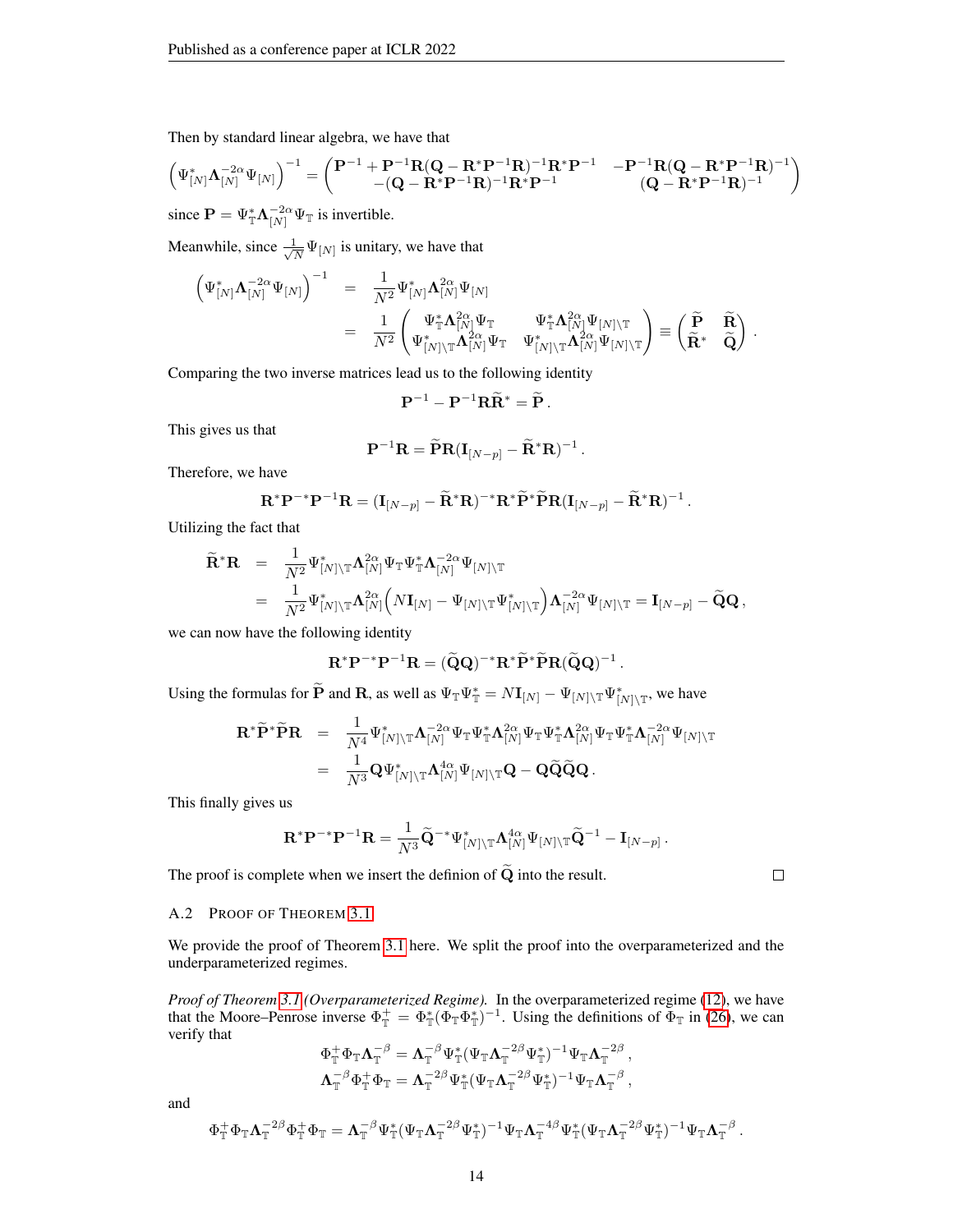We therefore have

$$
\begin{array}{ll}\n\mathop{\rm tr}\nolimits(\Phi_{\mathbb T}^+\Phi_{\mathbb T}\bm \Lambda_{\mathbb T}^{-2\beta}\Phi_{\mathbb T}^+\Phi_{\mathbb T}\bm \Lambda_{\mathbb T}^{\beta}\mathbf K_{\mathbb T}\bm \Lambda_{\mathbb T}^{\beta})\\ \n= & \mathop{\rm tr}\nolimits((\Psi_{\mathbb T}\bm \Lambda_{\mathbb T}^{-2\beta}\Psi_{\mathbb T}^*)^{-1}\Psi_{\mathbb T}\bm \Lambda_{\mathbb T}^{-4\beta}\Psi_{\mathbb T}^*(\Psi_{\mathbb T}\bm \Lambda_{\mathbb T}^{-2\beta}\Psi_{\mathbb T}^*)^{-1}\Psi_{\mathbb T}\mathbf K_{\mathbb T}\Psi_{\mathbb T}^*\big)\,.\n\end{array}
$$

Meanwhile, a trace trick leads to

$$
\text{tr}\left(\mathbf{K}_{\mathbb{T}}\Phi_{\mathbb{T}}^{+}\Phi_{\mathbb{T}}\right) = \text{tr}\left(\mathbf{K}_{\mathbb{T}}\Phi_{\mathbb{T}}^{*}(\Phi_{\mathbb{T}}\Phi_{\mathbb{T}}^{*})^{-1}\Phi_{\mathbb{T}}\right) = \text{tr}\left((\Phi_{\mathbb{T}}\Phi_{\mathbb{T}}^{*})^{-1}\Phi_{\mathbb{T}}\mathbf{K}_{\mathbb{T}}\Phi_{\mathbb{T}}^{*}\right)
$$
\n
$$
= \text{tr}\left((\mathbf{\Lambda}_{[N]}^{-\alpha}\Psi_{\mathbb{T}}\mathbf{\Lambda}_{\mathbb{T}}^{-2\beta}\Psi_{\mathbb{T}}^{*}\mathbf{\Lambda}_{[N]}^{-\alpha})^{-1}\mathbf{\Lambda}_{[N]}^{-\alpha}\Psi_{\mathbb{T}}\mathbf{\Lambda}_{\mathbb{T}}^{-\beta}\mathbf{K}_{\mathbb{T}}\mathbf{\Lambda}_{\mathbb{T}}^{-\beta}\Psi_{\mathbb{T}}^{*}\mathbf{\Lambda}_{[N]}^{-\alpha}\right)
$$
\n
$$
= \text{tr}\left((\Psi_{\mathbb{T}}\mathbf{\Lambda}_{\mathbb{T}}^{-2\beta}\Psi_{\mathbb{T}}^{*})^{-1}\Psi_{\mathbb{T}}\mathbf{\Lambda}_{\mathbb{T}}^{-\beta}\mathbf{K}_{\mathbb{T}}\mathbf{\Lambda}_{\mathbb{T}}^{-\beta}\Psi_{\mathbb{T}}^{*}\right).
$$
\n(40)

Therefore, based on Lemma [A.1,](#page-9-1) we have finally that

$$
\mathcal{P}_{\alpha,\beta} = \text{tr}\left( (\Psi_{\mathbb{T}} \Lambda_{\mathbb{T}}^{-2\beta} \Psi_{\mathbb{T}}^*)^{-1} \Psi_{\mathbb{T}} \Lambda_{\mathbb{T}}^{-4\beta} \Psi_{\mathbb{T}}^* (\Psi_{\mathbb{T}} \Lambda_{\mathbb{T}}^{-2\beta} \Psi_{\mathbb{T}}^*)^{-1} \Psi_{\mathbb{T}} \mathbf{K}_{\mathbb{T}} \Psi_{\mathbb{T}}^* \right) - 2 \text{tr}\left( (\Psi_{\mathbb{T}} \Lambda_{\mathbb{T}}^{-2\beta} \Psi_{\mathbb{T}}^*)^{-1} \Psi_{\mathbb{T}} \Lambda_{\mathbb{T}}^{-\beta} \mathbf{K}_{\mathbb{T}} \Lambda_{\mathbb{T}}^{-\beta} \Psi_{\mathbb{T}}^* \right). (41)
$$

In a similar manner, we can check that

$$
Q_{\alpha,\beta} = \text{tr} \left( (\Phi_{\mathbb{T}}^{+})^* \Lambda_{\mathbb{T}}^{-2\beta} \Phi_{\mathbb{T}}^{+} \Phi_{\mathbb{T}^c} \Lambda_{\mathbb{T}^c}^{\beta} \mathbf{K}_{\mathbb{T}^c} \Lambda_{\mathbb{T}^c}^{\beta} \Phi_{\mathbb{T}^c}^{*} \right) = \text{tr} \left( (\Phi_{\mathbb{T}} \Phi_{\mathbb{T}}^{*})^{-*} \Phi_{\mathbb{T}} \Lambda_{\mathbb{T}}^{-2\beta} \Phi_{\mathbb{T}}^{*} (\Phi_{\mathbb{T}} \Phi_{\mathbb{T}}^{*})^{-1} \Phi_{\mathbb{T}^c} \Lambda_{\mathbb{T}^c}^{\beta} \mathbf{K}_{\mathbb{T}^c} \Lambda_{\mathbb{T}^c}^{\beta} \Phi_{\mathbb{T}^c}^{*} \right) = \text{tr} \left( (\Psi_{\mathbb{T}} \Lambda_{\mathbb{T}}^{-2\beta} \Psi_{\mathbb{T}}^{*})^{-*} \Psi_{\mathbb{T}} \Lambda_{\mathbb{T}}^{-4\beta} \Psi_{\mathbb{T}}^{*} (\Psi_{\mathbb{T}} \Lambda_{\mathbb{T}}^{-2\beta} \Psi_{\mathbb{T}}^{*})^{-1} \Psi_{\mathbb{T}^c} \mathbf{K}_{\mathbb{T}^c} \Psi_{\mathbb{T}^c}^{*} \right).
$$
(42)

The above calculations give us

$$
\mathcal{E}_{\alpha,\beta}^{0}(P,p,N) = \text{tr}(\mathbf{K}) - 2\text{tr}((\Psi_{\mathbb{T}}\mathbf{\Lambda}_{\mathbb{T}}^{-2\beta}\Psi_{\mathbb{T}}^{*})^{-1}\Psi_{\mathbb{T}}\mathbf{\Lambda}_{\mathbb{T}}^{-\beta}\mathbf{K}_{\mathbb{T}}\mathbf{\Lambda}_{\mathbb{T}}^{-\beta}\Psi_{\mathbb{T}}^{*}) + \text{tr}((\Psi_{\mathbb{T}}\mathbf{\Lambda}_{\mathbb{T}}^{-2\beta}\Psi_{\mathbb{T}}^{*})^{-*}\Psi_{\mathbb{T}}\mathbf{\Lambda}_{\mathbb{T}}^{-4\beta}\Psi_{\mathbb{T}}^{*}(\Psi_{\mathbb{T}}\mathbf{\Lambda}_{\mathbb{T}}^{-2\beta}\Psi_{\mathbb{T}}^{*})^{-1}\Psi \mathbf{K}\Psi^{*}).
$$
 (43)

We are now ready to evaluate the terms in the generalization error. First, we have that since  $K =$  $c_{\gamma} \mathbf{\Lambda}_{\lceil P \rceil}^{-2\gamma}$  $\begin{bmatrix} -2\gamma \\ [P] \end{bmatrix}$ , we have, using the definition of  $c_{\gamma}$ , that

<span id="page-14-3"></span><span id="page-14-0"></span>
$$
\text{tr}(\mathbf{K}) = c_{\gamma} \sum_{j=0}^{P-1} t_j^{-2\gamma} = 1.
$$
 (44)

Second, using the results in part (i) of Lemma [A.3](#page-12-0) and the fact that  $\frac{1}{\sqrt{2}}$  $\frac{1}{N}\Psi_{[N]}$  is unitary, we have

<span id="page-14-1"></span>tr
$$
tr((\Psi_{\mathbb{T}}\Lambda_{\mathbb{T}}^{-2\beta}\Psi_{\mathbb{T}}^{*})^{-1}\Psi_{\mathbb{T}}\Lambda_{\mathbb{T}}^{-\beta}\mathbf{K}_{\mathbb{T}}\Lambda_{\mathbb{T}}^{-\beta}\Psi_{\mathbb{T}}^{*})
$$
\n
$$
= c_{\gamma}\text{tr}(\frac{1}{N^{2}}\Psi_{[N]}\Lambda_{\Pi_{1},2\beta}^{-1}\Psi_{[N]}\Psi_{[N]}\Lambda_{\Pi_{1},2\beta+2\gamma}\Psi_{[N]}^{*})
$$
\n
$$
= c_{\gamma}\text{tr}(\frac{1}{N}\Psi_{[N]}\Lambda_{\Pi_{1},2\beta}^{-1}\Lambda_{\Pi_{1},2\beta+2\gamma}\Psi_{[N]}^{*}) = c_{\gamma}\text{tr}(\Lambda_{\Pi_{1},2\beta}^{-1}\Lambda_{\Pi_{1},2\beta+2\gamma})
$$
\n
$$
= c_{\gamma}\sum_{m=0}^{N-1}\frac{\sum_{k=0}^{N-1}\left(\sum_{\eta=0}^{\nu-1}t_{k+N\eta}^{-2\beta-2\gamma}\right)e_{m,k}^{(N)}}{\sum_{k=0}^{\nu-1}\left(\sum_{\eta=0}^{\nu-1}t_{k+N\eta}^{-2\beta}\right)e_{m,k}^{(N)}} = c_{\gamma}\sum_{k=0}^{N-1}\frac{\sum_{\eta=0}^{\nu-1}t_{k+N\eta}^{-2\beta-2\gamma}}{\sum_{\eta=0}^{\nu-1}t_{k+N\eta}^{-2\beta}}.
$$
\n(45)

The results in Lemma [A.3](#page-12-0) also give that

$$
\begin{array}{lll} & \mathrm{tr}\big((\Psi_{\mathbb{T}}{\bm \Lambda}_{\mathbb{T}}^{-2\beta}\Psi_{\mathbb{T}}^*)^{-*}\Psi_{\mathbb{T}}{\bm \Lambda}_{\mathbb{T}}^{-4\beta}\Psi_{\mathbb{T}}^*(\Psi_{\mathbb{T}}{\bm \Lambda}_{\mathbb{T}}^{-2\beta}\Psi_{\mathbb{T}}^*)^{-1}\Psi {\bf K}\Psi^*\big) \\ & = & \mathrm{tr}\big(\frac{1}{N^2}\Psi_{[N]}\bm \Lambda_{\Pi_1,2\beta}^{-1}\Psi_{[N] }^*\Psi_{[N]}\bm \Lambda_{\Pi_1,4\beta}\Psi_{[N] }^*\frac{1}{N^2}\Psi_{[N]}\bm \Lambda_{\Pi_1,2\beta}\Psi_{[N] }^*\Psi_{[N]}\big(\bm \Lambda_{\Pi_1,2\gamma}+\bm \Lambda_{\Pi_2,2\gamma}\big)\Psi_{[N] }^*\big) \\ & = & \mathrm{tr}\big(\bm \Lambda_{\Pi_1,2\beta}^{-1}\bm \Lambda_{\Pi_1,4\beta}\bm \Lambda_{\Pi_1,2\beta}^{-1}\big(\bm \Lambda_{\Pi_1,2\gamma}+\bm \Lambda_{\Pi_2,2\gamma}\big)\big)\,. \end{array}
$$

We can plug in the formula of [A.3](#page-12-0) to get

<span id="page-14-2"></span>
$$
\text{tr}\left((\Psi_{\mathbb{T}}\Lambda_{\mathbb{T}}^{-2\beta}\Psi_{\mathbb{T}}^{*})^{-*}\Psi_{\mathbb{T}}\Lambda_{\mathbb{T}}^{-4\beta}\Psi_{\mathbb{T}}^{*}(\Psi_{\mathbb{T}}\Lambda_{\mathbb{T}}^{-2\beta}\Psi_{\mathbb{T}}^{*})^{-1}\Psi \mathbf{K}\Psi^{*}\right) \n= \sum_{m=0}^{N-1} \frac{\left[\sum_{k=0}^{N-1}\left(\sum_{\eta=0}^{\nu-1} t_{k+N\eta}^{-4\beta}\right)e_{m,k}^{(N)}\right]\left[\sum_{k=0}^{N-1}\left(\sum_{\eta=0}^{\mu-1} t_{k+N\eta}^{-2\gamma}\right)e_{m,k}^{(N)}\right]}{\left[\sum_{k=0}^{N-1}\left(\sum_{\eta=0}^{\nu-1} t_{k+N\eta}^{-2\beta}\right)e_{m,k}^{(N)}\right]^{2}} \n= \sum_{k=0}^{N-1} \frac{\left(\sum_{\eta=0}^{\nu-1} t_{k+N\eta}^{-4\beta}\right)\left(\sum_{\eta=0}^{\mu-1} t_{k+N\eta}^{-2\gamma}\right)}{\left[\sum_{\eta=0}^{\nu-1} t_{k+N\eta}^{-2\beta}\right]^{2}}.
$$
\n(46)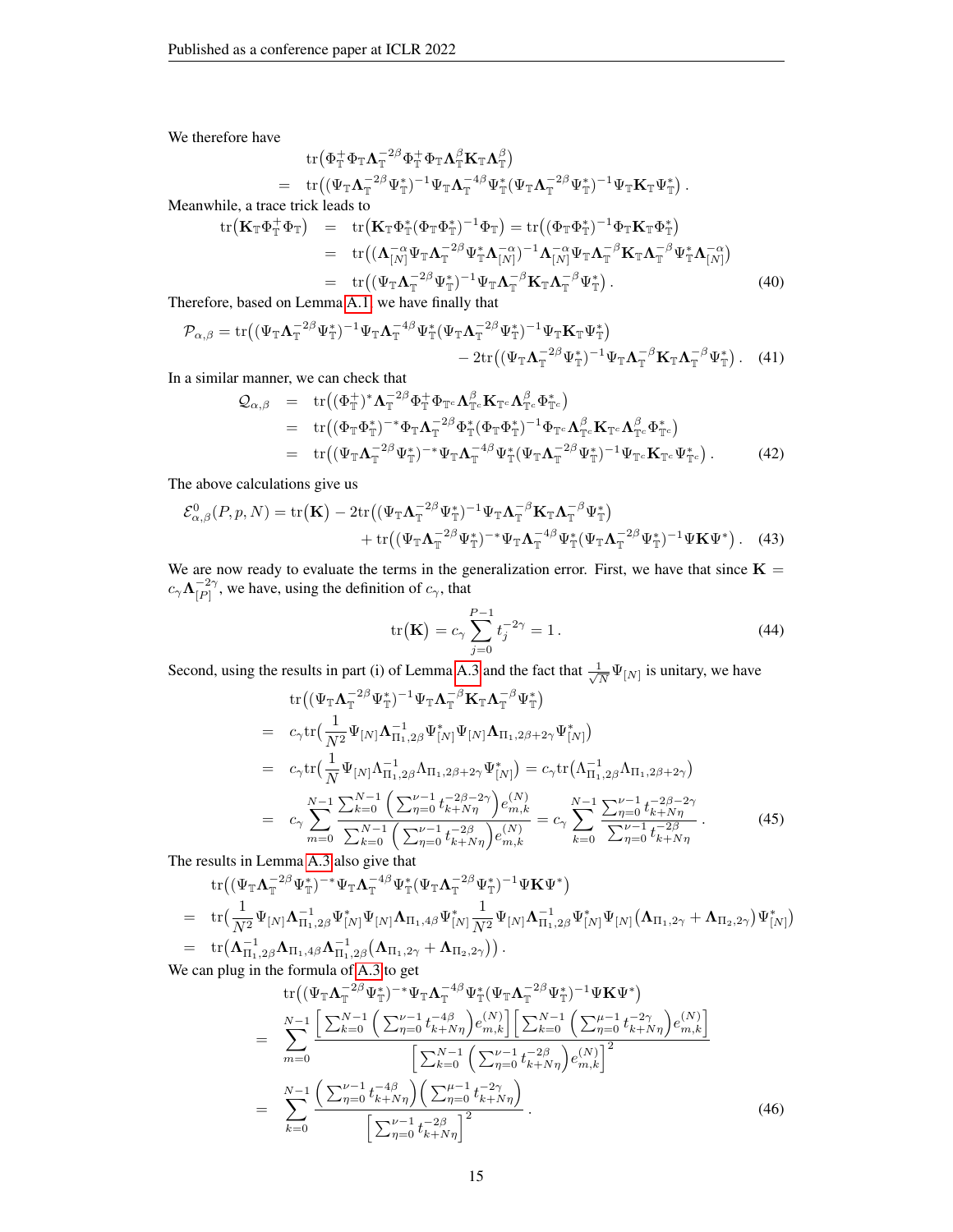We can now put [\(44\)](#page-14-0), [\(45\)](#page-14-1) and [\(46\)](#page-14-2) together into the general error formula [\(43\)](#page-14-3) to get the result [\(14\)](#page-4-4) in Theorem [3.1.](#page-4-1) The proof is complete.  $\Box$ 

*Proof of Theorem [3.1](#page-4-1) (Underparameterized Regime).* In the underparameterized regime [\(13\)](#page-3-1), we have that the Moore–Penrose inverse  $\Phi_{\mathbb{T}}^+ = (\Phi_{\mathbb{T}}^* \Phi_{\mathbb{T}})^{-1} \Phi_{\mathbb{T}}^*$ . This leads to

$$
\Phi_\mathbb{T}^+ \Phi_\mathbb{T} = \mathbf{I}_\mathbb{T} \quad \text{and} \quad (\Phi_\mathbb{T}^+)^* \mathbf{\Lambda}_\mathbb{T}^{-2\beta} \Phi_\mathbb{T}^+ = \Phi_\mathbb{T} (\Phi_\mathbb{T}^* \Phi_\mathbb{T})^{-*} \mathbf{\Lambda}_\mathbb{T}^{-2\beta} (\Phi_\mathbb{T}^* \Phi_\mathbb{T})^{-1} \Phi_\mathbb{T}^*.
$$

Therefore, using notations in Lemma [A.1,](#page-9-1) we have that  $\mathcal{P}_{\alpha,\beta}$  is simplified to

$$
\mathcal{P}_{\alpha,\beta} = -\mathrm{tr}(\mathbf{K}_{\mathbb{T}}) \,,
$$

while  $\mathcal{Q}_{\alpha,\beta}$  is simplified to

$$
\begin{array}{rcl}\n\mathcal{Q}_{\alpha,\beta} & = & \text{tr}\left(\Phi_{\mathbb{T}}(\Phi_{\mathbb{T}}^*\Phi_{\mathbb{T}})^{-*}\Lambda_{\mathbb{T}}^{-2\beta}(\Phi_{\mathbb{T}}^*\Phi_{\mathbb{T}})^{-1}\Phi_{\mathbb{T}}^*\Lambda_{[N]}^{-\alpha}\Psi_{\mathbb{T}^c}\mathbf{K}_{\mathbb{T}^c}\Psi_{\mathbb{T}^c}^*\Lambda_{[N]}^{-\alpha}\right) \\
& = & \text{tr}\left(\Lambda_{[N]}^{-2\alpha}\Psi_{\mathbb{T}}(\Psi_{\mathbb{T}}^*\Lambda_{[N]}^{-2\alpha}\Psi_{\mathbb{T}})^{-*}(\Psi_{\mathbb{T}}^*\Lambda_{[N]}^{-2\alpha}\Psi_{\mathbb{T}})^{-1}\Psi_{\mathbb{T}}^*\Lambda_{[N]}^{-2\alpha}\Psi_{\mathbb{T}^c}\mathbf{K}_{\mathbb{T}^c}\Psi_{\mathbb{T}^c}^*\right).\n\end{array} \tag{47}
$$

In this regime,  $p \le N \le P$ . We therefore have  $\mathbb{T}^c = ([N] \setminus \mathbb{T}) \cup [N]^c ([N]^c := [P] \setminus [N])$ . Using the fact that  $K$  is diagonal, we obtain

$$
\Psi_{\mathbb{T}^c}\mathbf{K}_{\mathbb{T}^c}\Psi_{\mathbb{T}^c}^*=\Psi_{[N]\backslash\mathbb{T}}\mathbf{K}_{[N]\backslash\mathbb{T}}\Psi_{[N]\backslash\mathbb{T}}^*+\Psi_{[N]^c}\mathbf{K}_{[N]^c}\Psi_{[N]^c}^*
$$

Following the result of Lemma [A.3,](#page-12-0) the second part of decomposition is simply the matrix  $\Pi_2$  with  $\nu = 1$ . To avoid confusion, we denote it by  $\Pi_3$  and use the result of Lemma [A.3](#page-12-0) to get

<span id="page-15-0"></span>
$$
\Psi_{[N]^c}\mathbf{K}_{[N]^c}\Psi_{[N]^c}^*=\Psi_{[N]}\mathbf{\Lambda}_{\Pi_3,2\gamma}\Psi_{[N]}^*
$$

where the diagonal elements of  $\Lambda_{\Pi_3,2\gamma}$  are

$$
\lambda_{\Pi_3,2\gamma}^{(m)} = \sum_{k=0}^{N-1} \left( \sum_{\eta=1}^{\mu-1} t_{k+N\eta}^{-2\gamma} \right) \left( \frac{1}{N} \sum_{j=0}^{N-1} \omega_N^{(m-k)j} \right), \ \ 0 \le m \le N-1. \tag{48}
$$

Next we perform the decomposition

$$
\Psi_{[N]}\mathbf{\Lambda}_{\Pi_3,2\gamma}\Psi_{[N]}^*=\Psi_{\mathbb{T}}\mathbf{\Lambda}_{\Pi_3,2\gamma\mathbb{T}}\Psi_{\mathbb{T}}^*+\Psi_{[N]\backslash\mathbb{T}}\mathbf{\Lambda}_{\Pi_3,2\gamma[N]\backslash\mathbb{T}}\Psi_{[N]\backslash\mathbb{T}}^*,
$$

and define the diagonal matrices

$$
\mathbf{K}_1 := \mathbf{\Lambda}_{\Pi_3,2\gamma_{\mathbb{T}}} \quad \text{and} \quad \mathbf{K}_2 := \mathbf{K}_{[N] \setminus \mathbb{T}} + \mathbf{\Lambda}_{\Pi_3,2\gamma_{N[N] \setminus \mathbb{T}}}.
$$

We can then have

$$
\Psi_{\mathbb{T}^c}\mathbf{K}_{\mathbb{T}^c}\Psi_{\mathbb{T}^c}^*=\Psi_{\mathbb{T}}\widehat{\mathbf{K}}_1\Psi_{\mathbb{T}}^*+\Psi_{[N]\setminus\mathbb{T}}\widehat{\mathbf{K}}_2\Psi_{[N]\setminus\mathbb{T}}^* \,.
$$

Plugging this into the expression for  $\mathcal{Q}_{\alpha,\beta}$ , we have

$$
\mathcal{Q}_{\alpha,\beta} = \text{tr}\big(\mathbf{\Lambda}_{[N]}^{-2\alpha}\Psi_{\mathbb{T}}(\Psi_{\mathbb{T}}^*\mathbf{\Lambda}_{[N]}^{-2\alpha}\Psi_{\mathbb{T}})^{-*}(\Psi_{\mathbb{T}}^*\mathbf{\Lambda}_{[N]}^{-2\alpha}\Psi_{\mathbb{T}})^{-1}\Psi_{\mathbb{T}}^*\mathbf{\Lambda}_{[N]}^{-2\alpha}\Psi_{\mathbb{T}}\hat{\mathbf{K}}_1\Psi_{\mathbb{T}}^*\big) + \text{tr}\big(\mathbf{\Lambda}_{[N]}^{-2\alpha}\Psi_{\mathbb{T}}(\Psi_{\mathbb{T}}^*\mathbf{\Lambda}_{[N]}^{-2\alpha}\Psi_{\mathbb{T}})^{-*}(\Psi_{\mathbb{T}}^*\mathbf{\Lambda}_{[N]}^{-2\alpha}\Psi_{\mathbb{T}})^{-1}\Psi_{\mathbb{T}}^*\mathbf{\Lambda}_{[N]}^{-2\alpha}\Psi_{[N]\backslash\mathbb{T}}\hat{\mathbf{K}}_2\Psi_{[N]\backslash\mathbb{T}}^*\big).
$$
 (49)

The first term simplifies to tr( $\hat{\mathbf{K}}_1$ ). The second term vanishes in the case of  $\alpha = 0$  and in the case when the problem is formally determined; that is, when  $p = N$ , but is in general nonzero when  $p < N$ . Using the result in part (ii) of Lemma [A.3,](#page-12-0) we have that

$$
\begin{array}{lll} & \displaystyle \mathrm{tr}\big( {\boldsymbol \Lambda}_{[N]}^{-2\alpha} \Psi_{\mathbb{T}}(\Psi_{\mathbb{T}}^* {\boldsymbol \Lambda}_{[N]}^{-2\alpha} \Psi_{\mathbb{T}})^{-*} (\Psi_{\mathbb{T}}^* {\boldsymbol \Lambda}_{[N]}^{-2\alpha} \Psi_{\mathbb{T}})^{-1} \Psi_{\mathbb{T}}^* {\boldsymbol \Lambda}_{[N]}^{-2\alpha} \Psi_{[N]\backslash \mathbb{T}} \widehat{\mathbf{K}}_2 \Psi_{[N]\backslash \mathbb{T}}^* \big) \\ = & \displaystyle \mathrm{tr}\big( \Psi_{[N]\backslash \mathbb{T}}^* {\boldsymbol \Lambda}_{[N]}^{-2\alpha} \Psi_{\mathbb{T}}(\Psi_{\mathbb{T}}^* {\boldsymbol \Lambda}_{[N]}^{-2\alpha} \Psi_{\mathbb{T}})^{-*} (\Psi_{\mathbb{T}}^* {\boldsymbol \Lambda}_{[N]}^{-2\alpha} \Psi_{\mathbb{T}})^{-1} \Psi_{\mathbb{T}}^* {\boldsymbol \Lambda}_{[N]}^{-2\alpha} \Psi_{[N]\backslash \mathbb{T}} \widehat{\mathbf{K}}_2 \big) \\ = & \displaystyle N \mathrm{tr}\big( \mathbf{X}^{-*} \Psi_{[N]\backslash \mathbb{T}}^* {\boldsymbol \Lambda}_{[N]}^{4\alpha} \Psi_{[N]\backslash \mathbb{T}} \mathbf{X}^{-1} \widehat{\mathbf{K}}_2 \big) - \mathrm{tr}\big( \widehat{\mathbf{K}}_2 \big), \ \ \mathbf{X} := \Psi_{[N]\backslash \mathbb{T}}^* {\boldsymbol \Lambda}_{[N]}^{2\alpha} \Psi_{[N]\backslash \mathbb{T}} \, . \end{array}
$$

Using this result and the singular value decomposition

$$
\Lambda_{[N]}^{\alpha} \Psi_{[N] \setminus \mathbb{T}} = \mathbf{U} \text{diag}([\Sigma_{00}, \cdots, \Sigma_{(N-p-1)(N-p-1)}]) \mathbf{V}^*
$$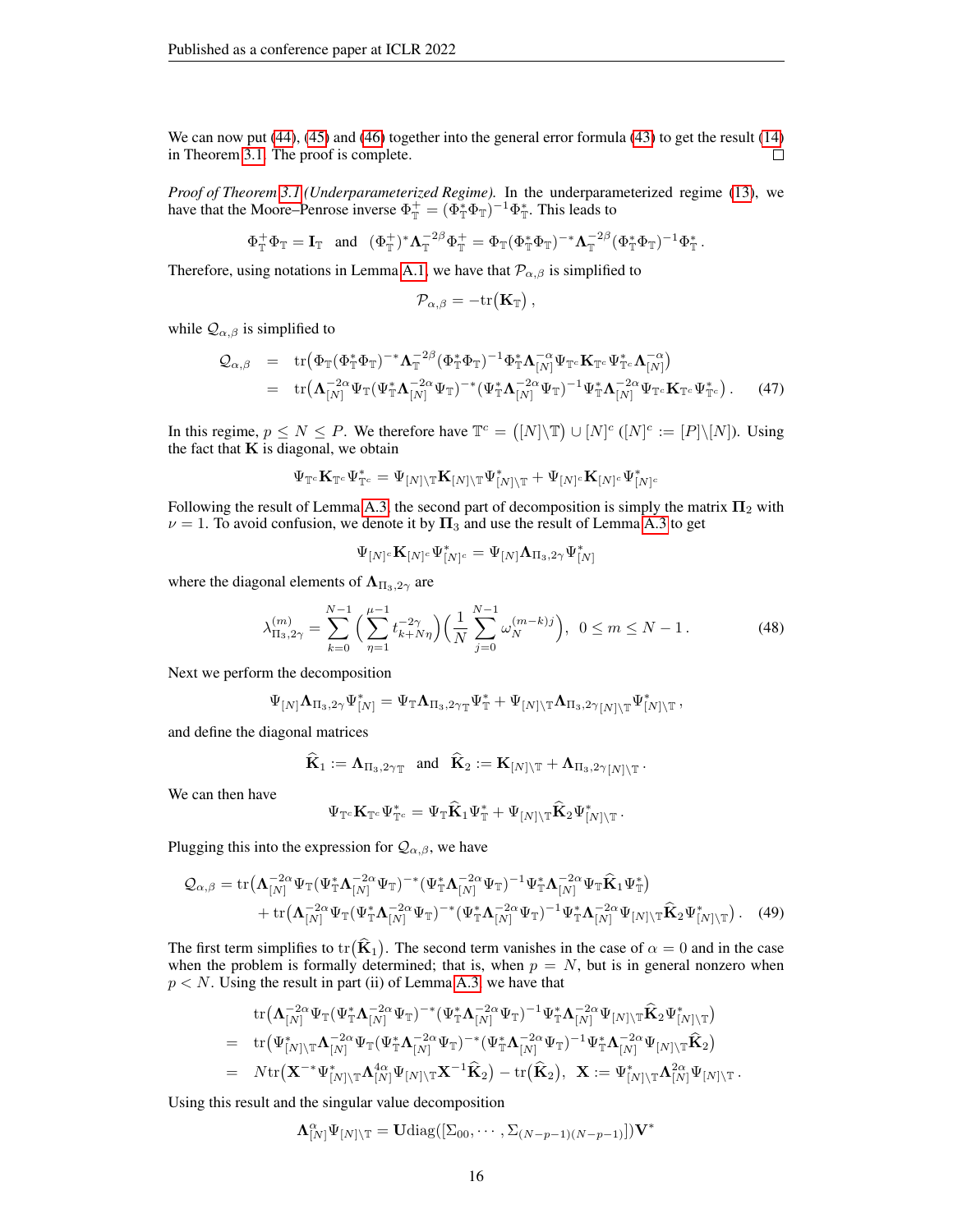introduced in Theorem [3.1,](#page-4-1) we have

$$
Q_{\alpha,\beta} = \text{tr}(\widehat{\mathbf{K}}_1 - \widehat{\mathbf{K}}_2) + N \text{tr}(\boldsymbol{\Sigma}^{-1} \mathbf{U}^* \boldsymbol{\Lambda}_{[N]}^{2\alpha} \mathbf{U} \boldsymbol{\Sigma}^{-1} \mathbf{V}^* \widehat{\mathbf{K}}_2 \mathbf{V})
$$
  
= 
$$
\text{tr}(\boldsymbol{\Lambda}_{\Pi_3,2\gamma_{\mathbb{T}}} - \mathbf{K}_{[N]\setminus\mathbb{T}} - \boldsymbol{\Lambda}_{\Pi_3,2\gamma_{\mathbb{T}}|N]\setminus\mathbb{T}}) + N \sum_{i=0}^{N-p-1} \sum_{j=0}^{N-p-1} \frac{\widehat{e}_{ij}^{(N)} \widehat{e}_{ji}^{(N)}}{\sum_{ii} \sum_{jj}}.
$$

where

$$
\widetilde{e}_{ij}^{(N)} = \sum_{k=0}^{N-1} t_k^{2\alpha} \overline{U}_{ki} U_{kj}, \quad \widehat{e}_{ij}^{(N)} = \sum_{k'=0}^{N-p-1} (c_{\gamma} t_{p+k'}^{-2\gamma} + \lambda_{\Pi_3,2\gamma}^{(p+k')}) \overline{V}_{ik'} V_{jk'}, \quad 0 \le i, j \le N-p-1.
$$

The proof is complete when we insert the expressions of  $\mathcal{P}_{\alpha,\beta}$  and  $\mathcal{Q}_{\alpha,\beta}$  back to the general for-mula [\(28\)](#page-10-5) and use the form of  $\lambda_{\Pi_2}^{(m)}$ .  $\Box$  $\frac{m}{\Pi_3,2\gamma}$  in [\(48\)](#page-15-0).

When the problem is formally determined, i.e., in the case of  $N = p$  (equivalent to  $\nu = 1$ ),  $\Psi_{\mathbb{T}}^*\mathbf{\Lambda}_{[N]}^{-2\alpha}\Psi_{\mathbb{T}}^* = \Psi_{\mathbb{T}}\mathbf{\Lambda}_{[N]}^{-2\alpha}\Psi_{\mathbb{T}}^*$ . This allows us to find that

$$
\begin{array}{lcl} \mathcal{Q}_{\alpha,\beta} & = & \mathrm{tr}\big(\frac{1}{N^2}\Psi_{[N]}\boldsymbol{\Lambda}_{\Pi_1,2\alpha}^{-1}\Psi_{[N]}^*\Psi_{[N]}\boldsymbol{\Lambda}_{\Pi_1,4\alpha}\Psi_{[N]}^*\Psi_{[N]}\boldsymbol{\Lambda}_{\Pi_1,2\alpha}\Psi_{[N]}^*\frac{1}{N^2}\Psi_{[N]}\boldsymbol{\Lambda}_{\Pi_2,2\gamma}\Psi_{[N]}^*\big) \\ \\ & = & \mathrm{tr}\big(\boldsymbol{\Lambda}_{\Pi_1,2\alpha}^{-2}\boldsymbol{\Lambda}_{\Pi_1,4\alpha}\boldsymbol{\Lambda}_{\Pi_2,2\gamma}\big) = \sum_{k=0}^{N-1}\frac{\left(\sum_{\eta=0}^{\nu-1}t_{k+N\eta}^{-4\alpha}\right)\left(\sum_{\eta=0}^{\mu-1}t_{k+N\eta}^{-2\gamma}\right)}{\left[\sum_{\eta=0}^{\nu-1}t_{k+N\eta}^{-2\alpha}\right]^2}\,, \end{array}
$$

which degenerates to its form [\(46\)](#page-14-2) in the overparameterized regime with  $\nu = 1$ . The result is then independent of  $\alpha$  since the terms that involve  $\alpha$  cancel each other. Similarly, the simplification of  $Q_{\alpha,\beta}$  in [\(46\)](#page-14-2) with  $\nu = 1$  ( $N = p$ ) also leads to the fact that  $\beta$  disappears from the formula.

## <span id="page-16-0"></span>A.3 PROOFS OF LEMMA [4.1](#page-5-3) AND THEOREM [4.2](#page-6-2)

*Proof of Lemma [4.1.](#page-5-3)* By Lemma [A.2,](#page-11-4) the main task is to estimate the size of the generalization error caused by the random noise in the two regimes. The error is, according to [\(36\)](#page-11-5),

$$
\mathcal{E}_{\text{noise}}(P, p, N) = \text{tr}\big(\mathbf{\Lambda}_{[N]}^{-\alpha}(\Phi_{\mathbb{T}}^{+})^*\mathbf{\Lambda}_{\mathbb{T}}^{-2\beta}\Phi_{\mathbb{T}}^{+}\mathbf{\Lambda}_{[N]}^{-\alpha}\mathbb{E}_{\theta}[\delta\delta^*]\big).
$$

In the overparameterized regime, we have that

$$
\begin{array}{lll} \boldsymbol{\Lambda}_{[N]}^{\vphantom{1}}(\Phi_{\mathbb T}^+)^*\boldsymbol{\Lambda}_{\mathbb T}^{-2\beta}\Phi_{\mathbb T}^+\boldsymbol{\Lambda}_{[N]}^{\vphantom{1}}&=&\boldsymbol{\Lambda}_{[N]}^{\vphantom{1}}(\Phi_{\mathbb T}\Phi_{\mathbb T}^*)^{-*}\Phi_{\mathbb T}\boldsymbol{\Lambda}_{\mathbb T}^{-2\beta}\Phi_{\mathbb T}^*(\Phi_{\mathbb T}\Phi_{\mathbb T}^*)^{-1}\boldsymbol{\Lambda}_{[N]}^{\vphantom{1}}\\ &=&(\Psi_{\mathbb T}\boldsymbol{\Lambda}_{\mathbb T}^{-2\beta}\Psi_{\mathbb T}^*)^{-*}\Psi_{\mathbb T}\boldsymbol{\Lambda}_{\mathbb T}^{-4\beta}\Psi_{\mathbb T}^*(\Psi_{\mathbb T}\boldsymbol{\Lambda}_{\mathbb T}^{-2\beta}\Psi_{\mathbb T}^*)^{-1}\,. \end{array}
$$

Therefore we have, using the results in part (i) of Lemma [A.3,](#page-12-0)

$$
\mathcal{E}_{\text{noise}}(P, p, N) = \sigma^2 \text{tr}\left(\frac{1}{N^2} \Psi_{[N]} \Lambda_{\Pi_1, 2\beta}^{-1} \Psi_{[N]}^* \Psi_{[N]} \Lambda_{\Pi_1, 4\beta} \Psi_{[N]}^* \frac{1}{N^2} \Psi_{[N]} \Lambda_{\Pi_1, 2\beta}^{-1} \Psi_{[N]}^* \right) \n= \frac{\sigma^2}{N} \text{tr}\left(\Lambda_{\Pi_1, 2\beta}^{-1} \Lambda_{\Pi_1, 4\beta} \Lambda_{\Pi_1, 2\beta}^{-1} \right) = \frac{\sigma^2}{N} \sum_{k=0}^{N-1} \frac{\sum_{\eta=0}^{\nu-1} t_{k+N\eta}^{-4\beta}}{\left| \sum_{\eta=0}^{\nu-1} t_{k+N\eta}^{-2\beta} \right|^2}.
$$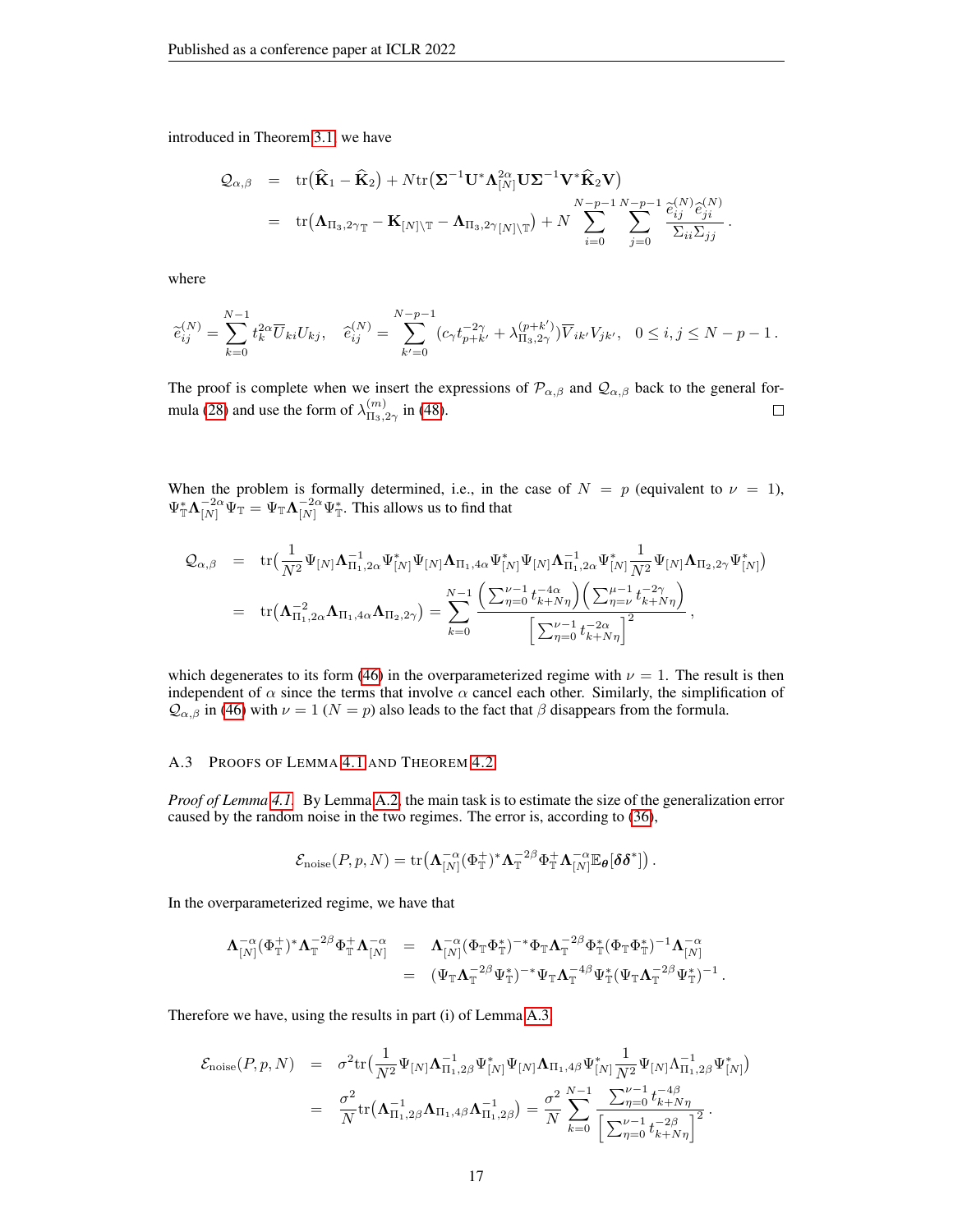To get the variance of the generalization error with respect to noise, we first compute

$$
\mathbb{E}_{\delta}[\text{tr}(\delta^{*}\Lambda_{[N]}^{-\alpha}(\Phi_{\mathbb{T}}^{+})^{*}\Lambda_{\mathbb{T}}^{-2\beta}\Phi_{\mathbb{T}}^{+}\Lambda_{[N]}^{-\alpha}\delta\delta^{*}\Lambda_{[N]}^{-\alpha}(\Phi_{\mathbb{T}}^{+})^{*}\Lambda_{\mathbb{T}}^{-2\beta}\Phi_{\mathbb{T}}^{+}\Lambda_{[N]}^{-\alpha}\delta)]
$$
\n
$$
= \sigma^{4}\text{tr}(\Lambda_{[N]}^{-\alpha}(\Phi_{\mathbb{T}}^{+})^{*}\Lambda_{\mathbb{T}}^{-2\beta}\Phi_{\mathbb{T}}^{+}\Lambda_{[N]}^{-\alpha})\text{tr}(\Lambda_{[N]}^{-\alpha}(\Phi_{\mathbb{T}}^{+})^{*}\Lambda_{\mathbb{T}}^{-2\beta}\Phi_{\mathbb{T}}^{+}\Lambda_{[N]}^{-\alpha})
$$
\n
$$
+2\sigma^{4}\text{tr}(\Lambda_{[N]}^{-\alpha}(\Phi_{\mathbb{T}}^{+})^{*}\Lambda_{\mathbb{T}}^{-2\beta}\Phi_{\mathbb{T}}^{+}\Lambda_{[N]}^{-\alpha}(\Phi_{\mathbb{T}}^{+})^{*}\Lambda_{\mathbb{T}}^{-2\beta}\Phi_{\mathbb{T}}^{+}\Lambda_{[N]}^{-\alpha})
$$
\n
$$
= \frac{\sigma^{4}}{N^{4}}\text{tr}(\Psi_{[N]}\Lambda_{\Pi_{1,2\beta}}^{-1}\Lambda_{\Pi_{1,4\beta}}\Lambda_{\Pi_{1,2\beta}}^{-1}\Psi_{[N]}^{*})\text{tr}(\Psi_{[N]}\Lambda_{\Pi_{1,2\beta}}^{-1}\Lambda_{\Pi_{1,4\beta}}\Lambda_{\Pi_{1,2\beta}}^{-1}\Psi_{[N]}^{-})
$$
\n
$$
+ \frac{2\sigma^{4}}{N^{4}}\text{tr}(\Psi_{[N]}\Lambda_{\Pi_{1,2\beta}}^{-1}\Lambda_{\Pi_{1,4\beta}}\Lambda_{\Pi_{1,2\beta}}^{-1}\Psi_{[N]}^{*}\Psi_{[N]}\Lambda_{\Pi_{1,2\beta}}^{-1}\Lambda_{\Pi_{1,2\beta}}\Lambda_{\Pi_{1,2\beta}}^{-1}\Psi_{[N]}^{*})
$$
\n
$$
= \frac{\sigma^{4}}{N^{2}}\text{tr}(\Lambda_{\Pi_{1,2\beta}}^{-1}\Lambda_{\Pi_{1,4\beta}}\Lambda_{\Pi_{1,2\beta}}^{-1})\text{tr}(\Lambda_{\Pi_{1,2\beta}}^{-1
$$

This, together with the general form of the variance in [\(37\)](#page-11-6), gives the result in [\(18\)](#page-6-3). In the underparameterized regime, we have that

$$
\Lambda_{[N]}^{-\alpha}(\Phi_{\mathbb{T}}^{+})^*\Lambda_{\mathbb{T}}^{-2\beta}\Phi_{\mathbb{T}}^{+}\Lambda_{[N]}^{-\alpha}=\Lambda_{[N]}^{-2\alpha}\Psi_{\mathbb{T}}(\Psi_{\mathbb{T}}^*\Lambda_{[N]}^{-2\alpha}\Psi_{\mathbb{T}})^{-*}(\Psi_{\mathbb{T}}^*\Lambda_{[N]}^{-2\alpha}\Psi_{\mathbb{T}})^{-1}\Psi_{\mathbb{T}}^*\Lambda_{[N]}^{-2\alpha}.
$$

Therefore we have, using the fact that  $\Psi_{\mathbb{T}}\Psi_{\mathbb{T}}^* + \Psi_{[N]\setminus\mathbb{T}}\Psi_{[N]\setminus\mathbb{T}}^* = N\mathbf{I}_{[N]}$ , that

<span id="page-17-0"></span>
$$
\Lambda_{[N]}^{-\alpha}(\Phi_{\mathbb{T}}^{+})^{*}\Lambda_{\mathbb{T}}^{-2\beta}\Phi_{\mathbb{T}}^{+}\Lambda_{[N]}^{-\alpha}
$$
\n
$$
=\frac{1}{N^{2}}\Big(\Psi_{\mathbb{T}}\Psi_{\mathbb{T}}^{*}+\Psi_{[N]\backslash\mathbb{T}}\Psi_{[N]\backslash\mathbb{T}}^{*}\Big)\Lambda_{[N]}^{-\alpha}(\Phi_{\mathbb{T}}^{+})^{*}\Lambda_{\mathbb{T}}^{-2\beta}\Phi_{\mathbb{T}}^{+}\Lambda_{[N]}^{-\alpha}\Big(\Psi_{\mathbb{T}}\Psi_{\mathbb{T}}^{*}+\Psi_{[N]\backslash\mathbb{T}}\Psi_{[N]\backslash\mathbb{T}}^{*}\Big)
$$
\n
$$
=\frac{1}{N^{2}}\Psi_{\mathbb{T}}\Psi_{\mathbb{T}}^{*}+\frac{1}{N^{2}}\Psi_{\mathbb{T}}(\Psi_{\mathbb{T}}^{*}\Lambda_{[N]}^{-2\alpha}\Psi_{\mathbb{T}})^{-1}\Psi_{\mathbb{T}}^{*}\Lambda_{[N]}^{-2\alpha}\Psi_{[N]\backslash\mathbb{T}}\Psi_{[N]\backslash\mathbb{T}}^{*}
$$
\n
$$
+\frac{1}{N^{2}}\Psi_{[N]\backslash\mathbb{T}}\Psi_{[N]\backslash\mathbb{T}}^{*}\Lambda_{[N]}^{-2\alpha}\Psi_{\mathbb{T}}(\Psi_{\mathbb{T}}^{*}\Lambda_{[N]}^{-2\alpha}\Psi_{\mathbb{T}})^{-*}\Psi_{\mathbb{T}}^{*}
$$
\n
$$
+\frac{1}{N^{2}}\Psi_{[N]\backslash\mathbb{T}}\Psi_{[N]\backslash\mathbb{T}}^{*}\Lambda_{[N]}^{-2\alpha}\Psi_{\mathbb{T}}(\Psi_{\mathbb{T}}^{*}\Lambda_{[N]}^{-2\alpha}\Psi_{\mathbb{T}})^{-*}(\Psi_{\mathbb{T}}^{*}\Lambda_{[N]}^{-2\alpha}\Psi_{\mathbb{T}})^{-1}\Psi_{\mathbb{T}}^{*}\Lambda_{[N]}^{-2\alpha}\Psi_{[N]\backslash\mathbb{T}}\Psi_{[N]\backslash\mathbb{T}}^{*}.
$$
\n(50)

This leads to, using the fact that  $\Psi_{\mathbb{T}}^* \Psi_{\mathbb{T}} = N \mathbf{I}_{[p]}$  and properties of traces,

$$
\mathcal{E}_{\text{noise}}(P, p, N) = \sigma^2 \text{tr} \left( \mathbf{\Lambda}_{[N]}^{-\alpha} (\Phi_{\mathbb{T}}^{+})^* \mathbf{\Lambda}_{\mathbb{T}}^{-2\beta} \Phi_{\mathbb{T}}^{+} \mathbf{\Lambda}_{[N]}^{-\alpha} \right)
$$
\n
$$
= \frac{p}{N} \sigma^2 + \frac{\sigma^2}{N} \text{tr} \left( \Psi_{[N] \backslash \mathbb{T}}^{*} \mathbf{\Lambda}_{[N]}^{-2\alpha} \Psi_{\mathbb{T}} (\Psi_{\mathbb{T}}^{*} \mathbf{\Lambda}_{[N]}^{-2\alpha} \Psi_{\mathbb{T}})^{-*} (\Psi_{\mathbb{T}}^{*} \mathbf{\Lambda}_{[N]}^{-2\alpha} \Psi_{\mathbb{T}})^{-1} \Psi_{\mathbb{T}}^{*} \mathbf{\Lambda}_{[N]}^{-2\alpha} \Psi_{[N] \backslash \mathbb{T}} \right)
$$

Using the result in part (ii) of Lemma [A.3,](#page-12-0) we have that the second term simplifies to

$$
\begin{aligned} \text{tr}\big(\Psi^*_{[N]\setminus\mathbb{T}}\boldsymbol{\Lambda}^{-2\alpha}_{[N]}\Psi_{\mathbb{T}}(\Psi^*_{\mathbb{T}}\boldsymbol{\Lambda}^{-2\alpha}_{[N]}\Psi_{\mathbb{T}})^{-*}(\Psi^*_{\mathbb{T}}\boldsymbol{\Lambda}^{-2\alpha}_{[N]}\Psi_{\mathbb{T}})^{-1}\Psi^*_{\mathbb{T}}\boldsymbol{\Lambda}^{-2\alpha}_{[N]}\Psi_{[N]\setminus\mathbb{T}}\big)\\ = N \text{tr}\big(\mathbf{X}^{-*}\Psi^*_{[N]\setminus\mathbb{T}}\boldsymbol{\Lambda}^{4\alpha}_{[N]}\Psi_{[N]\setminus\mathbb{T}}\mathbf{X}^{-1}\big) - (N-p),\;\; \mathbf{X}:=\Psi^*_{[N]\setminus\mathbb{T}}\boldsymbol{\Lambda}^{2\alpha}_{[N]}\Psi_{[N]\setminus\mathbb{T}}\,. \end{aligned}
$$

Using this result and the singular value decomposition

$$
\Lambda_{[N]}^{\alpha} \Psi_{[N]\setminus \mathbb{T}} = \mathbf{U} \mathrm{diag}([\Sigma_{00}, \cdots, \Sigma_{(N-p-1)(N-p-1)}]) \mathbf{V}^*
$$

introduced in Theorem [3.1,](#page-4-1) we have

$$
\mathcal{E}_{\text{noise}}(P, p, N) = \frac{p}{N}\sigma^2 - \frac{N-p}{N}\sigma^2 + \sigma^2 \text{tr}\left(\mathbf{\Sigma}^{-1}\mathbf{U}^*\boldsymbol{\Lambda}_{[N]}^{2\alpha}\mathbf{U}\mathbf{\Sigma}^{-1}\right) = \sigma^2 \left(\frac{2p-N}{N} + \sum_{j=0}^{N-p-1} \frac{\tilde{e}_{jj}^{(N)}}{\Sigma_{jj}^2}\right).
$$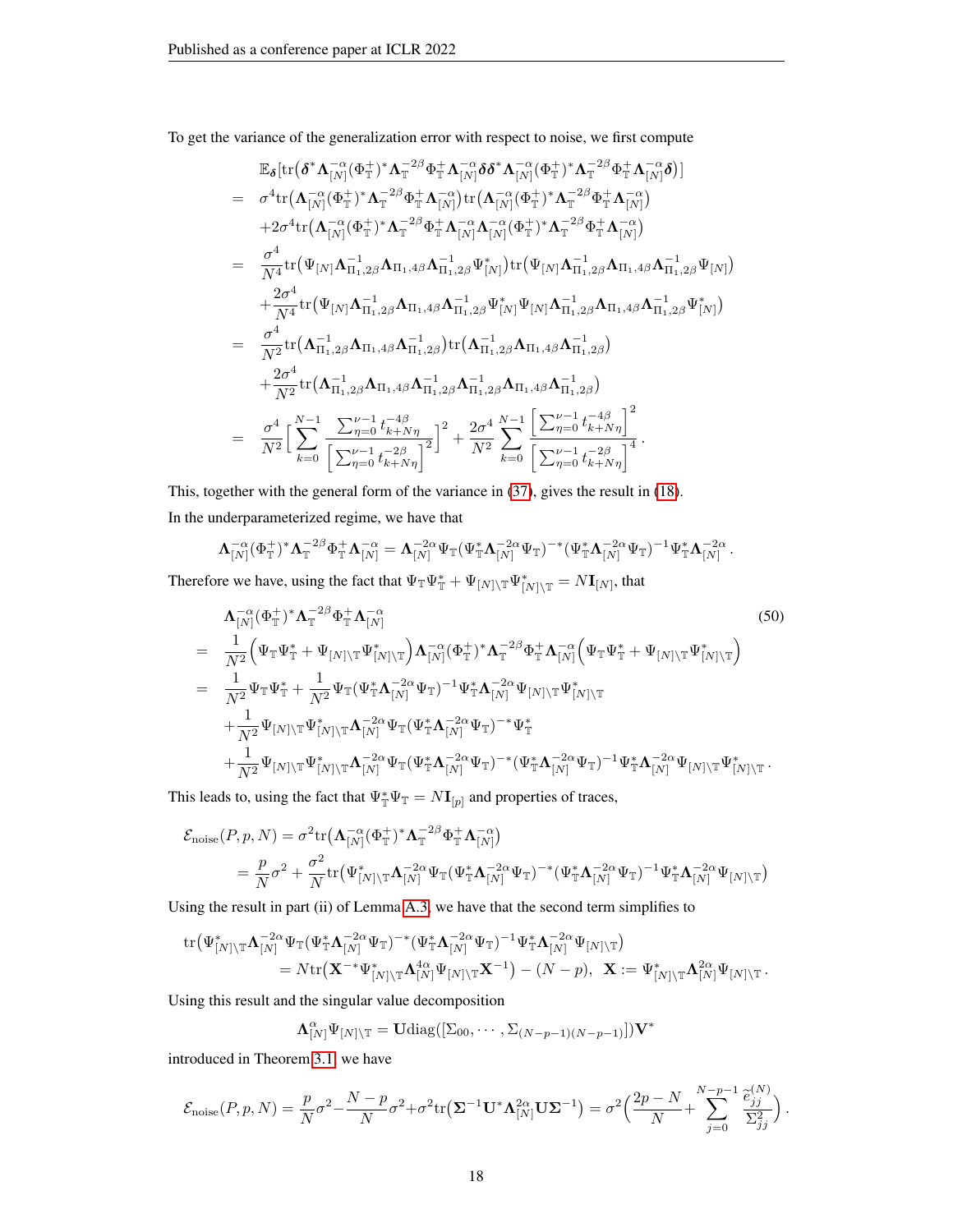Following the same procedure as in the overparameterized regime, the variance of the generalization error with respect to noise in this case is

$$
\begin{array}{lll} &\mathbb{E}_{\pmb\delta}[\mathrm{tr}\big(\pmb\delta^*\pmb\Lambda_{[N]}^{-\alpha}(\Phi_{\mathbb T}^+)^*\pmb\Lambda_{\mathbb T}^{-2\beta}\Phi_{\mathbb T}^+\pmb\Lambda_{[N]}^{-\alpha}\pmb\delta\pmb\delta^*\pmb\Lambda_{[N]}^{-\alpha}(\Phi_{\mathbb T}^+)^*\pmb\Lambda_{\mathbb T}^{-2\beta}\Phi_{\mathbb T}^+\pmb\Lambda_{[N]}^{-\alpha}\pmb\delta\big)]\\ &=& \sigma^4\mathrm{tr}\big(\pmb\Lambda_{[N]}^{-\alpha}(\Phi_{\mathbb T}^+)^*\pmb\Lambda_{\mathbb T}^{-2\beta}\Phi_{\mathbb T}^+\pmb\Lambda_{[N]}^{-\alpha}\big)\mathrm{tr}\big(\pmb\Lambda_{[N]}^{-\alpha}(\Phi_{\mathbb T}^+)^*\pmb\Lambda_{\mathbb T}^{-2\beta}\Phi_{\mathbb T}^+\pmb\Lambda_{[N]}^{-\alpha}\big)\\ &+2\sigma^4\mathrm{tr}\big(\pmb\Lambda_{[N]}^{-\alpha}(\Phi_{\mathbb T}^+)^*\pmb\Lambda_{\mathbb T}^{-2\beta}\Phi_{\mathbb T}^+\pmb\Lambda_{[N]}^{-\alpha}\pmb\Lambda_{[N]}^{-\alpha}(\Phi_{\mathbb T}^+)^*\pmb\Lambda_{\mathbb T}^{-2\beta}\Phi_{\mathbb T}^+\pmb\Lambda_{[N]}^{-\alpha}\big)\end{array}
$$

The first term on the right hand side is simply  $(\mathcal{E}_{\text{noise}}(P, p, N))^2$ . To evaluate the second term, we use the formula [\(50\)](#page-17-0). It is straightforward to obtain, after some algebra, that

 $+$ 

$$
\begin{array}{lll} & \displaystyle \text{tr}\big(\mathbf{A}_{[N]}^{-\alpha}(\Phi_{\mathbb{T}}^{+})^{*}\mathbf{A}_{\mathbb{T}}^{-2\beta}\Phi_{\mathbb{T}}^{+}\mathbf{A}_{[N]}^{-\alpha}\mathbf{A}_{[N]}^{-\alpha}(\Phi_{\mathbb{T}}^{+})^{*}\mathbf{A}_{\mathbb{T}}^{-2\beta}\Phi_{\mathbb{T}}^{+}\mathbf{A}_{[N]}^{-\alpha}) \\ & = & \displaystyle \frac{1}{N^{3}}\text{tr}\big(\Psi_{\mathbb{T}}\Psi_{\mathbb{T}}^{*}\big)+\frac{2}{N^{2}}\text{tr}\big(\Psi_{[N]\backslash\mathbb{T}}^{*}\mathbf{A}_{[N]}^{-2\alpha}\Psi_{\mathbb{T}}(\Psi_{\mathbb{T}}^{*}\mathbf{A}_{[N]}^{-2\alpha}\Psi_{\mathbb{T}})^{-*}(\Psi_{\mathbb{T}}^{*}\mathbf{A}_{[N]}^{-2\alpha}\Psi_{\mathbb{T}})^{-1}\Psi_{\mathbb{T}}^{*}\mathbf{A}_{[N]}^{-2\alpha}\Psi_{[N]\backslash\mathbb{T}}\big) \\ & & \displaystyle +\frac{1}{N^{2}}\text{tr}\big([\Psi_{[N]\backslash\mathbb{T}}^{*}\mathbf{A}_{[N]}^{-2\alpha}\Psi_{\mathbb{T}}(\Psi_{\mathbb{T}}^{*}\mathbf{A}_{[N]}^{-2\alpha}\Psi_{\mathbb{T}})^{-*}(\Psi_{\mathbb{T}}^{*}\mathbf{A}_{[N]}^{-2\alpha}\Psi_{\mathbb{T}})^{-1}\Psi_{\mathbb{T}}^{*}\mathbf{A}_{[N]}^{-2\alpha}\Psi_{[N]\backslash\mathbb{T}}\big)^{2}\big) \\ & = & \displaystyle \frac{p}{N^{2}}+\frac{2}{N^{2}}\bigg(N\text{tr}\big(\mathbf{X}^{-*}\Psi_{[N]\backslash\mathbb{T}}^{*}\mathbf{A}_{[N]}^{4\alpha}\Psi_{[N]\backslash\mathbb{T}}\mathbf{X}^{-1})-(N-p)\bigg) \\ & & \displaystyle +\frac{1}{N^{2}}\bigg(N^{2}\text{tr}\big(\mathbf{X}^{-*}\Psi_{[N]\backslash\mathbb{T}}^{*}\mathbf{A}_{[N]}^{4\alpha}\Psi_{[N]\backslash\mathbb{T}}\mathbf{X}^{-1}\mathbf{X}^{-*}\Psi_{[N]\backslash\mathbb{T}}^{*}\mathbf{A}_{[N]}^{4\alpha}\Psi_{[N]\backslash\mathbb{T}}\mathbf{X}^{-1
$$

This leads to

$$
\mathbb{E}_{\delta}[\text{tr}(\boldsymbol{\delta}^{*}\boldsymbol{\Lambda}_{[N]}^{-\alpha}(\Phi_{\mathbb{T}}^{+})^{*}\boldsymbol{\Lambda}_{\mathbb{T}}^{-2\beta}\Phi_{\mathbb{T}}^{+}\boldsymbol{\Lambda}_{[N]}^{-\alpha}\boldsymbol{\delta}\boldsymbol{\delta}^{*}\boldsymbol{\Lambda}_{[N]}^{-\alpha}(\Phi_{\mathbb{T}}^{+})^{*}\boldsymbol{\Lambda}_{\mathbb{T}}^{-2\beta}\Phi_{\mathbb{T}}^{+}\boldsymbol{\Lambda}_{[N]}^{-\alpha}\boldsymbol{\delta})]
$$
\n
$$
= (\mathcal{E}_{\text{noise}}(P,p,N))^{2} + 2\sigma^{4}\Big(\frac{2p-N}{N^{2}} + \text{tr}\big(\boldsymbol{\Sigma}^{-2}\mathbf{U}_{\mathbb{T}}^{*}\boldsymbol{\Lambda}_{[N]}^{2\alpha}\mathbf{U}_{\mathbb{T}}\boldsymbol{\Sigma}^{-2}\mathbf{U}_{\mathbb{T}}^{*}\boldsymbol{\Lambda}_{[N]}^{2\alpha}\mathbf{U}_{\mathbb{T}}\big)\Big)
$$
\n
$$
= (\mathcal{E}_{\text{noise}}(P,p,N))^{2} + 2\sigma^{4}\Big(\frac{2p-N}{N^{2}} + \sum_{i=0}^{N-p-1}\sum_{j=0}^{N-p-1}\frac{\widehat{e}_{ij}^{(N)}\widehat{e}_{ji}^{(N)}}{\sum_{i}^{2}\sum_{j}^{2}}\Big).
$$

Inserting this into the general form of the variance, i.e. [\(37\)](#page-11-6), will lead to [\(19\)](#page-6-4) for the underparameterized regime. The proof is complete.  $\Box$ 

*Proof of Theorem [4.2.](#page-6-2)* By standard decomposition, we have that

<span id="page-18-0"></span>
$$
\|\widehat{\boldsymbol{\theta}}^{\delta} - \boldsymbol{\theta}\|_{2}^{2} = \|\widehat{\boldsymbol{\theta}}^{\delta} - \widehat{\boldsymbol{\theta}} + \widehat{\boldsymbol{\theta}} - \boldsymbol{\theta}\|_{2}^{2}
$$
\n
$$
= \left\| \begin{pmatrix} \Psi_{\mathbb{T}}^{+} \\ \mathbf{O}_{(P-p)\times N} \end{pmatrix} (\mathbf{y}^{\delta} - \mathbf{y}) + (\mathbf{I}_{[P]} - \begin{pmatrix} \Psi_{\mathbb{T}}^{+} \Psi \\ \mathbf{O}_{(P-p)\times P} \end{pmatrix}) \boldsymbol{\theta} \right\|_{2}^{2}
$$
\n
$$
\leq 2\|\Psi_{\mathbb{T}}^{+} \boldsymbol{\delta}\|_{2}^{2} + 2\left\| (\mathbf{I}_{[P]} - \begin{pmatrix} \Psi_{\mathbb{T}}^{+} \Psi \\ \mathbf{O}_{(P-p)\times P} \end{pmatrix}) \boldsymbol{\theta} \right\|_{2}^{2}.
$$
\n(51)

From the calculations in the previous sections and the normalization of  $\Psi$  we used, it is straightforward to verify that, for any fixed  $N$ ,

$$
\|\Psi_{\mathbb{T}}^{+}\|_{2,\Lambda_{[N]}^{-\alpha}\mapsto 2} \sim \begin{cases} \frac{1}{\sqrt{\nu N}} p^{-\alpha} = p^{-\frac{1}{2}-\alpha}, & p = \nu N\\ p^{-\alpha}, & p < N \end{cases}
$$

and

$$
\left\|\mathbf{I}_{[P]}-\left(\mathbf{O}_{(P-p)\times P}^{\mathbf{U}+\Psi}\right)\right\|_{2,\mathbf{\Lambda}_{[P]}^{-\beta}\mapsto2}\sim p^{-\beta}\,,
$$

where  $\|\mathbf{X}\|_{2,\mathbf{\Lambda}_{[N]}^{-\alpha}\mapsto2}$  denotes the norm of X as an operator from the  $\mathbf{\Lambda}_{[N]}^{-\alpha}$ -weighted  $\mathbb{C}^N$  to  $\mathbb{C}^p$ .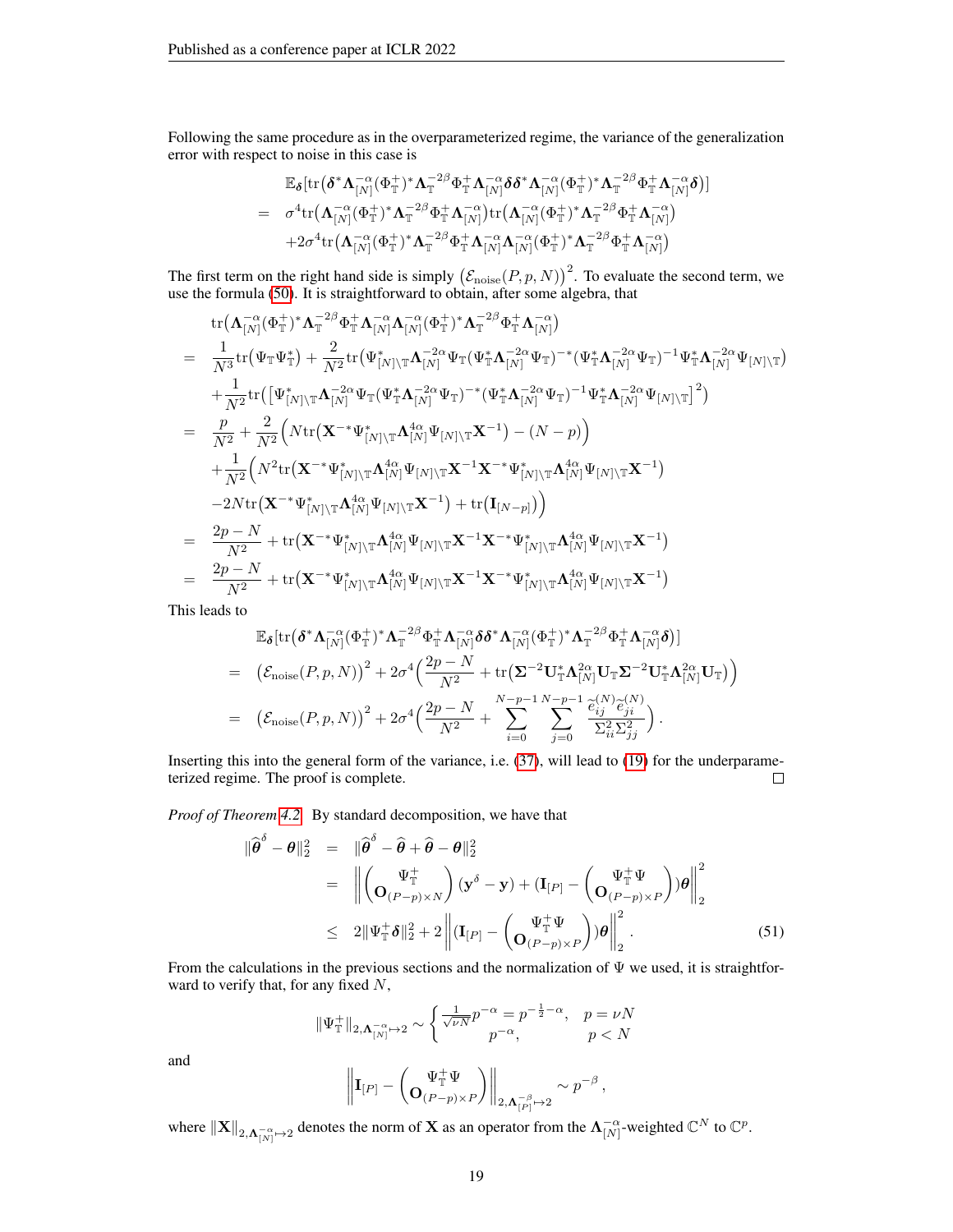This allows us to conclude, after taking expectation with respect to  $\theta$  and then  $\delta$ , that

$$
\label{eq:4.13} \begin{split} \mathbb{E}_{\pmb\delta,\pmb\theta}[&\|\widehat{\pmb\theta}^\delta-\pmb\theta\|_2^2]\leq 2\|\Psi^+\|_{2,\pmb\Lambda_{[N]}^{-\alpha}\mapsto 2}^2\mathbb{E}_{\pmb\delta}[&\|\pmb\Lambda_{[N]}^{-\alpha}(\mathbf{y}^\delta-\mathbf{y})\|_2^2]\\ &+2\|(\mathbf{I}_{[P]}-\Psi^+\Psi)\|_{2,\pmb\Lambda_{[P]}^{-\beta}\mapsto 2}^2\mathbb{E}_{\pmb\theta}[&\|\pmb\theta\|_{2,\pmb\Lambda_{[P]}^{-\beta}}^2]\lesssim \rho p^{-2\alpha}\mathbb{E}_{\pmb\delta}[&\|\pmb\delta\|_{2,\pmb\Lambda_{[N]}^{-\alpha}}^2 +p^{-2\beta}\mathbb{E}_{\pmb\theta}[&\|\pmb\theta\|_{2,\pmb\Lambda_{[P]}^{-\beta}}^2], \end{split}
$$

where  $\rho = \min(1, N/p)$ . For any fixed N, when  $\alpha > -1/2$  in the over-parameterized regime (resp.  $\alpha > 0$  in the under-parameterized regime), the error decrease monotonically with respect to p. When  $\alpha < -1/2$  in the over-parameterized regime (resp.  $\alpha < 0$  in the under-parameterized regime), the first term increase with  $p$  while the second term descreases with  $p$ . To minimize the right-hand side, we take

$$
p \sim \left(\mathbb{E}_{\boldsymbol{\delta}}[\|\boldsymbol{\delta}\|_{2,\boldsymbol{\Lambda}_{[N]}^{-\alpha}}^2]^{-1} \mathbb{E}_{\boldsymbol{\theta}}[\|\boldsymbol{\theta}\|_{2,\boldsymbol{\Lambda}_{[P]}^{-\beta}}^2]\right)^{\frac{1}{2(\beta-\widehat{\alpha})}},
$$
\n(52)

where  $\hat{\alpha} := \alpha + \frac{1}{2}$  in the over-parameterized regime and  $\hat{\alpha} = \alpha$  in the under-parameterized regime.<br>This leads to This leads to

$$
\mathbb{E}_{\boldsymbol{\theta},\boldsymbol{\delta}}[\|\widehat{\boldsymbol{\theta}}^{\delta}-\boldsymbol{\theta}\|_{2}^{2}] \lesssim \mathbb{E}_{\boldsymbol{\theta}}[\|\boldsymbol{\theta}\|_{2,\boldsymbol{\Lambda}_{[P]}}^{2}]^{\frac{-2\widehat{\alpha}}{2(\beta-\widehat{\alpha})}}\mathbb{E}_{\boldsymbol{\delta}}[\|\boldsymbol{\delta}\|_{2,\boldsymbol{\Lambda}_{[N]}}^{2}]^{\frac{2\beta}{2(\beta-\widehat{\alpha})}}.
$$
\n(53)

\ncomplete.

The proof is now complete.

#### <span id="page-19-0"></span>A.4 PROOF OF THEOREM [5.1](#page-7-1)

*Proof of Theorem [5.1.](#page-7-1)* Without loss of generality, we assume that  $\Psi$  is diagonal with diagonal elements  $\Psi_{kk} \sim k^{-\zeta}$ . If not, we can rescale the weight matrix  $\Lambda_{[n]}^{-\beta}$  $\frac{-\beta}{[p]}$  by V and weight matrix  $\mathbf{\Lambda}_{[N]}^{-\alpha}$  by U as given in the theorem.

Let  $\Psi^+$  be the pseudoinverse of  $\Psi$  that consists of the first p features such that

$$
(\Psi^+)_{qq} \sim \begin{cases} q^{\zeta}, & q \le p \\ 0, & q > p \end{cases}
$$

where  $\zeta$  is the exponent in the SVD of  $\Psi$  assumed in Theorem [5.1.](#page-7-1)

We can then check that the operators  $\mathbf{I} - \Psi^+ \Psi : \ell^2$  $\frac{2}{\mathbf{\Lambda}_{[P]}} \mapsto \ell^2$  and  $\Psi^+ : \ell^2_{\Lambda}$  $\frac{2}{\Lambda_{[N]}^{-\alpha}} \mapsto \ell^2$  have the following norms respectively

$$
\|\Psi^+\|_{2,\mathbf{A}_{[N]}^{-\alpha}\mapsto 2}\sim p^{\zeta-\alpha}\qquad\text{and}\qquad \|(\mathbf{I}-\Psi^+\Psi)\|_{2,\mathbf{A}_{[P]}^{-\beta}\mapsto 2}\sim p^{-\beta}.
$$

By the error decomposition [\(51\)](#page-18-0), we then conclude, after taking expectation with respect to  $\theta$  and then  $\delta$ , that

$$
\begin{aligned} \mathbb{E}_{\pmb\delta,\pmb\theta}[ \| \widehat{\pmb\theta}_c^\delta - \pmb\theta\|_2^2 ] \lesssim &~{} \| \Psi^+ \|^2_{2,\pmb\Lambda_{[N]}^{-\alpha} \mapsto 2} \mathbb{E}_{\pmb\delta}[ \| \pmb\Lambda_{[N]}^{-\alpha} \pmb\delta\|_2^2 ] \\ &~{}+ \| (\mathbf{I} - \Psi^+ \Psi ) \|_{2,\pmb\Lambda_{[P]}^{-\beta} \mapsto 2}^2 \mathbb{E}_{\pmb\theta}[ \| \pmb\theta\|_{2,\pmb\Lambda_{[P]}^{-\beta}}^2 ] \lesssim p^{2(\zeta - \alpha)} \mathbb{E}_{\pmb\delta}[ \| \pmb\delta\|_{2,\pmb\Lambda_{[N]}^{-\alpha}}^2 ] + p^{-2\beta} \mathbb{E}_{\pmb\theta}[ \| \pmb\theta\|_{2,\pmb\Lambda_{[P]}^{-\beta}}^2 ]. \end{aligned}
$$

We can now select

$$
p \sim \left(\mathbb{E}_{\boldsymbol{\delta}}[\|\boldsymbol{\delta}\|_{2,\boldsymbol{\Lambda}_{[N]}^{-\alpha}}^2]^{-1} \mathbb{E}_{\boldsymbol{\theta}}[\|\boldsymbol{\theta}\|_{2,\boldsymbol{\Lambda}_{[P]}^{-\beta}}]^2\right)^{\frac{1}{2(\zeta+\beta-\alpha)}}\tag{54}
$$

 $\Box$ 

to minimize the error. This leads to

$$
\mathbb{E}_{\boldsymbol{\delta},\boldsymbol{\theta}}[\|\widehat{\boldsymbol{\theta}}^{\delta}-\boldsymbol{\theta}\|_2^2] \lesssim \mathbb{E}_{\boldsymbol{\theta}}[\|\boldsymbol{\theta}\|_{2,\boldsymbol{\Lambda}_{[P]}^{-\beta}}^2]^{\frac{\zeta-\alpha}{(\zeta-\alpha+\beta)}} \mathbb{E}_{\boldsymbol{\delta}}[\|\boldsymbol{\delta}\|_{2,\boldsymbol{\Lambda}_{[N]}^{-\alpha}}^2]^{\frac{\beta}{(\zeta+\beta-\alpha)}}. \tag{55}
$$

The proof is now complete.

## <span id="page-19-1"></span>B ON THE APPLICABILITY OF THEOREM [5.1](#page-7-1)

In order for the result of Theorem [5.1](#page-7-1) to hold, we need the model to be learned to have the smoothing property. In the case of feature regression, this requires that the feature matrices (or sampling matrices) correspond to kernels whose singular values decay algebraically. This turns out to be true for many kernel regression models in practical applications. In the case of solving inverse problems, this is extremely common as most inverse problems based on physical models have smoothing operators; see, for instance, [Isakov](#page-23-14) [\(2006\)](#page-23-14); [Kirsch](#page-23-15) [\(2011\)](#page-23-15) for a more in-depth discussion on this issue.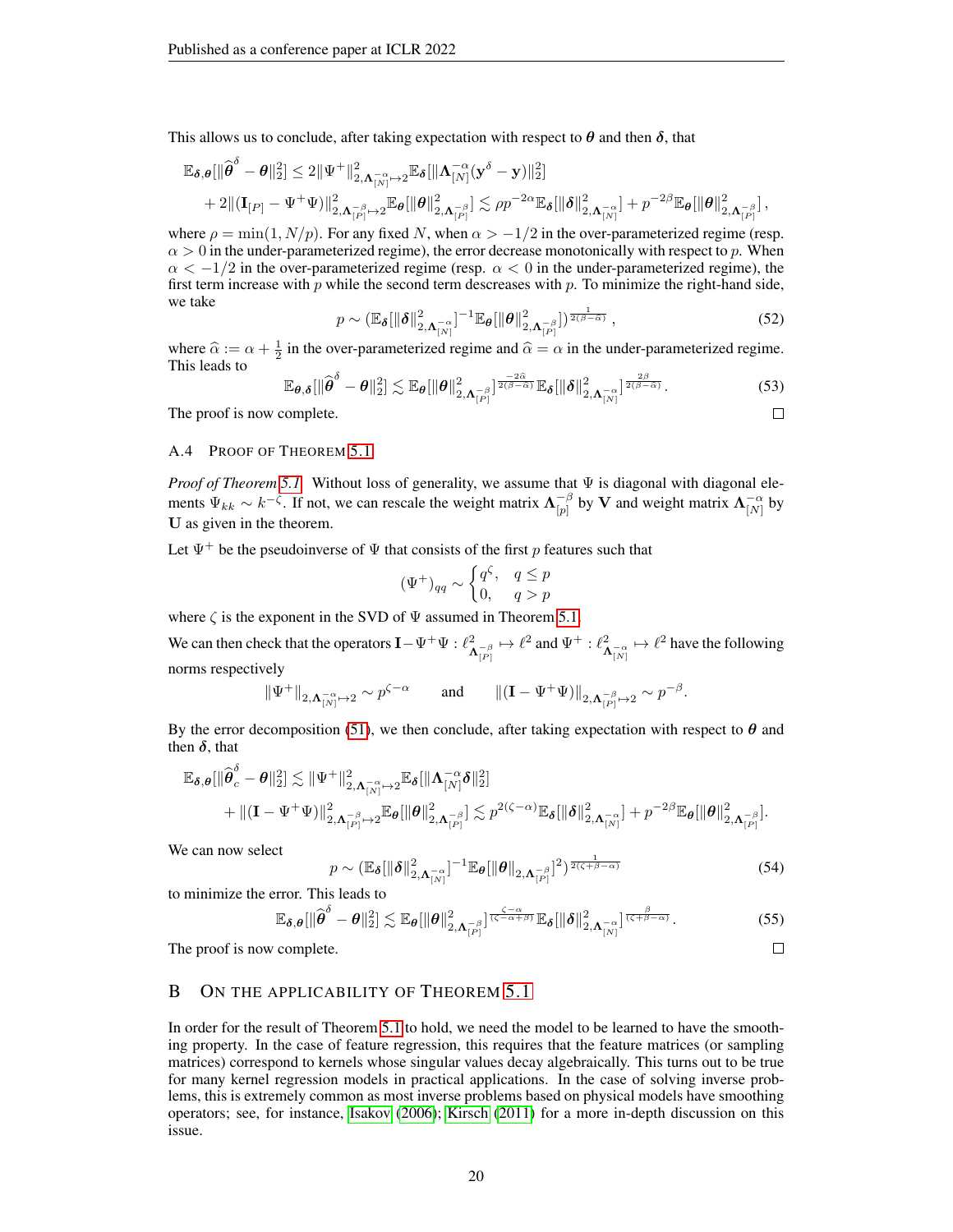**General kernel regression.** Let  $\mathcal{H}$  be a reproducing kernel Hilbert space (RKHS) over X, and  $K : \mathcal{H} \times \mathcal{H} \to \mathbb{R}$  be the corresponding (symmetric and positive semidefinite) reproducing kernel. We are interested in learning a function  $f^*$  from given data  $\{x_j, y_j^{\delta}\}_{j=1}^N$ . The learning process can be formulated as

$$
\min_{f \in \mathcal{H}} \sum_{j=1}^{N} \left( f(x_j) - y_j^{\delta} \right)^2 + \beta \| f \|_{\mathcal{H}}^2.
$$
 (56)

Let  $\{\varphi_k\}_{k>0}$  be the eigenfunctions of the kernel K such that

$$
\int \mathcal{K}(x,\tilde{x})\varphi_k(\tilde{x})\mu(\tilde{x})d\tilde{x} = \lambda_k \varphi_k(x), \qquad (57)
$$

where  $\mu$  is the probability measure that generates the data. Following Mercer's Theorem [\(Rasmussen](#page-24-12) [& Williams, 2006\)](#page-24-12), we have that  $K$  admits a representation in terms of its kernel eigenfunctions; that is,  $\mathcal{K}(x,\tilde{x}) = \sum_{k\geq 0} \lambda_k \varphi_k(x) \varphi_k(\tilde{x})$ . Moreover, the solution to the learning problem as well as the target function can be approximated respectively as

$$
f_{\theta}^*(x) = \sum_{k=0}^{P-1} \theta_k \varphi_k(x), \text{ and } f_{\widehat{\theta}_p}(x) = \sum_{k=0}^{P-1} \widehat{\theta}_k \varphi_k(x), \qquad (58)
$$

where to be consistent with the setup in the previous sections, we have used  $P$  and  $p$  to denote the numbers of modes in the target function and the learning solution respectively. We can now define  $\Psi$  to be the feature matrix (with components  $(\Psi)_{kj} = \varphi_k(x_j)$ ) so that the kernel regression problem can be recast as the optimization problem

$$
\widehat{\boldsymbol{\theta}}_p^{\delta} = \underset{\boldsymbol{\theta}}{\arg\min} \|\Psi \boldsymbol{\theta}_p - \mathbf{y}^{\delta}\|_2^2 + \beta \|\boldsymbol{\theta}_p\|_2^2. \tag{59}
$$

For a given training data set consisting of  $N$  data points, the generalization error for this learning problem can then be written in the same form as [\(6\)](#page-1-4); that is,

$$
\mathcal{E}_{\alpha,\beta}^{\delta}(P,p,N) = \mathbb{E}_{\theta,\delta}\left[\|f_{\theta}^{*}(x) - f_{\widehat{\theta}_{p}}(x)\|_{L^{2}(X)}^{2}\right] = \mathbb{E}_{\theta,\delta}\left[\|\widehat{\theta}_{p} - \theta\|_{2}^{2}\right],\tag{60}
$$

using the generalized Parseval's identity (also Mercer's Theorem) in the corresponding reproducing kernel Hilbert space.

<span id="page-20-1"></span>Popular kernels [\(Rasmussen & Williams, 2006,](#page-24-12) Chapter 4) in applications include the polynomial kernel

<span id="page-20-0"></span>
$$
K_{Polynomial}(x, \tilde{x}) = (\alpha \langle x, \tilde{x} \rangle + 1)^d,\tag{61}
$$

where  $d$  is the degree of the polynomial, and the Gaussian RBF (Radial Basis Function) kernel

$$
K_{Gaussian}(x,\tilde{x}) = \exp\left(-\frac{\|x-\tilde{x}\|^2}{2\sigma^2}\right). \tag{62}
$$

where  $\sigma$  is the standard deviation. For appropriate datasets, such as those normalized ones that live on the unit sphere  $\mathbb{S}^{d-1}$ , there is theoretical as well as numerical evidence to show that the feature matrix  $\Psi$  has eigenvalues decay fast (for instance, algebraically). This means that for such problems, we also have that the low-frequency modes dominate the high-frequency modes in the target function. This means that the weighted optimization framework we analyzed in the previous sections should also apply here. We refer interested readers to Rasmussen  $\&$  Williams [\(2006\)](#page-24-12) and references therein for more technical details and summarize the main theoretical results here.

Neural tangent kernel. It turns out that a similar technique can be used to understand some aspects of learning with neural networks. It is particularly related to the frequency bias of neural networks that has been extensively studied [\(Ronen et al., 2019;](#page-24-13) [Wang et al., 2020\)](#page-24-14). It is also closely related to the regularization properties of neural networks [\(Martin & Mahoney, 2018\)](#page-24-15). To make the connection, we consider the training of a simple two-layer neural network following the work of [Yang & Salman](#page-24-16) [\(2019\)](#page-24-16) and [Ronen et al.](#page-24-13) [\(2019\)](#page-24-13). We refer interested readers to [Daniely et al.](#page-23-16) [\(2016\)](#page-23-16) where kernel formulation of the initialization of deep neural nets was first introduced. In their setting, the neural network is a concentration of a computation skeleton, and the initialization of the neural network is done by sampling a Gaussian random variable.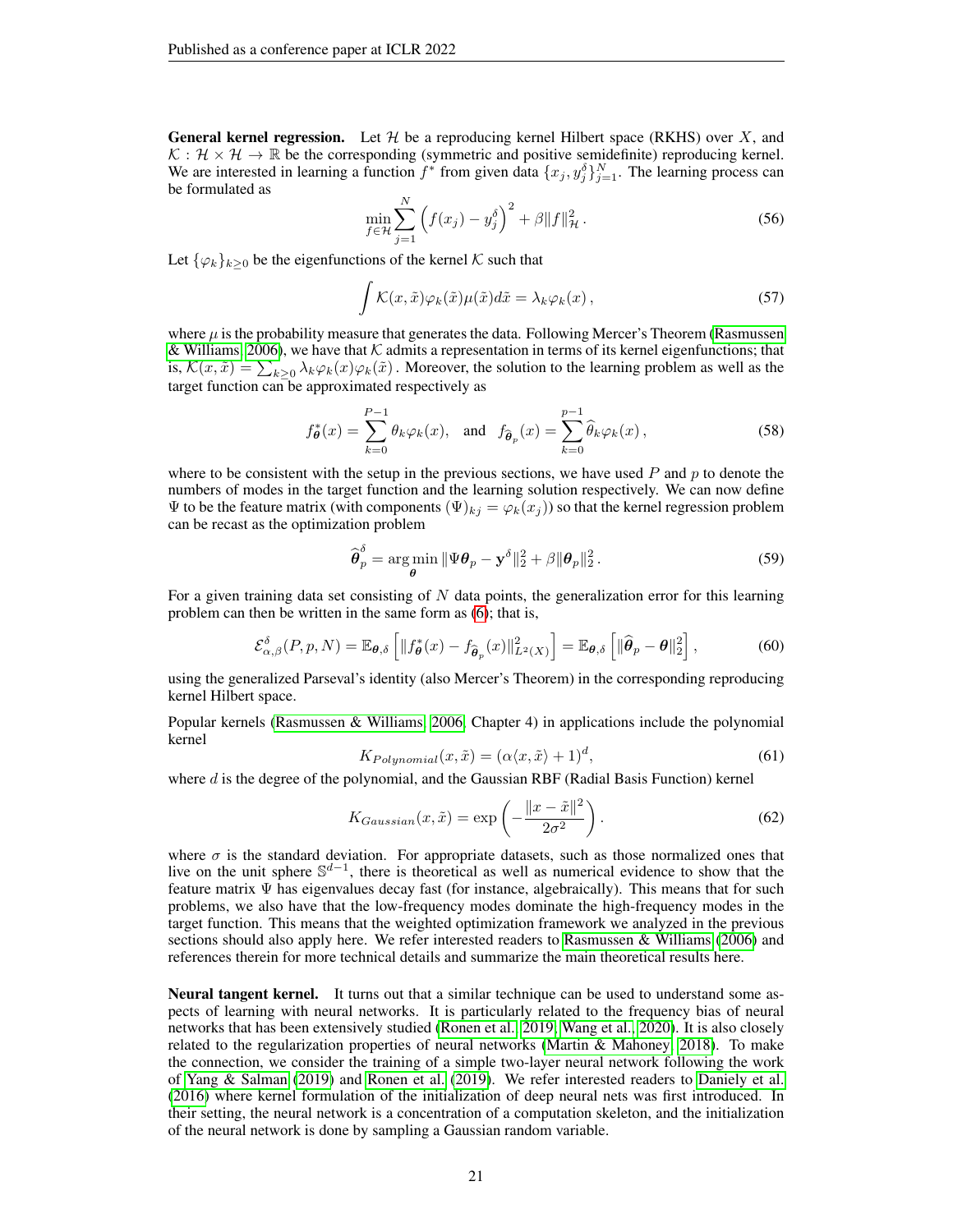We denote by f a two-layer neural network that takes input vector  $\mathbf{x} \in \mathbb{R}^d$  to output a scalar value. We assume that the hidden layer has  $J$  neurons. We can then write the network, with activation function  $\sigma$ , as

$$
f(\mathbf{x}; \Theta, \alpha) = \frac{1}{\sqrt{M}} \sum_{m=1}^{M} \alpha_m \sigma(\boldsymbol{\theta}_m^{\mathfrak{T}} \mathbf{x}),
$$
 (63)

where  $\Theta = [\theta_1, \dots, \theta_M] \in \mathbb{R}^{d \times M}$  and  $\alpha = [\alpha_1, \dots, \alpha_M]^{\mathfrak{T}} \in \mathbb{R}^J$  are respectively the weights of the hidden layer and the output layer of the network. We omit bias in the model only for simplicity.

In the analysis of [Ronen et al.](#page-24-13) [\(2019\)](#page-24-13); [Yang & Salman](#page-24-16) [\(2019\)](#page-24-16), it is assumed that the weight of the output layer  $\alpha$  is known and one is therefore only interested in fitting the data to get  $\Theta$ . This training process is done by minimizing the  $L^2$  loss over the data set  $\{x_j, y_j\}_{j=1}^N$ :

$$
\Phi(\Theta) = \frac{1}{2} \sum_{j=1}^{N} (y_j - f(\mathbf{x}_j; \Theta, \alpha))^{2}.
$$

When the activation function  $\sigma$  is taken as the ReLU function  $\sigma(x) = \max(x, 0)$ , we can define the matrix, which depends on  $\Theta$ ,

$$
\Psi(\Theta) = \frac{1}{\sqrt{M}} \begin{pmatrix} \alpha_1 \chi_{11} \mathbf{x}_1 & \alpha_2 \chi_{12} \mathbf{x}_1 & \cdots & \alpha_M \chi_{1M} \mathbf{x}_1 \\ \alpha_1 \chi_{21} \mathbf{x}_2 & \alpha_2 \chi_{22} \mathbf{x}_2 & \cdots & \alpha_M \chi_{2M} \mathbf{x}_2 \\ \vdots & \vdots & \ddots & \vdots \\ \alpha_1 \chi_{N1} \mathbf{x}_N & \alpha_2 \chi_{N2} \mathbf{x}_N & \cdots & \alpha_M \chi_{NM} \mathbf{x}_N \end{pmatrix},
$$

where  $\chi_{jm} = 1$  if  $\theta_m^{\mathfrak{T}} \mathbf{x}_j \ge 0$  and  $\chi_{jm} = 0$  if  $\theta_m^{\mathfrak{T}} \mathbf{x}_j < 0$ . The least-squares training loss can then be written as  $\frac{1}{2} \|\Psi(\Theta)\Theta - y\|_2^2$ . A linearization of the least-squares problem around  $\Theta_0$  can then be formulated as

$$
\Delta\Theta = \underset{\Delta\Theta}{\arg\min} \|\Psi(\Theta_0)\Delta\Theta - \Delta y\|_2^2, \tag{64}
$$

where  $\Delta y := y - \Psi(\Theta_0)\Theta_0$  is the perturbed data.

Under the assumption that the input data are normalized such that  $\Vert x \Vert = 1$  and the weight  $\alpha_k \sim$  $U(-1, 1)$  ( $1 \leq k \leq M$ ), it was shown in [Ronen et al.](#page-24-13) [\(2019\)](#page-24-13) that the singular values of the matrix  $\Psi(\Theta_0)$  decays algebraically. In fact, starting from initialization  $\theta_m \sim \mathcal{N}(0, \kappa^2 I)$ , this result holds during the whole training process under some mild assumptions.

We summarize the main result on the Gaussian kernel and the linear kernel in the following theorem. **Theorem B.1** (Theorem 2 and Theorem 3 of [Minh et al.](#page-24-17) [\(2006\)](#page-24-17)). *Let*  $X = \mathbb{S}^{n-1}$ ,  $n \in \mathbb{N}$  and  $n \ge 2$ . *Let* µ *be the uniform probability distribution on* S n−1 *. Then eigenvalues and eigenfunctions for the Gaussian kernel* [\(62\)](#page-20-0) *are respectively*

$$
\lambda_k = e^{-2/\sigma^2} \sigma^{n-2} I_{k+n/2-1} \left(\frac{2}{\sigma^2}\right) \Gamma\left(\frac{n}{2}\right) \tag{65}
$$

*for all*  $k \geq 0$ , where I denotes the modified Bessel function of the first kind. Each  $\lambda_k$  *occurs with multiplicity*  $N(n, k)$  *with the corresponding eigenfunctions being spherical harmonics of order* k *on*  $\mathbb{S}^{d-1}$ . The  $\lambda_k$ 's are decreasing if  $\sigma \geq \sqrt{2/n}$  for the Gaussian kernel [\(Rasmussen & Williams,](#page-24-12) [2006\)](#page-24-12). Furthermore,  $\lambda_k$  forms a descreasing sequence and

$$
\left(\frac{2e}{\sigma^2}\right)^k \frac{A_1}{(2k+n-2)^{k+\frac{n-1}{2}}} < \lambda_k \left(\frac{2e}{\sigma^2}\right)^k \frac{A_2}{(2k+n-2)^{k+\frac{n-1}{2}}}
$$

*The nonzero eigenvalues are*

$$
\lambda_k = 2^{d+n-2} \frac{d!}{(d-k)!} \frac{\Gamma(d + \frac{n-1}{2}) \Gamma(\frac{n}{2})}{\sqrt{\pi} \Gamma(d+k+n-1)}
$$
(66)

*for the polynommial kernel* [\(61\)](#page-20-1) *with*  $0 \leq k \leq d$ . Each  $\lambda_k$  *occurs with multiplicity*  $N(n, k)$ *, with the correpsonding eigenfunctions being spherical harmonics of order k on* S<sup>n−1</sup>. Furthermore,  $\lambda_k$ *forms a descreasing sequence and*

$$
\frac{B_1}{(k+d+n-2)^{2d+n-\frac{3}{2}}} < \lambda_k < \frac{B_2}{(k+d+n-2)^{d+n-\frac{3}{2}}}.
$$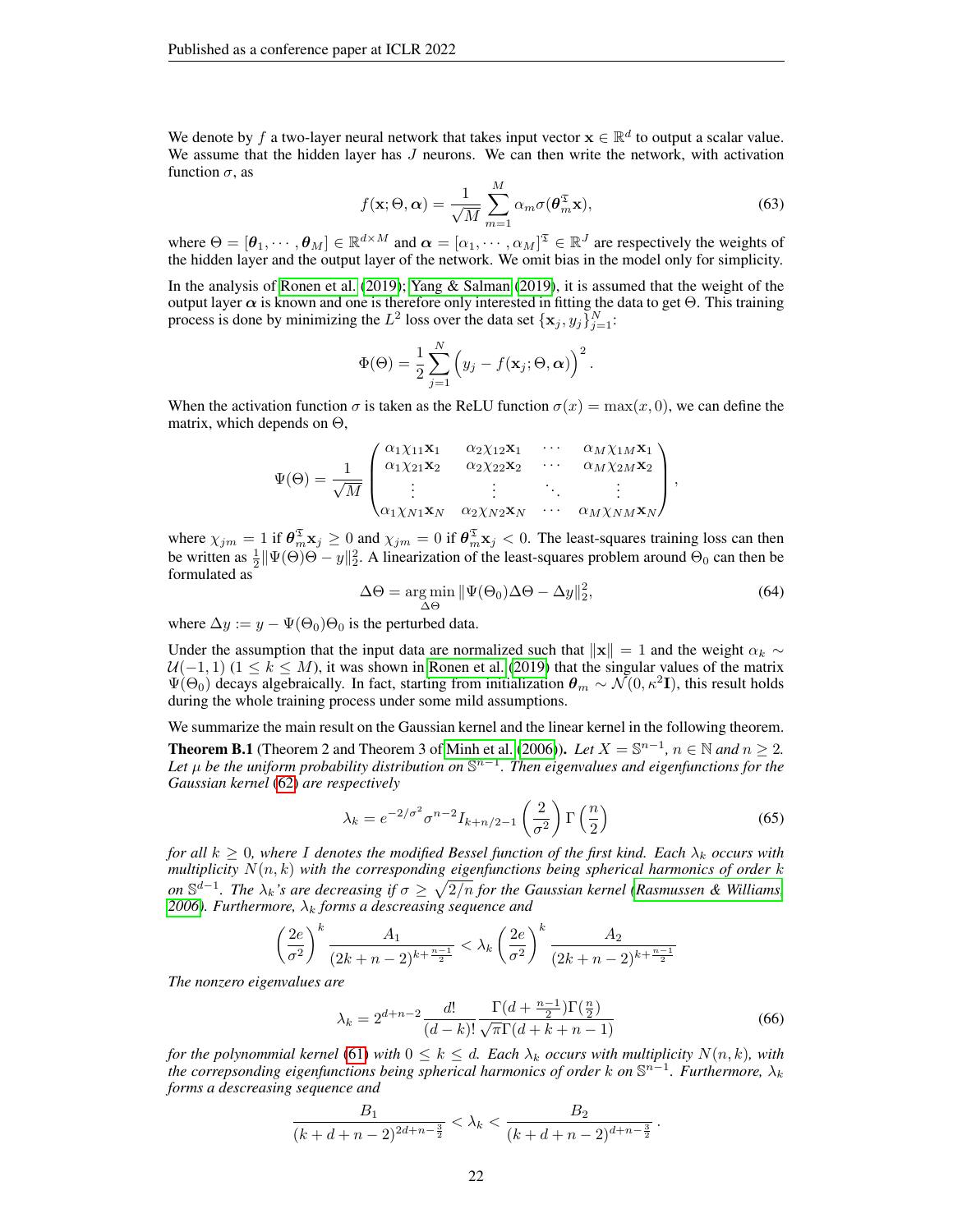

<span id="page-22-6"></span>Figure 2: Decay of singular values of sampling matrices for the polynomial and Gaussian kernels respectively for the (normalized) MNIST data set. The x-axis represents the singular value index.

The results have been proved in different settings. When the samples are not on  $\mathbb{S}^{n-1}$  but in the cube  $[-1, 1]^n$  or the unit ball  $\mathcal{B}^n$ , or the underlying distrubion of the data is not uniform, there are similar results. We refer interested readers to [Minh et al.](#page-24-17) [\(2006\)](#page-24-17); [Rasmussen & Williams](#page-24-12) [\(2006\)](#page-24-12) and references therein for more details. In Figure [2,](#page-22-6) we plot the singular values of the sampling matrix for the polynomial kernel and the Gaussian RBF kernel for the MINST data set.

For the theorem to work for learning with neural networks as we discussed in Section [5,](#page-7-0) it has been shown that the neural tangent kernel also satisfies the required property in different settings. The main argument is that neural tangent kernel is equivalent to kernel regression with the Laplace kernel as proved in [Chen & Xu](#page-23-17) [\(2020\)](#page-23-17). We cite the following result for the two-layer neural network model.

**Theorem B.2** (Proposition 5 of [Bietti & Mairal](#page-22-7) [\(2019\)](#page-22-7)). *For any*  $x, \tilde{x} \in \mathbb{S}^{n-1}$ , the eigenvalues of the neural tangent kernel K are non-negative, satisfying  $\mu_0, \mu_1 > 0, \mu_1 = 0$  if  $k = 2i + 1$  with *the neural tangent kernel* K are non-negative, satisfying  $\mu_0, \mu_1 > 0$ ,  $\mu_k = 0$  if  $k = 2j + 1$  with  $j \geq 1$ , and otherwise  $\mu_k \sim C(n)k^{-n}$  as  $k \to \infty$ , with  $\overline{C}(n)$  a constant depending only on n. The *eigenfunction corresponding to*  $\mu_k$  *is the spherical harmonic polynomials of degree*  $k$ *.* 

The proof of this result can be found in Bietti  $\&$  Mairal [\(2019\)](#page-22-7). The similarity between neural tangent kernel and the Laplace kernel was first documented in [Geifman et al.](#page-23-18) [\(2020\)](#page-23-18), and a rigorous theory was developed in [Chen & Xu](#page-23-17) [\(2020\)](#page-23-17).

#### **REFERENCES**

- <span id="page-22-4"></span>S. Amari and S. Wu. Improving support vector machine classifiers by modifying kernel functions. *Neural Networks*, 12:783–789, 1999.
- <span id="page-22-3"></span>G. Bal and K. Ren. Physics-based models for measurement correlations. application to an inverse Sturm-Liouville problem. *Inverse Problems*, 25, 2009. 055006.
- <span id="page-22-2"></span>Peter L Bartlett, Philip M Long, Gábor Lugosi, and Alexander Tsigler. Benign overfitting in linear regression. *Proceedings of the National Academy of Sciences*, 117(48):30063–30070, 2020.
- <span id="page-22-1"></span>Mikhail Belkin, Daniel Hsu, Siyuan Ma, and Soumik Mandal. Reconciling modern machine learning practice and the bias-variance trade-off. *Proceedings of the National Academy of Sciences*, 116: 15849–15854, 2019.
- <span id="page-22-0"></span>Mikhail Belkin, Daniel Hsu, and Ji Xu. Two models of double descent for weak features. *SIAM Journal on Mathematics of Data Science*, 2(4):1167–1180, 2020.
- <span id="page-22-7"></span>A. Bietti and J. Mairal. On the inductive bias of neural tangent kernels. *Advances in Neural Information Processing Systems*, pp. 12893–12904, 2019.
- <span id="page-22-5"></span>Blake Bordelon, Abdulkadir Canatar, and Cengiz Pehlevan. Spectrum dependent learning curves in kernel regression and wide neural networks. In *International Conference on Machine Learning*, pp. 1024–1034. PMLR, 2020.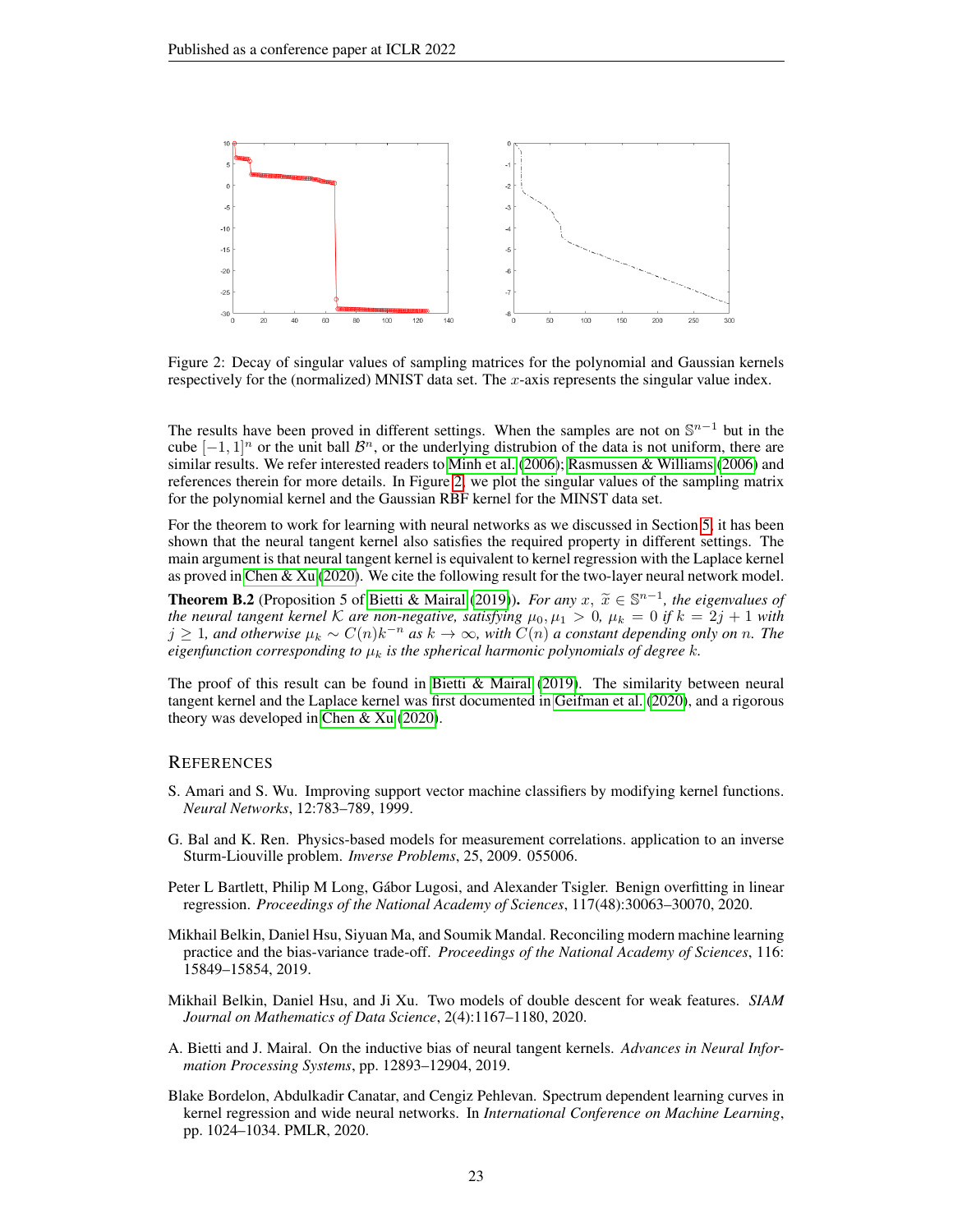- <span id="page-23-6"></span>Jonathon Byrd and Zachary Lipton. What is the effect of importance weighting in deep learning. *International Conference on Machine Learning*, pp. 872–881, 2019.
- <span id="page-23-13"></span>Abdulkadir Canatar, Blake Bordelon, and Cengiz Pehlevan. Spectral bias and task-model alignment explain generalization in kernel regression and infinitely wide neural networks. *Nature communications*, 12(1):1–12, 2021.
- <span id="page-23-17"></span>Lin Chen and Sheng Xu. Deep neural tangent kernel and Lsaplace kernel have the same rkhs. *arXiv preprint arXiv:2009.10683*, 2020.
- <span id="page-23-16"></span>A. Daniely, R. Frostig, and Y. Singer. Toward deeper understanding of neural networks: The power of initialization and a dual view on expressivity. *Neural Information Processing Systems (NIPS)*, pp. 2253–2261, 2016.
- <span id="page-23-2"></span>Stephane d'Ascoli, Levent Sagun, and Giulio Biroli. Triple descent and the two kinds of overfitting: ´ Where & why do they appear? *arXiv preprint arXiv:2006.03509*, 2020.
- <span id="page-23-5"></span>H. W. Engl, M. Hanke, and A. Neubauer. *Regularization of Inverse Problems*. Kluwer Academic Publishers, Dordrecht, The Netherlands, 1996.
- <span id="page-23-7"></span>B. Engquist, K. Ren, and Y. Yang. The quadratic Wasserstein metric for inverse data matching. *Inverse Problems*, 36:055001, 2020. arXiv:1911.06911.
- <span id="page-23-18"></span>A. Geifman, A. Yadav, Y. Kasten, M. Galun, D. Jacobs, and R. Basri. On the similarity between the Laplace and neural tangent kernels. *arXiv:2007.01580*, 2020.
- <span id="page-23-14"></span>V. Isakov. *Inverse Problems for Partial Differential Equations*. Springer-Verlag, New York, second edition, 2006.
- <span id="page-23-12"></span>N. Jean, S. M. Xie, and S. Ermon. Semi-supervised deep kernel learning: Regression with unlabeled data by minimizing predictive variance. *NIPS*, 2018.
- <span id="page-23-9"></span>J. Kaipio and E. Somersalo. *Statistical and Computational Inverse Problems*. Applied Mathematical Sciences. Springer, New York, 2005.
- <span id="page-23-11"></span>Konstantinos Kamnitsas, Daniel Castro, Loic Le Folgoc, Ian Walker, Ryutaro Tanno, Daniel Rueckert, Ben Glocker, Antonio Criminisi, and Aditya Nori. Semi-supervised learning via compact latent space clustering. In *International Conference on Machine Learning*, pp. 2459–2468. PMLR, 2018.
- <span id="page-23-15"></span>A. Kirsch. *An Introduction to the Mathematical Theory of Inverse Problems*. Springer-Verlag, New York, second edition, 2011.
- <span id="page-23-8"></span>Weilin Li. Generalization error of minimum weighted norm and kernel interpolation. *SIAM Journal on Mathematics of Data Science*, 3(1):414–438, 2021.
- <span id="page-23-4"></span>Zhu Li, Jean-Francois Ton, Dino Oglic, and Dino Sejdinovic. Towards a unified analysis of random Fourier features. *Journal of Machine Learning Research*, 22:1–51, 2021a.
- <span id="page-23-10"></span>Zhu Li, Zhi-Hua Zhou, and Arthur Gretton. Towards an understanding of benign overfitting in neural networks. *arXiv preprint arXiv:2106.03212*, 2021b.
- <span id="page-23-3"></span>Zongyi Li, Nikola Kovachki, Kamyar Azizzadenesheli, Burigede Liu, Kaushik Bhattacharya, Andrew Stuart, and Anima Anandkumar. Fourier neural operator for parametric partial differential equations. *arXiv preprint arXiv:2010.08895*, 2020.
- <span id="page-23-1"></span>Zhenyu Liao and Romain Couillet. On the spectrum of random features maps of high dimensional data. *Proceedings of the 35th International Conference on Machine Learning*, 80:3063–3071, 2018.
- <span id="page-23-0"></span>Zhenyu Liao, Romain Couillet, and Michael W Mahoney. A random matrix analysis of random fourier features: beyond the gaussian kernel, a precise phase transition, and the corresponding double descent. *arXiv preprint arXiv:2006.05013*, 2020.